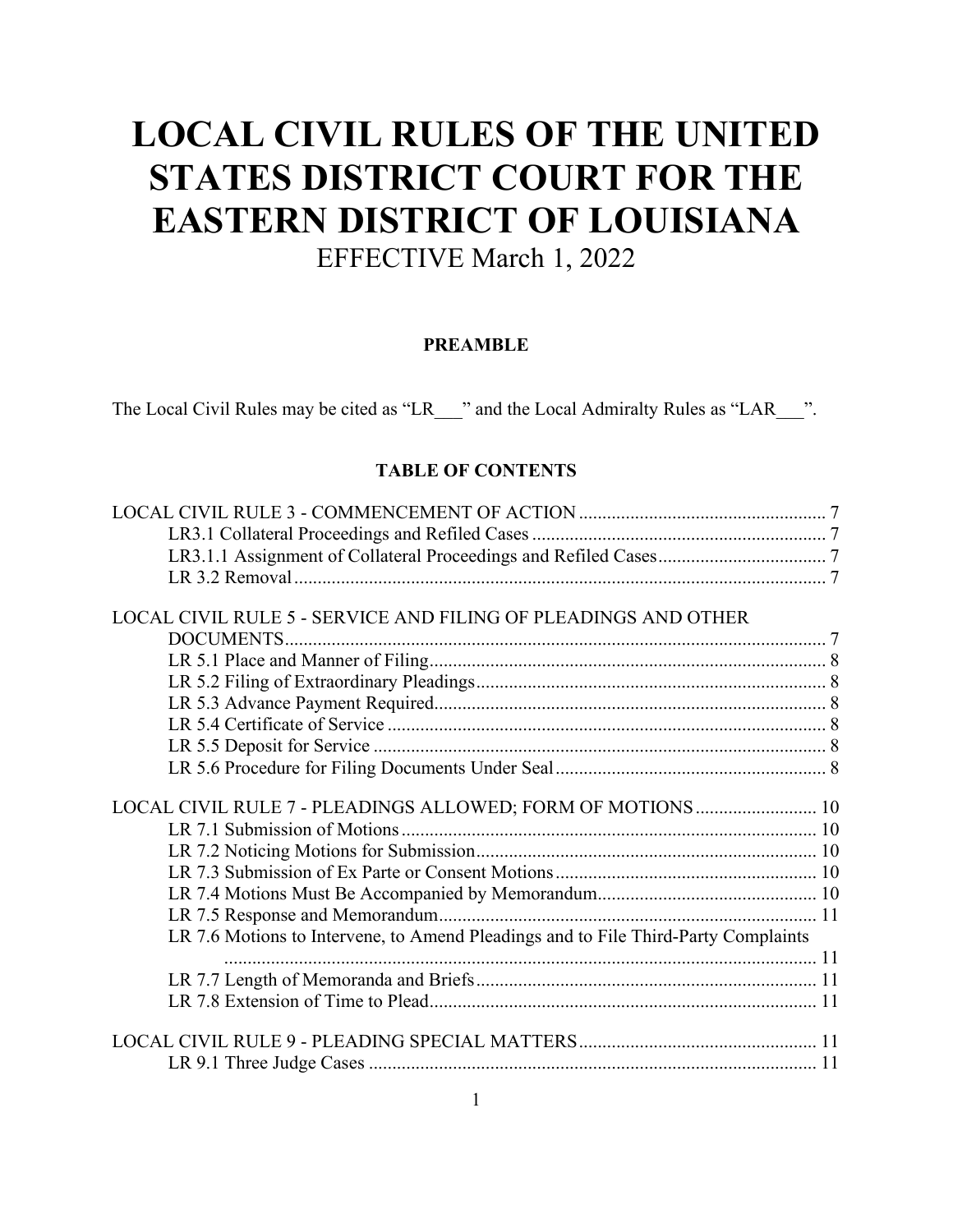| LOCAL CIVIL RULE 11 - SIGNING OF PLEADINGS, MOTIONS, |  |
|------------------------------------------------------|--|
| AND OTHER DOCUMENTS; REPRESENTATIONS TO COURT;       |  |
|                                                      |  |
|                                                      |  |
|                                                      |  |
|                                                      |  |
| LOCAL CIVIL RULE 16 - PRETRIAL CONFERENCES;          |  |
|                                                      |  |
|                                                      |  |
|                                                      |  |
|                                                      |  |
|                                                      |  |
|                                                      |  |
|                                                      |  |
|                                                      |  |
|                                                      |  |
|                                                      |  |
|                                                      |  |
|                                                      |  |
|                                                      |  |
|                                                      |  |
|                                                      |  |
| LOCAL CIVIL RULE 26 - GENERAL PROVISIONS             |  |
|                                                      |  |
|                                                      |  |
|                                                      |  |
|                                                      |  |
|                                                      |  |
|                                                      |  |
|                                                      |  |
|                                                      |  |
|                                                      |  |
|                                                      |  |
|                                                      |  |
|                                                      |  |
|                                                      |  |
|                                                      |  |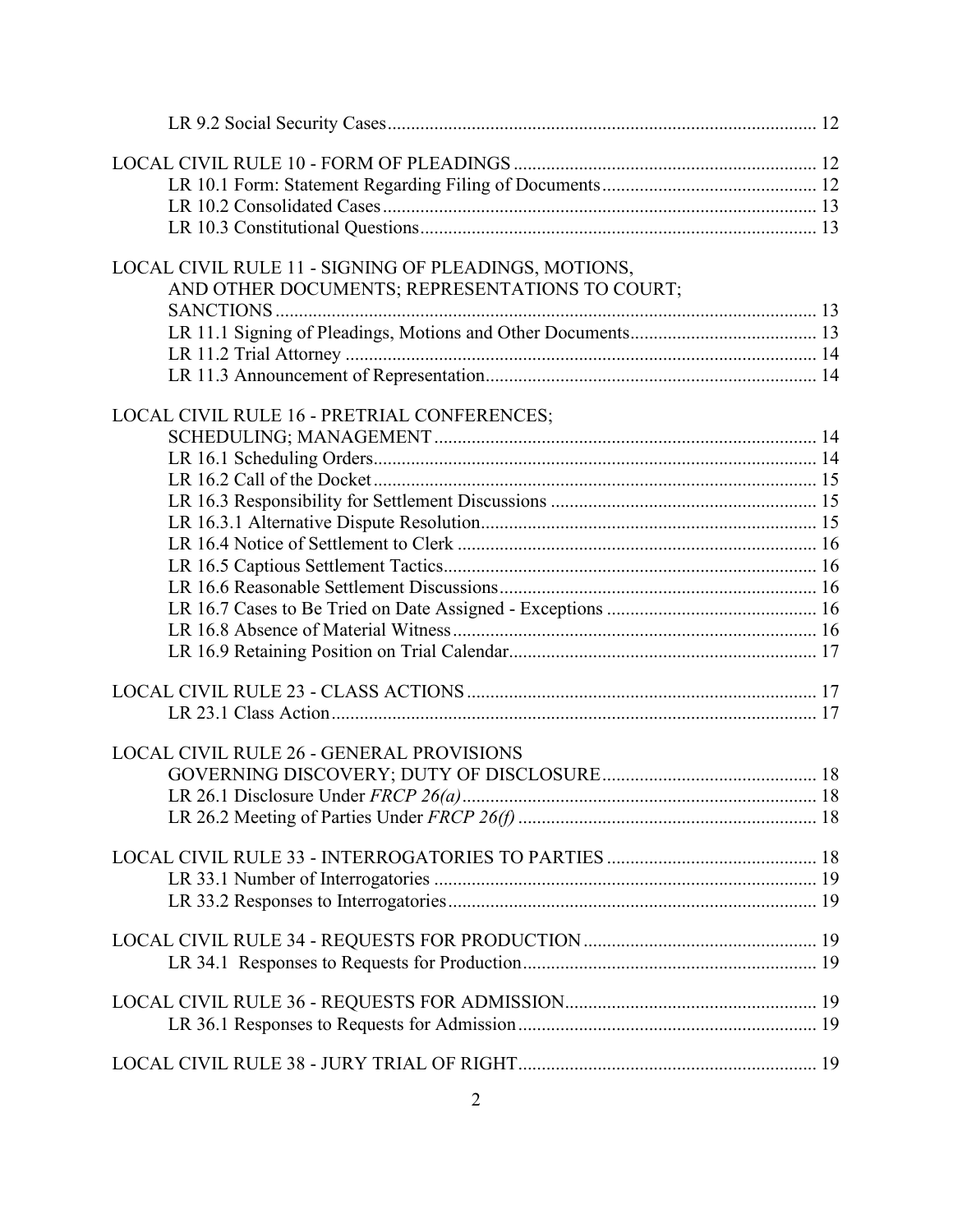| LR 41.3.1 Dismissal for Failure to Provide Notification of Change of Address 20 |  |
|---------------------------------------------------------------------------------|--|
|                                                                                 |  |
|                                                                                 |  |
|                                                                                 |  |
|                                                                                 |  |
|                                                                                 |  |
|                                                                                 |  |
|                                                                                 |  |
|                                                                                 |  |
|                                                                                 |  |
|                                                                                 |  |
|                                                                                 |  |
|                                                                                 |  |
|                                                                                 |  |
|                                                                                 |  |
|                                                                                 |  |
|                                                                                 |  |
|                                                                                 |  |
|                                                                                 |  |
|                                                                                 |  |
| LR 54.5 Payment and Application for Order of Satisfaction of Judgment 24        |  |
|                                                                                 |  |
|                                                                                 |  |
|                                                                                 |  |
|                                                                                 |  |
|                                                                                 |  |
|                                                                                 |  |
|                                                                                 |  |
|                                                                                 |  |
|                                                                                 |  |
| <b>LOCAL CIVIL RULE 62 - STAY OF</b>                                            |  |
|                                                                                 |  |
|                                                                                 |  |
|                                                                                 |  |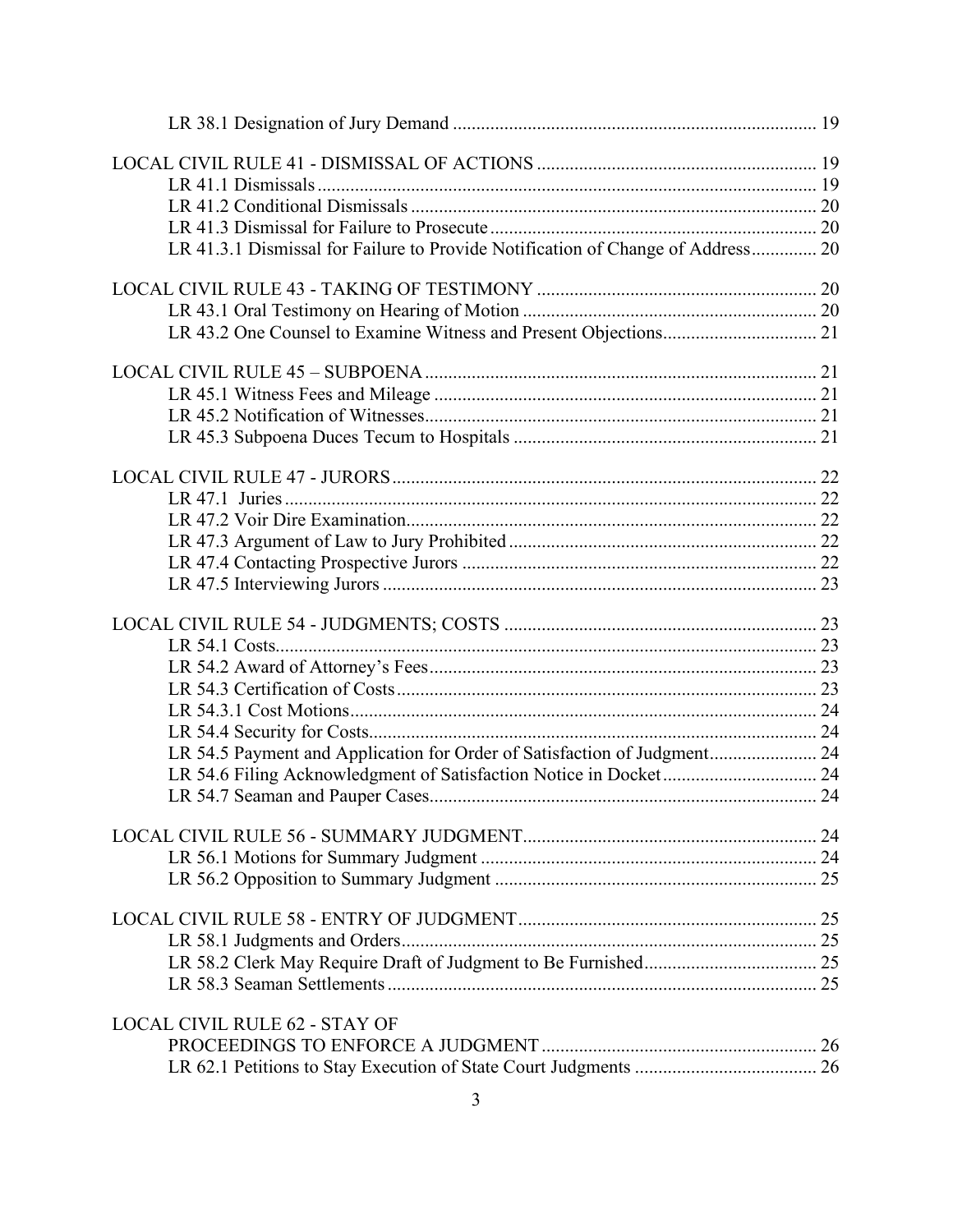| LOCAL CIVIL RULE 65 - SECURITY;                                                        |  |
|----------------------------------------------------------------------------------------|--|
|                                                                                        |  |
|                                                                                        |  |
|                                                                                        |  |
|                                                                                        |  |
|                                                                                        |  |
|                                                                                        |  |
|                                                                                        |  |
|                                                                                        |  |
| LOCAL CIVIL RULE 72 - MAGISTRATE JUDGES;                                               |  |
|                                                                                        |  |
|                                                                                        |  |
|                                                                                        |  |
|                                                                                        |  |
| LOCAL CIVIL RULE 73 - MAGISTRATE JUDGES;                                               |  |
|                                                                                        |  |
|                                                                                        |  |
|                                                                                        |  |
|                                                                                        |  |
|                                                                                        |  |
|                                                                                        |  |
|                                                                                        |  |
|                                                                                        |  |
|                                                                                        |  |
|                                                                                        |  |
|                                                                                        |  |
|                                                                                        |  |
|                                                                                        |  |
| LOCAL CIVIL RULE 79 - BOOKS,                                                           |  |
|                                                                                        |  |
|                                                                                        |  |
|                                                                                        |  |
|                                                                                        |  |
|                                                                                        |  |
| LR 79.5 Obtaining Record From Appellate Court for Hearing on Motions in district court |  |
|                                                                                        |  |
|                                                                                        |  |
| <b>LOCAL CIVIL RULE 83 - RULES BY</b>                                                  |  |
|                                                                                        |  |
|                                                                                        |  |
|                                                                                        |  |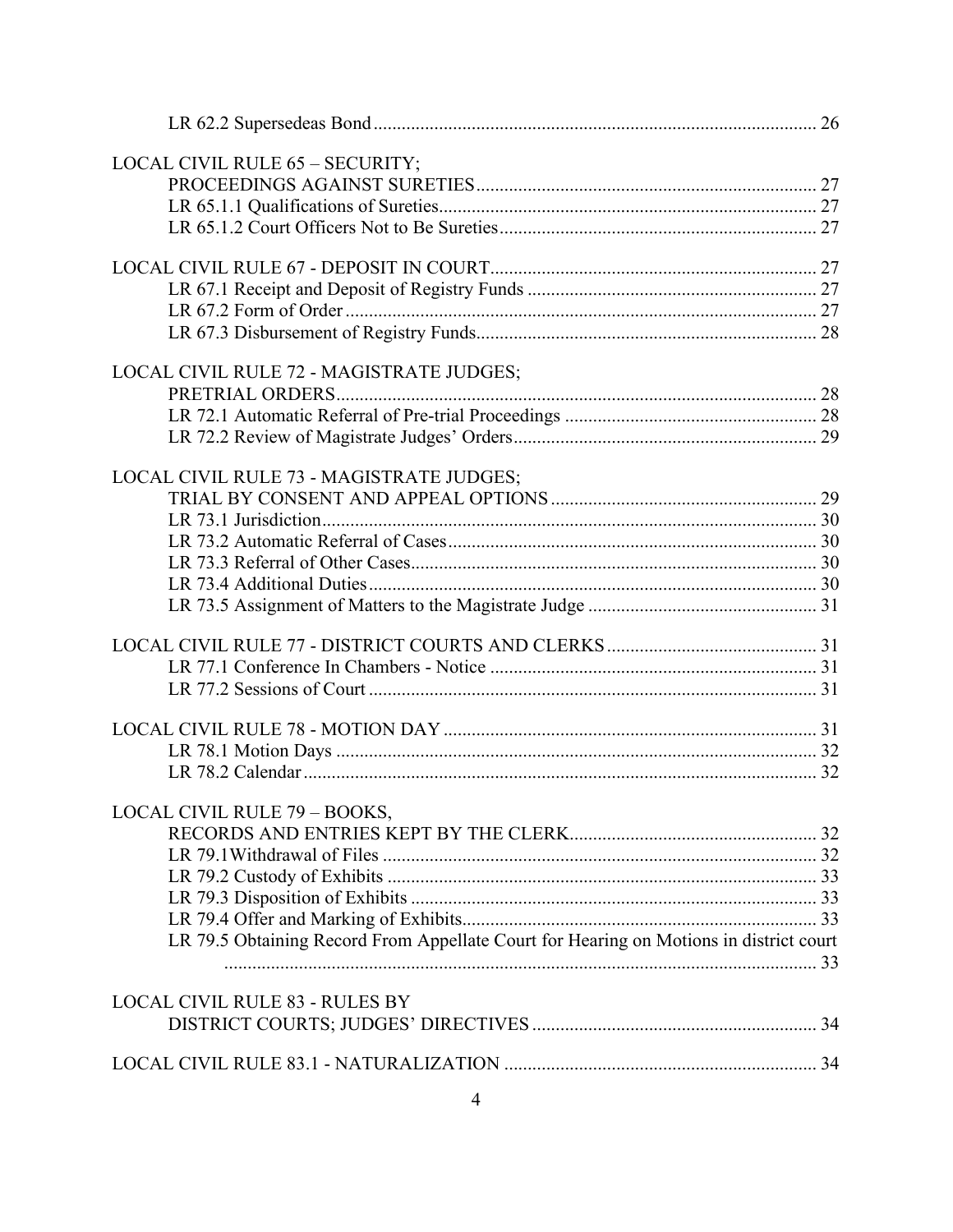| LR 83.2.6 Waiver by Court Order of Requirements for Local Counsel 38              |  |
|-----------------------------------------------------------------------------------|--|
|                                                                                   |  |
|                                                                                   |  |
|                                                                                   |  |
|                                                                                   |  |
| LR 83.2.11 Continuing Representation, Withdrawals, Substitution of Counsel  39    |  |
|                                                                                   |  |
|                                                                                   |  |
|                                                                                   |  |
|                                                                                   |  |
|                                                                                   |  |
|                                                                                   |  |
|                                                                                   |  |
|                                                                                   |  |
|                                                                                   |  |
|                                                                                   |  |
|                                                                                   |  |
|                                                                                   |  |
|                                                                                   |  |
|                                                                                   |  |
|                                                                                   |  |
|                                                                                   |  |
|                                                                                   |  |
|                                                                                   |  |
|                                                                                   |  |
|                                                                                   |  |
|                                                                                   |  |
|                                                                                   |  |
|                                                                                   |  |
| LAR 4.2 Summons to Show Cause Why Funds Should Not Be Paid to Court 47            |  |
|                                                                                   |  |
|                                                                                   |  |
| LAR 64.1 Publication and Time to Claim and Answer Where Publication Necessary and |  |
|                                                                                   |  |
|                                                                                   |  |
|                                                                                   |  |
|                                                                                   |  |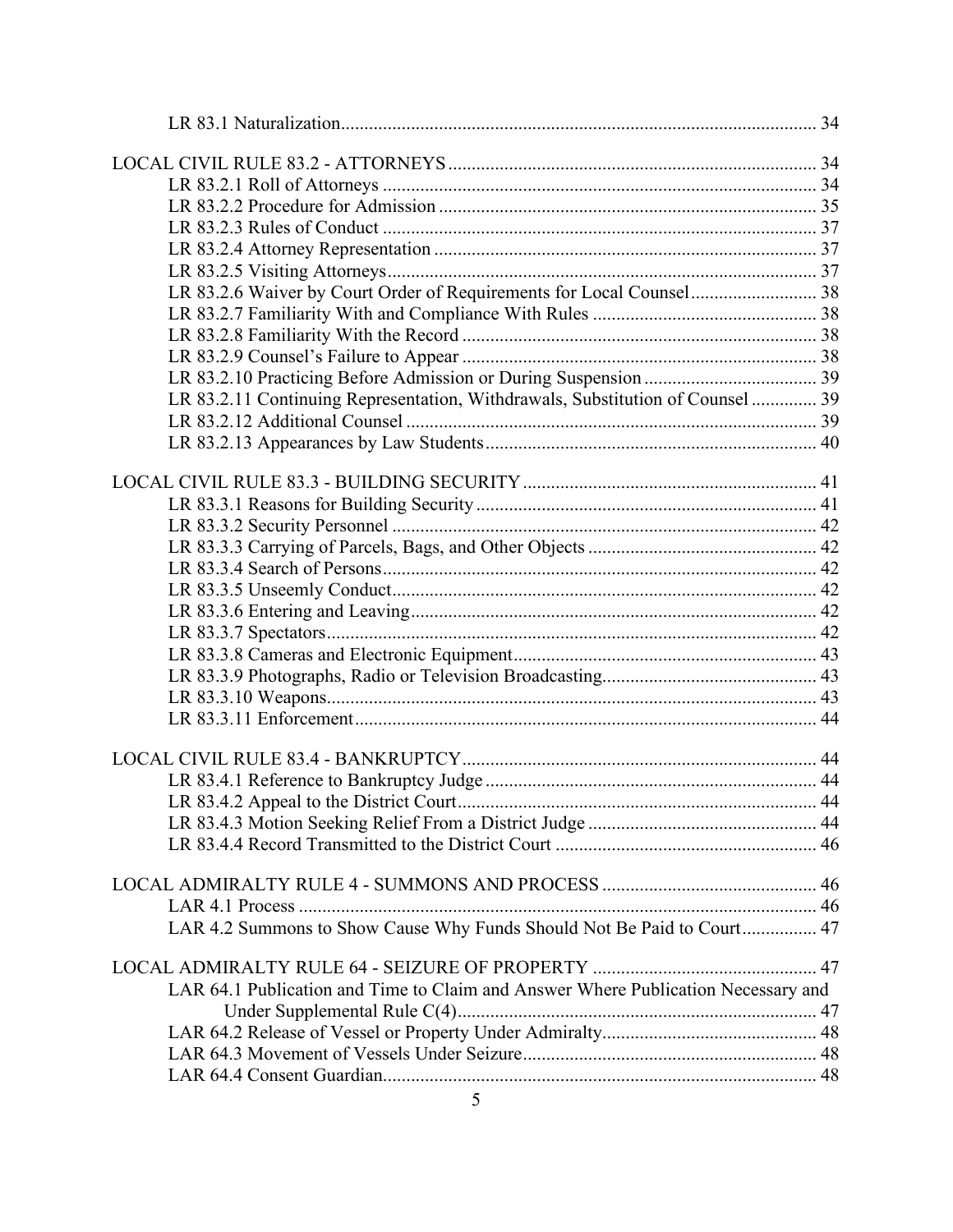| NOTICE REGARDING COMPLAINTS OF |  |
|--------------------------------|--|
|                                |  |
|                                |  |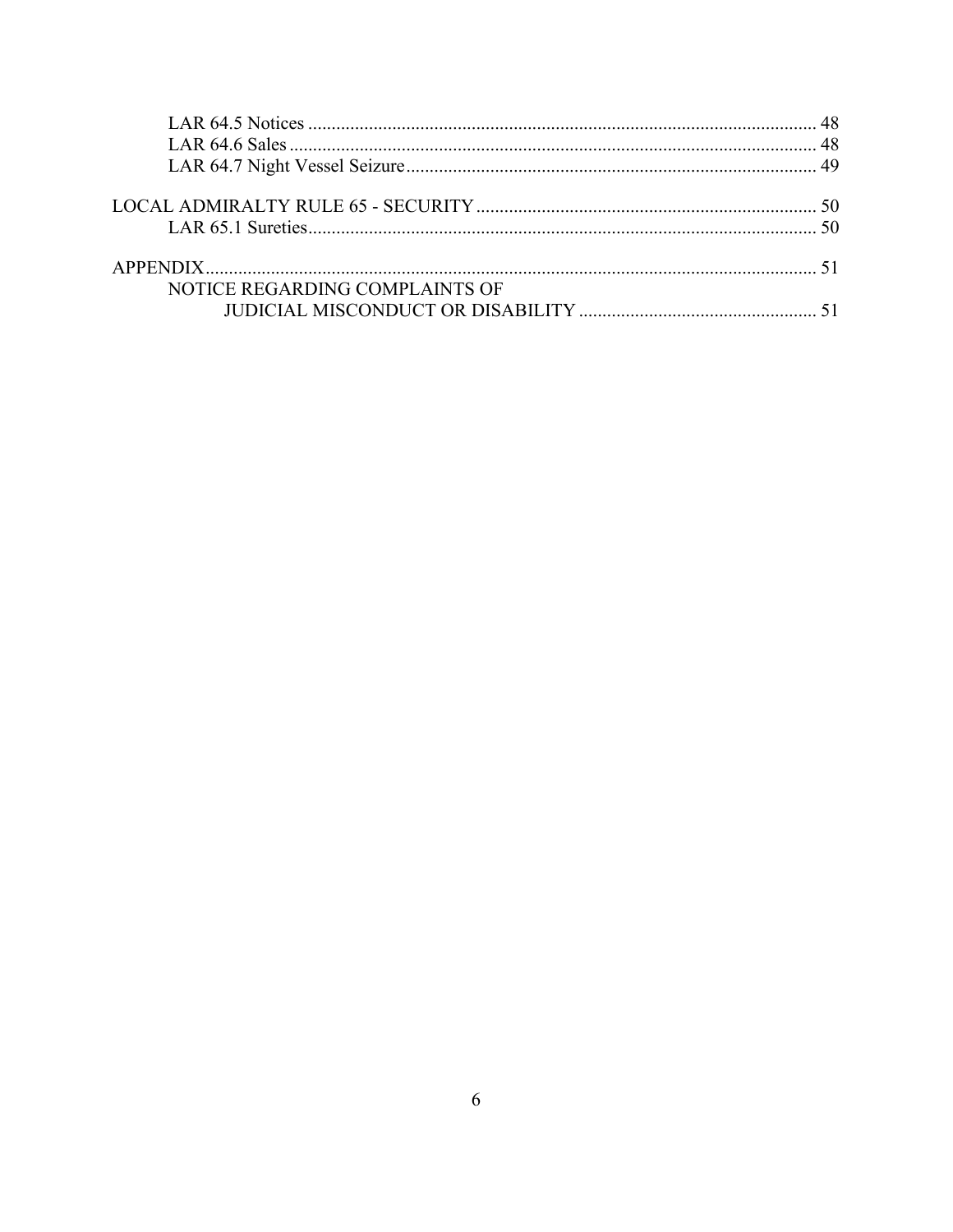## **LOCAL CIVIL RULE 3 - COMMENCEMENT OF ACTION**

<span id="page-6-0"></span>**LR 3.1 Collateral Proceedings and Refiled Cases LR 3.1.1 Assignment of Collateral Proceedings and Refiled Cases LR 3.2 Removal**

### <span id="page-6-1"></span>**LR3.1 Collateral Proceedings and Refiled Cases**

When a civil matter, commenced in or removed to the court, involves subject matter that comprises all or a material part of the subject matter or operative facts of another action, whether civil or criminal, then or previously pending in any court or administrative agency, counsel must file a list and description of all such actions then known to counsel and a brief summary of the relationship between the cases. If information concerning any such proceeding is obtained after the filing of the original pleading in the latter case, counsel must notify the court and opposing counsel in writing of the relationship between the cases. [Amended February 1, 2011]

#### <span id="page-6-2"></span>**LR3.1.1 Assignment of Collateral Proceedings and Refiled Cases**

To promote judicial economy, conserve judicial resources, and avoid potential forum shopping and conflicting court rulings, all actions described in LR 3.1 must be transferred to the section with the lowest docket number, unless the two judges involved determine that some other procedure is in the interest of justice. If the transferee and transferor judges cannot agree upon whether a case should be transferred, the opinion of the transferee judge prevails. If counsel fails to make the certification described in LR 3.1 , the judge to whom the case is allotted must transfer the action when he or she learns of the related nature of the proceedings. [Amended June 28, 2002; February 1, 2011]

#### <span id="page-6-3"></span>**LR 3.2 Removal**

Pursuant to *28 U.S.C. §1447(b)*, in every case in which a Notice of Removal is filed, there moving defendant must file, within 14 days of removal:

- (a) A list of all parties remaining in the action;
- (b) Copies of all pleadings, including answers, filed in state court; and
- (c) Copies of the return of service of process filed in state court on those parties.

[Adopted February 1, 2011]

## <span id="page-6-4"></span>**LOCAL CIVIL RULE 5 - SERVICE AND FILING OF PLEADINGS AND OTHER DOCUMENTS**

**LR 5.1 Place and Manner of Filing LR 5.2 Filing of Extraordinary Pleadings LR 5.3 Advance Payment Required LR 5.4 Certificate of Service LR 5.5 Deposit for Service**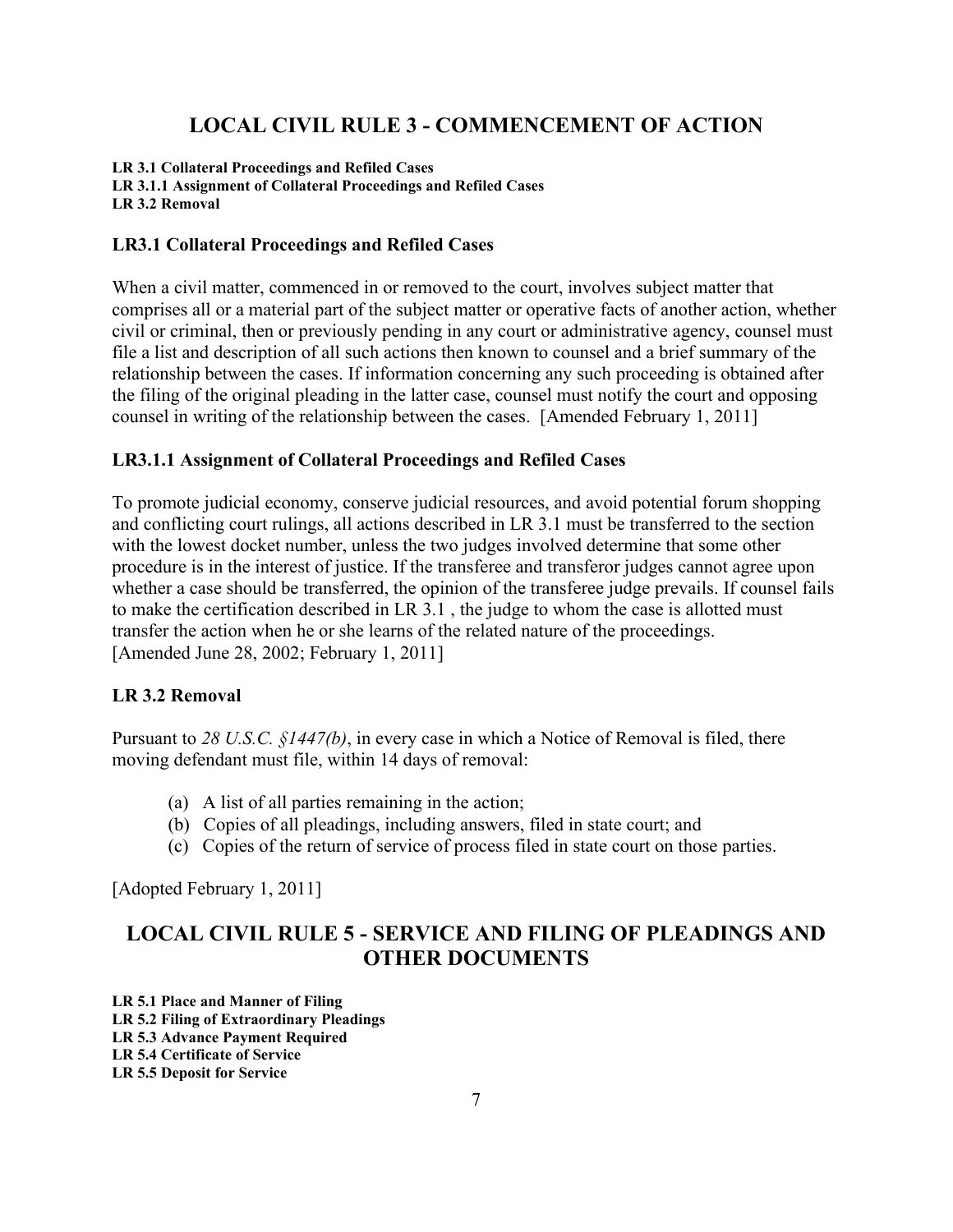#### **LR 5.6 Procedure for Filing Documents Under Seal**

## <span id="page-7-0"></span>**LR 5.1 Place and Manner of Filing**

All documents must be filed with the clerk of court in the manner provided in the court's Administrative Procedures for Electronic Case Filings and Unique Procedures and Practices for Electronic Filings, available at www.laed.uscourts.gov. [Amended February 1, 2011]

## <span id="page-7-1"></span>**LR 5.2 Filing of Extraordinary Pleadings**

The attorney filing any pleadings of an extraordinary nature (*e.g.*, temporary restraining orders, vessel seizures, writs of attachment, and other pleadings requiring immediate judicial action) must remain available by telephone to the judge to whom the matter is allotted until the judge reviews the pleadings and determines the appropriate action. [Amended December 5,1997; June 28, 2002; February 1, 2011]

## <span id="page-7-2"></span>**LR 5.3 Advance Payment Required**

The clerk is not required to file any document or render any service for which a fee is legally collectible unless the fee for the service is paid in advance. [Amended February 1, 2011]

## <span id="page-7-3"></span>**LR 5.4 Certificate of Service**

When a document filed after the initial complaint is served by filing it with the court's electronic filing system, no certificate of service is required when all parties are electronic filers and will receive notice through the court's electronic filing system. When a document that is required to be served is served by means other than the court's electronic filing system, the document must include a certificate of service indicating that the document has been served on all parties contemporaneously with its filing with the court, or within a reasonable period of time after the document has been filed with the court, and must list each party on which the document has been served by means other than the court's electronic filing system, and the means of service. [Amended February 1, 2011; December 3, 2018]

## <span id="page-7-4"></span>**LR 5.5 Deposit for Service**

Upon deposit of a sum sufficient to cover the immediate costs, except as provided by law, the marshal is required to perform the service. The marshal may demand security in a reasonable amount for future costs. [Amended February 1, 2011]

## <span id="page-7-5"></span>**LR 5.6 Procedure for Filing Documents Under Seal**

(A) No document or other tangible item may be filed under seal without the filing of a separate motion and order to seal, unless authorized by law.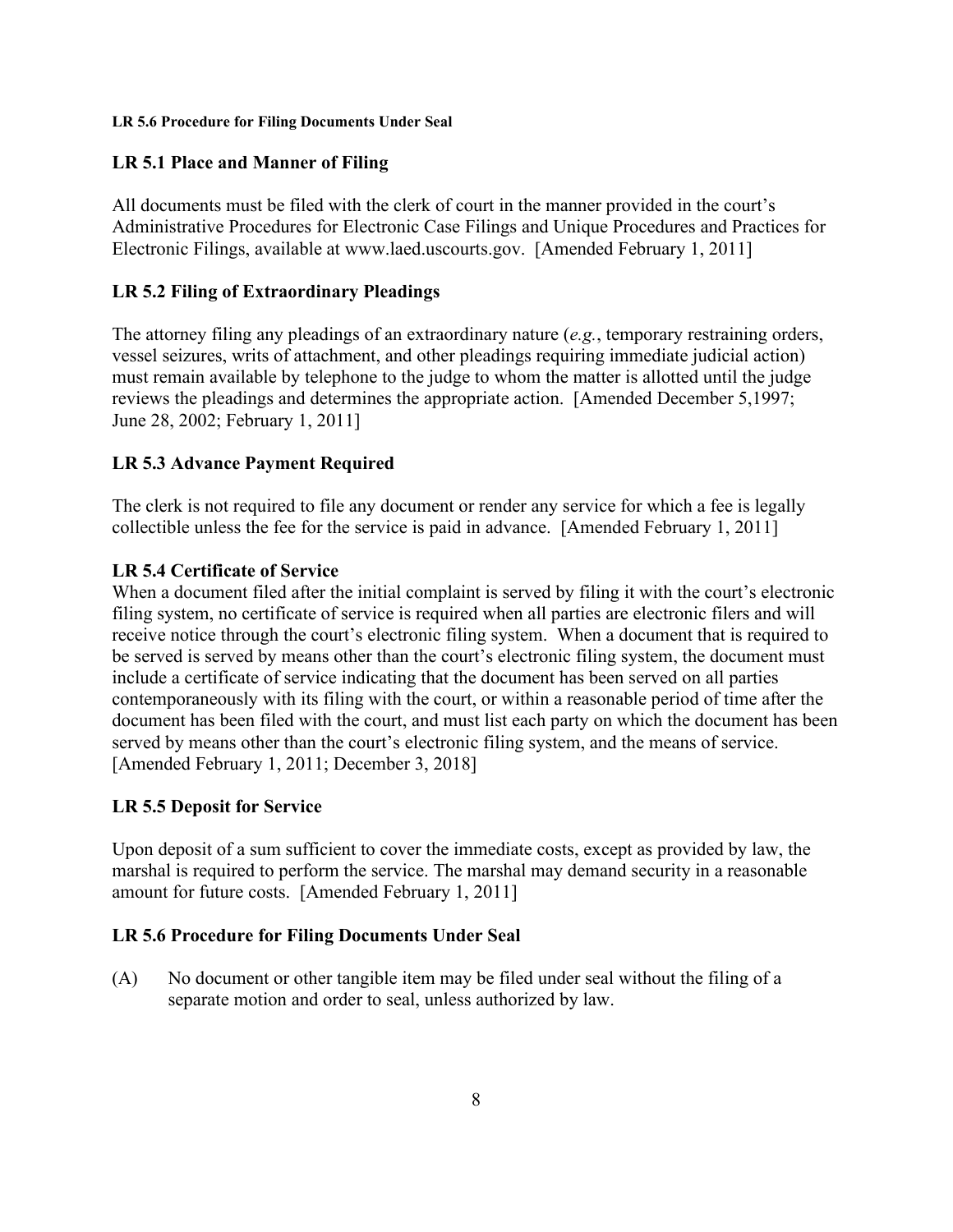- (B) Any motion providing prospectively for filing materials under seal must be accompanied by a non-confidential supporting memorandum, a notice of the request to seal, and a proposed order. The non-confidential memorandum and proposed order must include:
	- (1) A non-confidential description of what is to be sealed (e.g., medical records);
	- (2) A statement as to why sealing is necessary;
	- (3) Reference to governing case law; and
	- (4) A statement of the period of time the party seeks to have the matter maintained under seal and how the matter is to be handled upon sealing.

The proposed order must recite the findings required by governing case law to support the proposed sealing.

The movant may also submit a confidential memorandum for in camera review in support of the motion. Memoranda supporting or opposing the motion may be submitted and may be designated, in whole or in part, as confidential. Any confidential memoranda must be treated as sealed pending the ruling on the motion to seal.

The clerk must provide public notice by docketing the motion as set forth in the nonconfidential description and date assigned for submission.

- (C) A party submitting a document or portion of a document for filing under seal pursuant to a governing statute, rule, or order must note on the face of the document that it or a portion of it is filed under seal pursuant to that statute, rule or order. Upon filing a document under seal, the clerk must provide public notice by stating on the docket that the document is sealed.
- (D) If the motion to file under seal is denied, the movant may file another motion to remove the document(s) from the record within seven days. If no such motion is timely filed, the document(s) must be filed as a public record.
- (E) Each document filed under seal must be submitted to the clerk's office securely sealed with the container clearly labeled "UNDER SEAL." The case number, case caption, a reference to any statute, rule or order permitting the item to be sealed and a nonconfidential descriptive title of the document must also be noted on the container.
- (F) A motion to have the entire case sealed is subject to the requirements and procedures of subsections (C) and (E) of this rule.
- (G) Nothing in this Rule restricts the parties from stipulating access to materials that are not filed with the court.
- (H) Except as permitted by law, trial exhibits, including documents previously filed under seal, and trial transcripts will not be filed under seal. [Adopted February 1, 2011]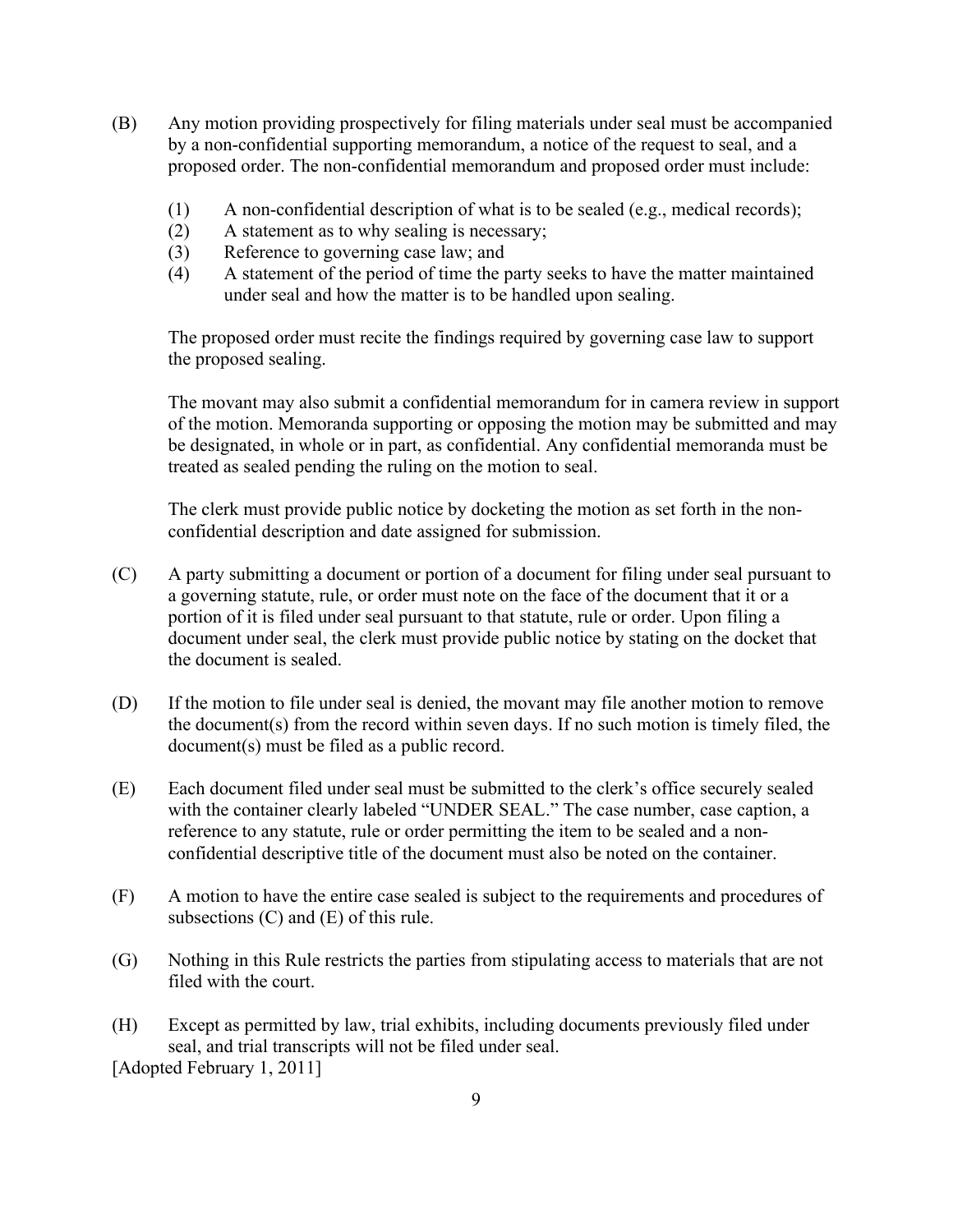## <span id="page-9-0"></span>**LOCAL CIVIL RULE 7 - PLEADINGS ALLOWED; FORM OF MOTIONS**

| <b>LR 7.1 Submission of Motions</b>                                                |
|------------------------------------------------------------------------------------|
| LR 7.2 Noticing Motions for Submission                                             |
| <b>LR 7.3 Submission of Ex Parte or Consent Motions</b>                            |
| LR 7.4 Motions Must Be Accompanied by Memorandum                                   |
| LR 7.5 Response and Memorandum                                                     |
| LR 7.6 Motions to Intervene, to Amend Pleadings and to File Third-Party Complaints |
| LR 7.7 Length of Memoranda and Briefs                                              |
| LR 7.8 Extension of Time to Plead                                                  |
| <b>LR 7.1 Submission of Motions</b>                                                |

<span id="page-9-1"></span>All motions, except those made on the record during a hearing or trial, must be in writing and filed pursuant to LR 5.1. Documents accompanying the motion are thereby filed in the record. [Amended June 28, 2002; February 1, 2011]

#### <span id="page-9-2"></span>**LR 7.2 Noticing Motions for Submission**

Counsel filing a motion must, at the time of filing, notice it for submission within a reasonable time. Unless otherwise ordered by the court, motions must be filed not later than the fifteenth day preceding the date assigned for submission and actual notice of the submission date must be given to opposing counsel at least fifteen days before the submission date, regardless of which *FRCP 5(b)* service method is used. The motion and supporting memorandum must also be served with the notice.

The noticed date is the date the motion is deemed submitted to the court for decision and after which no further briefing will be allowed, except with prior leave of court. No oral argument, incourt presentation or live hearing concerning contested motions will be conducted on the submission date, except when requested in accordance with Local Rule 78.1 or if ordered by the court. [Amended February 1, 2011]

#### <span id="page-9-3"></span>**LR 7.3 Submission of Ex Parte or Consent Motions**

A motion for an order, allowed by these rules to be filed ex parte or by consent, need not assign a date for submission, but must be accompanied by a proposed order. Except as otherwise ordered in an individual case, every such motion must be filed pursuant to LR 5.1. [Amended February 1, 2011]

#### <span id="page-9-4"></span>**LR 7.4 Motions Must Be Accompanied by Memorandum**

All contested motions must be accompanied by separate memoranda which must contain a concise statement of reasons supporting the motion and citations of authorities. If the motion requires consideration of facts not in the record, the movant must also file and serve upon opposing counsel a copy of all evidence supporting the motion. Memoranda may not be supplemented, except with leave of court. [Amended February 1, 2011]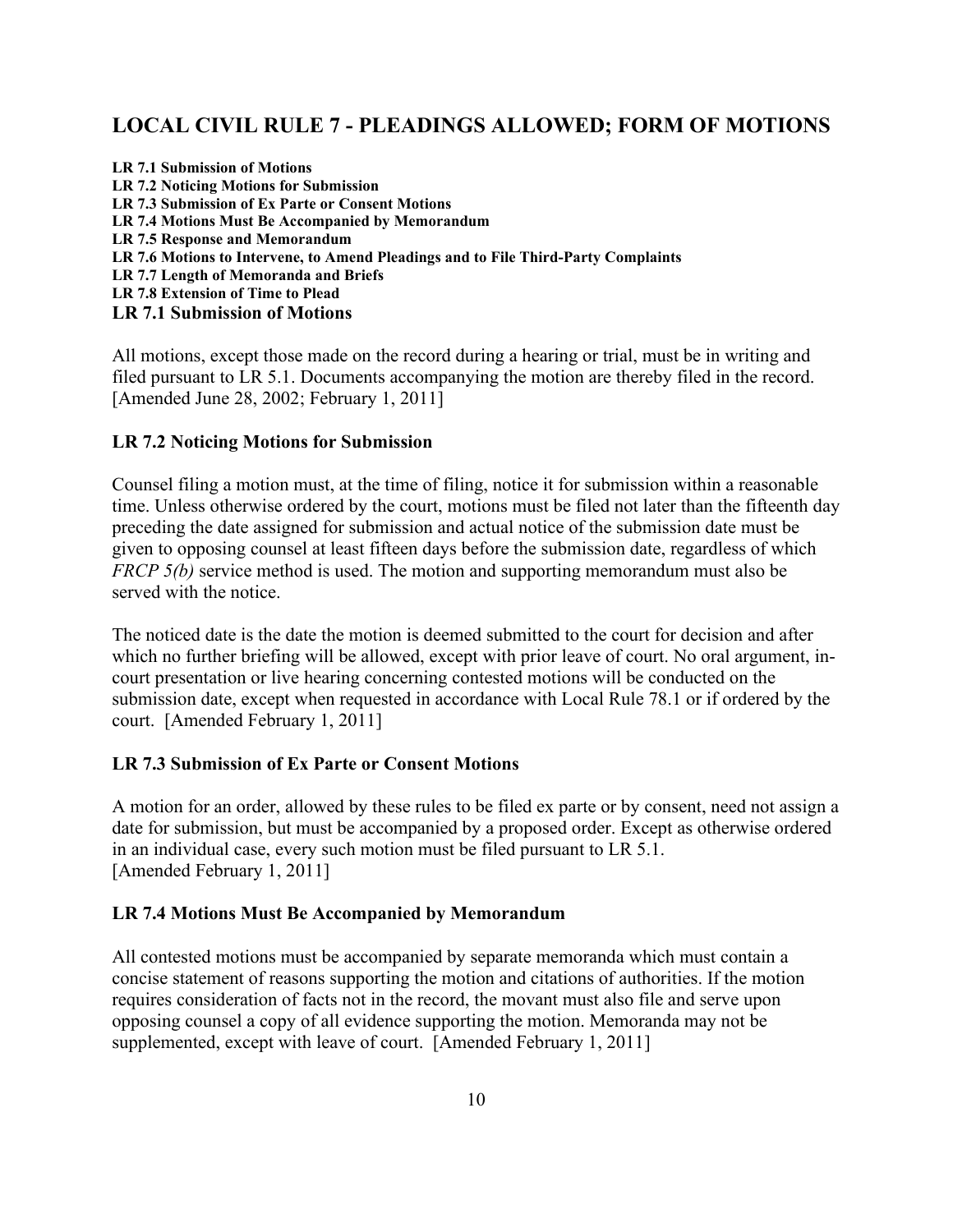### <span id="page-10-0"></span>**LR 7.5 Response and Memorandum**

Each party opposing a motion must file and serve a memorandum in opposition to the motion with citations of authorities no later than eight days before the noticed submission date. If the opposition requires consideration of facts not in the record, counsel must also file and serve all evidence submitted in opposition to the motion with the memorandum. [Amended February 1, 2011]

## <span id="page-10-1"></span>**LR 7.6 Motions to Intervene, to Amend Pleadings and to File Third-Party Complaints**

Before filing any motion for leave to intervene, amend pleadings or file a third-party complaint, the moving party must attempt to obtain consent for the filing and granting of the motion from all parties having an interest to oppose. If consent is obtained, the motion need not be assigned a submission date, but must be accompanied by a proposed order and include a certification by counsel for the moving party of the consent of opposing counsel. [Amended February 1, 2011]

## <span id="page-10-2"></span>**LR 7.7 Length of Memoranda and Briefs**

Except with prior leave of court, a trial brief or memorandum supporting or opposing a motion must not exceed 25 pages, excluding exhibits, and a reply brief or memorandum must not exceed 10 pages, excluding exhibits. [Amended February 1, 2011]

### <span id="page-10-3"></span>**LR 7.8 Extension of Time to Plead**

Upon certification by a moving party that there has been no previous extension of time to plead and that the opposing party has not filed in the record an objection to an extension of time, on ex parte motion and order, the court must allow one extension for a period of 21 days from the time the pleading would otherwise be due. Further extensions will not be granted by stipulation, but only upon motion and order of the court for good cause shown. [Amended June 28, 2002; February 1, 2011]

## **LOCAL CIVIL RULE 9 - PLEADING SPECIAL MATTERS**

<span id="page-10-4"></span>**LR 9.1 Three Judge Cases LR 9.2 Social Security Cases**

#### <span id="page-10-5"></span>**LR 9.1 Three Judge Cases**

Upon filing any suit or proceeding that may require a three judge court for disposition, the party filing the action must state in writing to the clerk and other parties the provision under which he or she is proceeding. Failure to comply with this rule may result in the matter being treated as one not requiring three judges. [Amended February 1, 2011]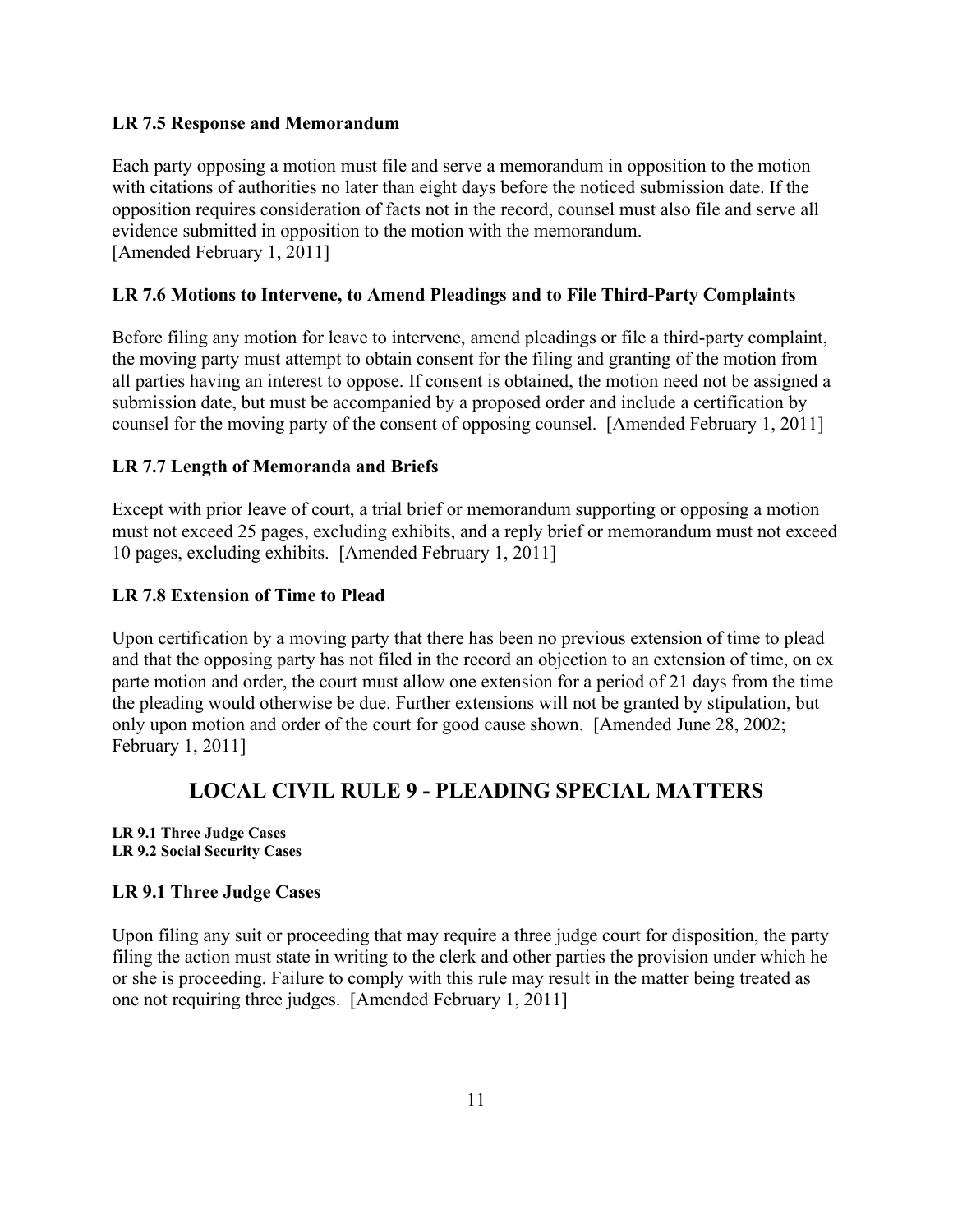## <span id="page-11-0"></span>**LR 9.2 Social Security Cases**

Complaints filed in civil cases pursuant to Section 205(g) of the Social Security Act, *42 U.S.C. 405(g)*, for benefits under Titles II, XVI and XVIII of the Social Security Act must include, in addition to what is required under *FRCP 8(a)*, a separate attachment, that will not be filed in the record but must be served with the complaint on the United States Attorney's Office, and must contain:

- (A) In cases involving claims for retirement, disability, health insurance and black lung benefits, the full social security number of the worker on whose wage record the application for benefits was filed (whether or not the worker is the plaintiff).
- (B) In cases involving claims for supplemental security income benefits, the full social security number of the plaintiff.
- (C) In cases involving benefits sought for a minor child under Titles II and XVI, the minor child's full social security number.
- (D) In all cases under this local rule, filings must comport with the privacy protections of FRCP 5.2. [Adopted March 1, 2022]

Complaints submitted for filing must be on forms furnished by the clerk or substantially similar to those forms. [Amended February 1, 2011]

## **LOCAL CIVIL RULE 10 - FORM OF PLEADINGS**

<span id="page-11-1"></span>**LR 10.1 Form: Statement Regarding Filing of Papers LR 10.2 Consolidated Cases LR 10.3 Constitutional Questions**

## <span id="page-11-2"></span>**LR 10.1 Form: Statement Regarding Filing of Documents**

All documents filed in this court must be in 8-1/2 by 11 inch format, legibly written or printed without defacing erasures or interlineations, and must be double spaced, except that quotations and footnotes may be single spaced. If a document consists of more than two (2) pages, each page of the document must bear a sequential number, beginning with "2" for the second page. Standard font must be used. The court may refuse to consider text presented in less than standard font, such as small or fine typeface.

All margins must be no less than one inch. No print or writing, except page numbers, must appear in the margins, and page numbers must not be less than one-half inch from the bottom of the page.

In addition to the requirements of *FRCP 10(a)*, the caption must indicate the Division and Section (as applicable and after allotment), and the judge and magistrate judge to whom the case is assigned.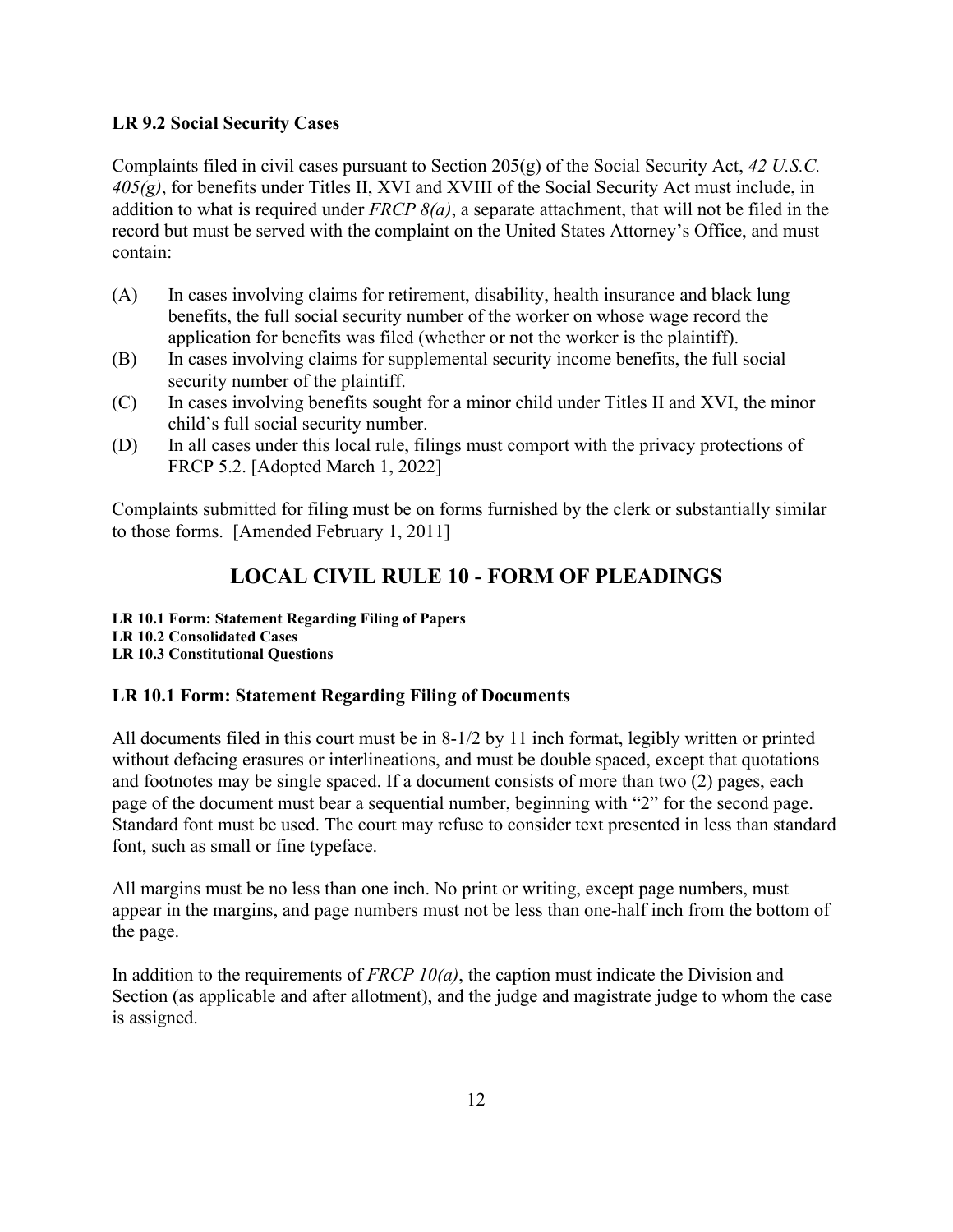A completed and executed Civil Cover Sheet form must accompany the initial pleading of each civil case, but this requirement does not apply to persons in the custody of civil, state or federal institutions or to persons filing cases pro se. [Amended July 17, 2000; February 1, 2011]

#### <span id="page-12-0"></span>**LR 10.2 Consolidated Cases**

Unless otherwise ordered by the court, in cases consolidated for any purpose, the caption of all documents filed after consolidation must list the name and docket number of the lowest numbered case in the group, with the words "consolidated with" or abbreviation "c/w" followed by a list of the docket numbers of only those cases to which the document applies or if it pertains to all cases, with a notation "all cases."

The caption of the lowest numbered case is the identifying caption during the pendency of the consolidation and must be used even if that case is closed.

If a case is ordered to be separated from the consolidation, counsel must jointly designate the documents in the master record necessary to continued litigation of the separated case and file the designation with the clerk within seven days of the deconsolidation order. [Amended February 1, 2011]

#### <span id="page-12-1"></span>**LR 10.3 Constitutional Questions**

Whenever the constitutionality of any act of Congress is called into question in any suit or proceeding to which the United States or any of its agencies, officers or employees is not a party, counsel for the party raising the constitutional issue must notify the court, in writing, of the existence of that question (to enable the court to comply with *28 U.S.C. 2403*). A copy of the notice must be served upon each of the other parties. The notice must give the title of the cause, a reference to the questioned statute sufficient for its identification, and the manner in which the statute is claimed to be unconstitutional. [Amended February 1, 2011]

## <span id="page-12-2"></span>**LOCAL CIVIL RULE 11 - SIGNING OF PLEADINGS, MOTIONS, AND OTHER DOCUMENTS; REPRESENTATIONS TO COURT; SANCTIONS**

**LR 11.1 Signing of Pleadings, Motions and Other Papers LR 11.2 Trial Attorney LR 11.3 Announcement of Representation**

#### <span id="page-12-3"></span>**LR 11.1 Signing of Pleadings, Motions and Other Documents**

In addition to the requirements of *FRCP 11(a)*, every pleading, motion or other document presented for filing must include counsel's Attorney Identification Number, telephone number, and e-mail, post office and street addresses. Counsel's Attorney Identification Number must be typed or printed under his or her signature. If the attorney is admitted to practice in Louisiana, the Attorney Identification Number must be the same as the number assigned by the Louisiana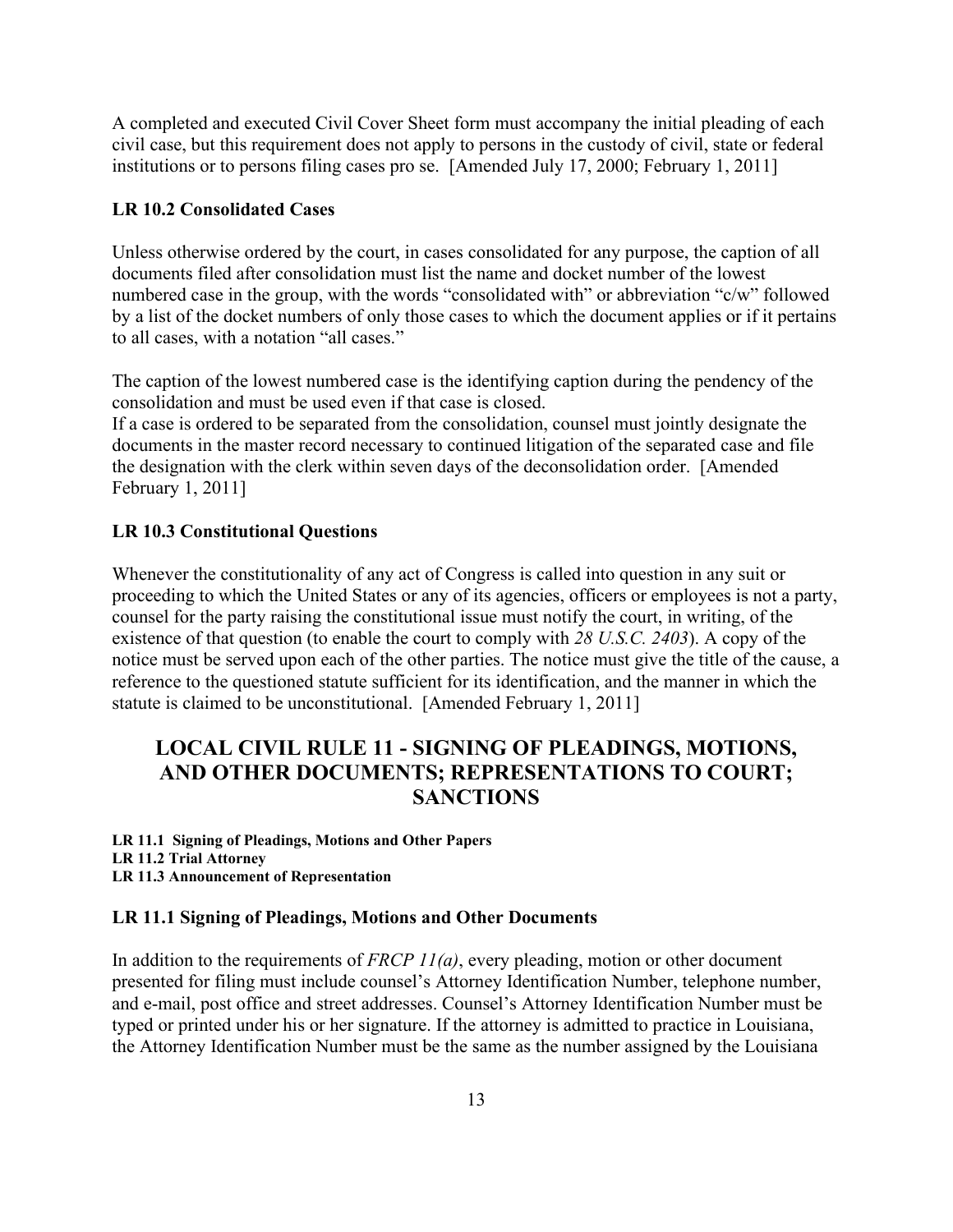Supreme Court. Otherwise, the Attorney Identification Number must be the number assigned by this court.

Documents filed by a party not represented by counsel must be signed by the party. The unrepresented party's name, e-mail, post office and street addresses and telephone number must be typed or clearly printed.

Each attorney and pro se litigant has a continuing obligation promptly to notify the court of any address or telephone number change. [Amended February 1, 2011]

#### <span id="page-13-0"></span>**LR 11.2 Trial Attorney**

If more than one attorney represents a party, one attorney must be designated in the first pleading filed on behalf of that party as "Trial Attorney" or "T.A.". This attorney need not be the attorney who personally signs pleadings.

The designated trial attorney is responsible for the case. All notices and other communications will be directed to the designated trial attorney, or to local counsel if a visiting attorney is designated as trial attorney. Designation of the trial attorney may be changed at any time by *ex parte* motion and order of the court. [Amended February 1, 2011]

#### <span id="page-13-1"></span>**LR 11.3 Announcement of Representation**

<span id="page-13-2"></span>At all trials or hearings, counsel must announce his or her name and the name of the party or parties he or she represents upon initially addressing the court. [Amended February 1, 2011]

## **LOCAL CIVIL RULE 16 - PRETRIAL CONFERENCES; SCHEDULING; MANAGEMENT**

**LR 16.1 Scheduling Orders LR 16.2 Call of the Docket LR 16.3 Responsibility for Settlement Discussions LR 16.3.1 Alternative Dispute Resolution LR 16.4 Notice of Settlement to Clerk LR 16.5 Captious Settlement Tactics LR 16.6 Reasonable Settlement Discussions LR 16.7 Cases to be Tried on Date Assigned - Exception LR 16.8 Absence of Material Witness LR 16.9 Retaining Position on Trial Calendar**

#### <span id="page-13-3"></span>**LR 16.1 Scheduling Orders**

- (a) In every case, the court must enter a scheduling order pursuant to *FRCP 16.*
- (b) Unless otherwise ordered by the court, the following categories of cases are exempt from the requirements for a scheduling order: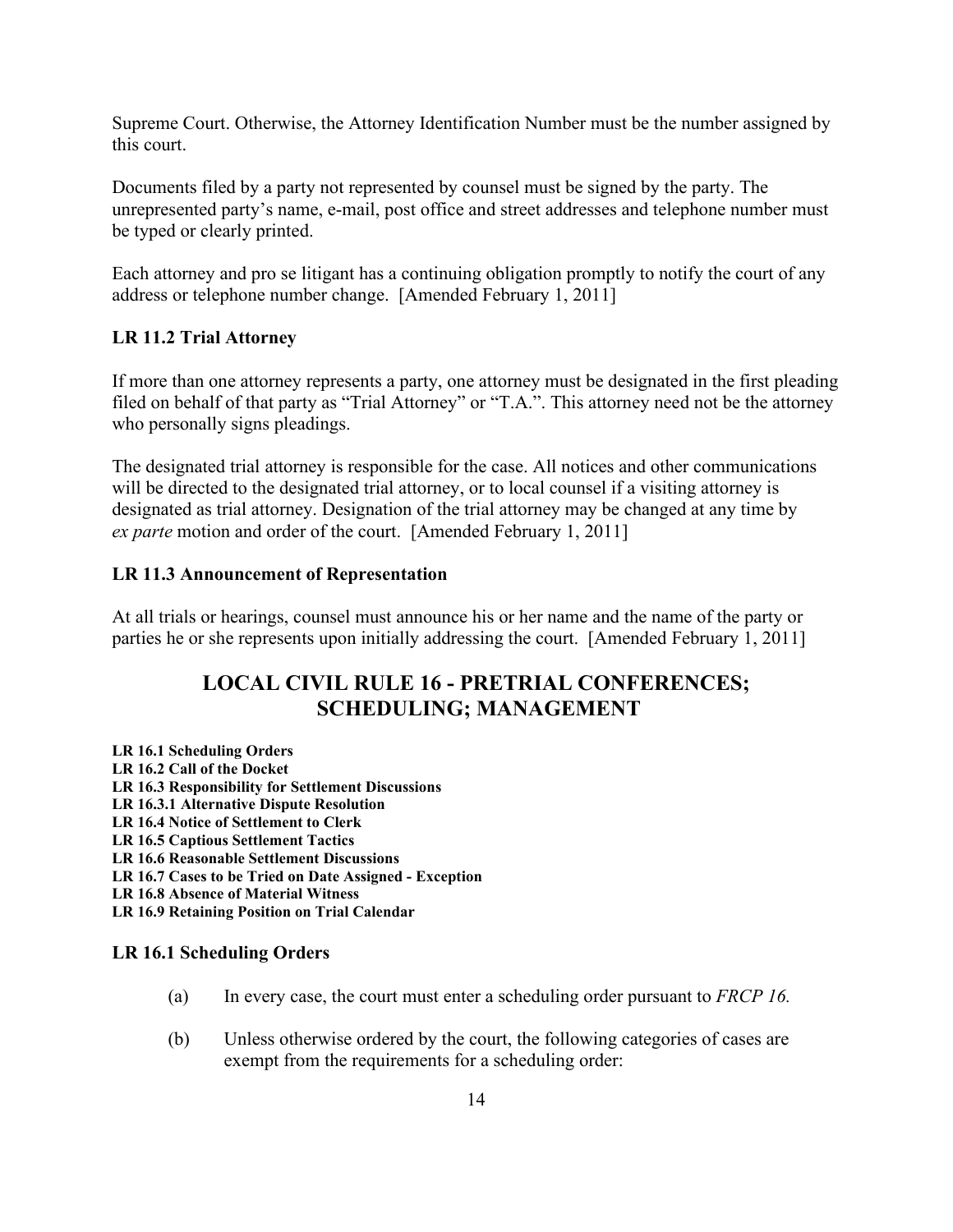Social Security Appeals Bankruptcy Appeals Habeas Corpus cases Section 1983 Prisoner cases Government Collection cases

(c) The magistrate judges of this court are authorized to enter and/or modify scheduling orders, except as to the dates for trial, final pretrial conference and motions before the district judge. [Amended February 1, 2011]

## <span id="page-14-0"></span>**LR 16.2 Call of the Docket**

To ensure compliance with *FRCP 4(m)*, and *16(b)(2)*, the case manager in each section of court, once a month or as often as the court deems proper, must call all cases before the court that have been pending 90 days or longer after filing of the complaint, and in which issue has not been joined. The call must be on the regular day and time assigned for submission of motions, and the clerk must give 14 days' notice of the call to all counsel of record. [Amended February 1, 2011; December 3, 2018]

## <span id="page-14-1"></span>**LR 16.3 Responsibility for Settlement Discussions**

As officers of the court, counsel have a responsibility to minimize the expense of administering justice, refrain from burdening unnecessarily members of the public called for jury duty, and avoid inconveniencing witnesses unnecessarily. To these ends, they must conduct serious settlement discussions in time to avoid the expense to the public and litigants, and the inconvenience to jurors and witnesses, occasioned by settlements made on the eve, or at the outset, of trial. [Amended February 1, 2011]

#### <span id="page-14-2"></span>**LR 16.3.1 Alternative Dispute Resolution**

If the presiding judicial officer determines at any time that the case will benefit from alternative dispute resolution, the judicial officer may:

(a) refer the case to private mediation, if the parties consent, even if such mediation efforts upset previously set trial or other dates;

(b) order nonbinding mini-trial or nonbinding summary jury trial before a judicial officer with the parties' consent; or

(c) employ other dispute resolution programs that may be designated for use in this District.

All alternative dispute resolution proceedings are confidential. [Amended June 2, 1999; February 1, 2011]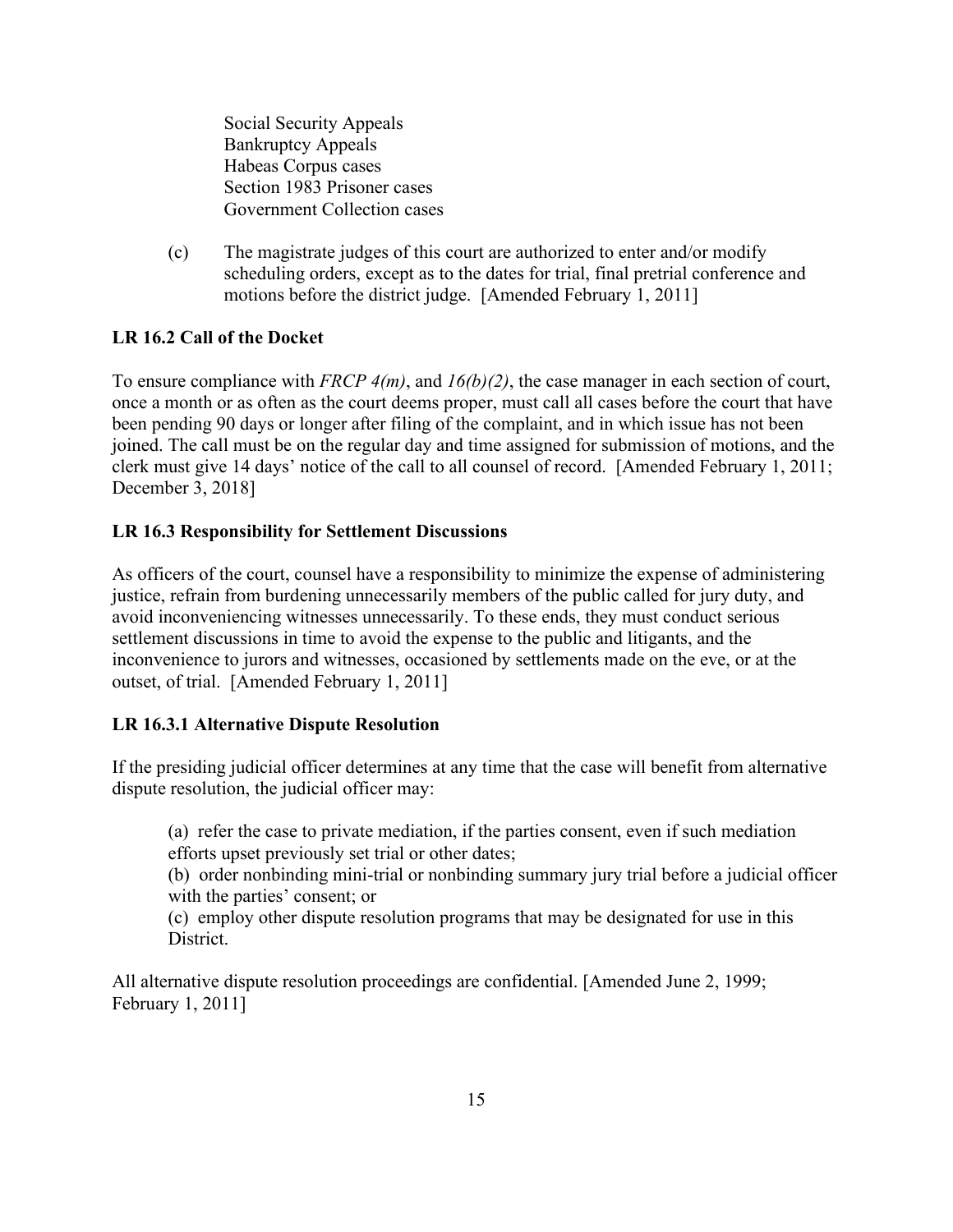#### <span id="page-15-0"></span>**LR 16.4 Notice of Settlement to Clerk**

Whenever a case is settled or otherwise disposed of, counsel must immediately inform the clerk's office, the judge to whom the case is allotted, and all persons subpoenaed as witnesses. If a case is settled as to fewer than all of the parties or all of the claims, counsel must also identify the remaining parties and unsettled claims. [Amended February 1, 2011]

#### <span id="page-15-1"></span>**LR 16.5 Captious Settlement Tactics**

When notice of settlement is not provided as required by LR 16.4 or when a case is settled within 24 hours before trial, or after trial has commenced, and the court is not aware of circumstances that indicate that this development was reasonable, counsel must show that the failure to give notice of settlement or the failure to agree on settlement at an earlier time was not the result of captious tactics, did not constitute merely the acceptance of an offer earlier refused as part of a calculated tactic of delay in reaching a settlement to obtain further advantages in disregard of the interests of others, or did not result from some other cause amounting to interference with the orderly conduct of judicial business. If counsel fails to make this showing, the court may assess or apportion jury costs, including attendance fees, marshal's costs, mileage and per diem, against the parties or counsel deemed responsible. [Amended February 1, 2011]

#### <span id="page-15-2"></span>**LR 16.6 Reasonable Settlement Discussions**

LR 16.5 will not be applied to inhibit reasonable settlement discussions. The court recognizes that good cause may exist for a belated change in position -- an important witness may fail to appear, counsel may learn that facts deemed provable are not provable, or a witness may change his testimony. But the rule will also be applied to take into account the difference between good cause for delay in settlement and negotiating tactics that, heedless of inconvenience to the court and the public, use imminent trial as a catalyst to attempt to increase or reduce an already acceptable offer. [Amended February 1, 2011]

#### <span id="page-15-3"></span>**LR 16.7 Cases to Be Tried on Date Assigned - Exceptions**

All cases must be tried on the date set unless the trial is continued by order of the court. [Amended February 1, 2011]

#### <span id="page-15-4"></span>**LR 16.8 Absence of Material Witness**

Every motion for a continuance based upon absence of a material witness must be accompanied by the affidavit of the moving party or attorney, setting forth the efforts made to procure attendance and the facts expected to be proved by the witness. If the opposite party admits that the witness, if called, would testify as set forth in the affidavit, the court may, in its discretion, deny the motion. [Amended February 1, 2011]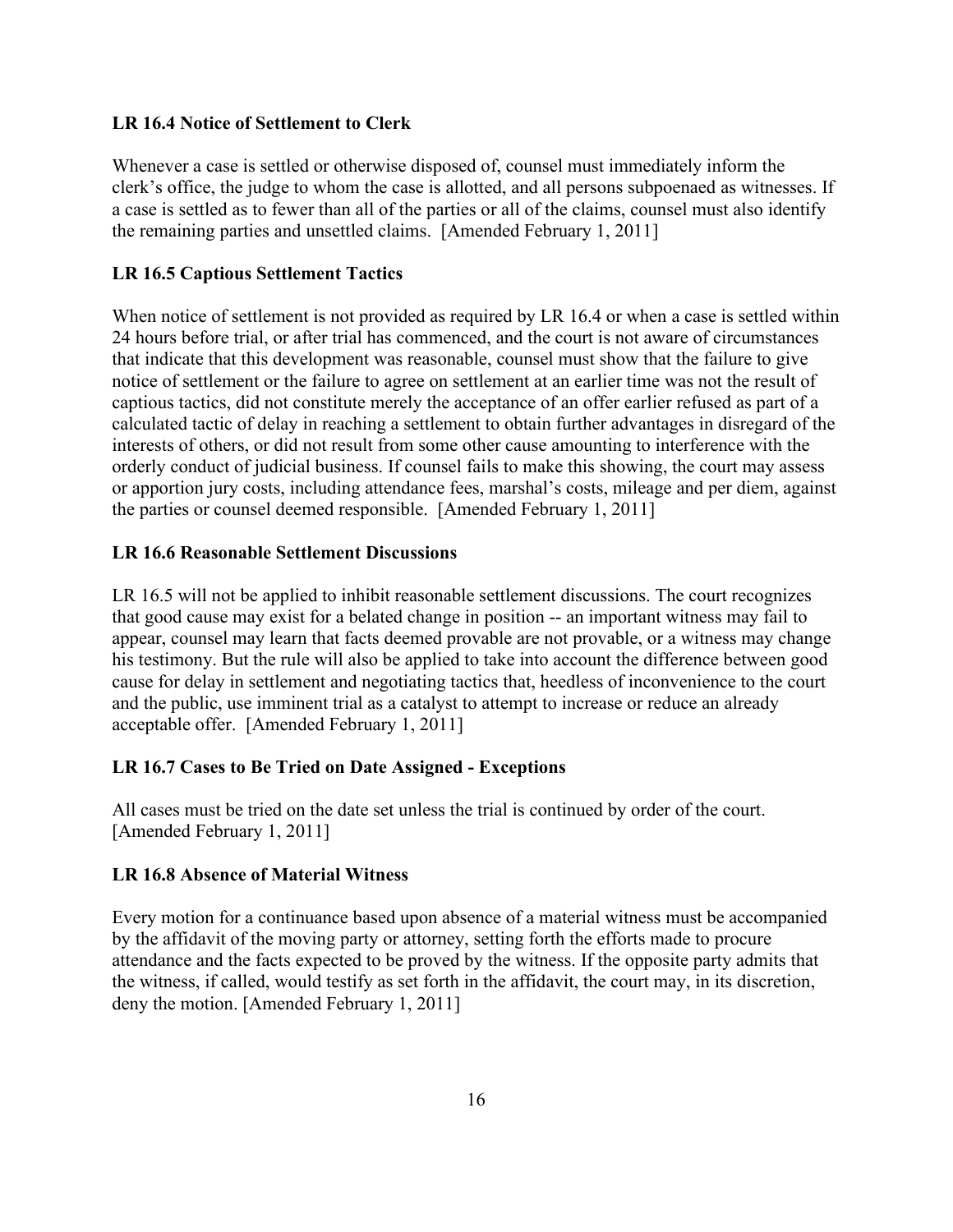#### <span id="page-16-0"></span>**LR 16.9 Retaining Position on Trial Calendar**

Cases set for trial but not reached on that day retain their relative position on the trial calendar and, to the extent practicable, are entitled to precedence over cases set for trial on a later date. If this is not practicable, the court will reassign the case or cases that cannot be reached. [Amended February 1, 2011]

## **LOCAL CIVIL RULE 23 - CLASS ACTIONS**

### <span id="page-16-2"></span><span id="page-16-1"></span>**LR 23.1 Class Action**

In any case sought to be maintained as a class action:

(A) The caption of the complaint must bear the designation, "Complaint-Class Action." The complaint must also:

1. Refer to the portions of *FRCP 23* under which it is claimed that the suit is properly maintainable as a class action;

2. Make allegations thought to justify the maintenance of the claim as a class action, including, but not necessarily limited to:

- a. the size and definition of the alleged class;
- b. the basis upon which the plaintiff claims:
	- (i) to be an adequate representative of the class, or
	- (ii) if the class is composed of defendants, that those named are adequate representatives of the class;

3. The alleged questions of law or fact claimed to be common to the class; and

4. In actions claimed to be maintainable as class actions under *FRCP 23(b)(3)*, allegations that support the elements required by that subdivision.

- (B) In all civil actions in which a class action is pleaded, the party alleging the class action must, at a time directed by the case management or scheduling order approved by the court, move for class certification under FRCP 23(c)(1). [Amended March 1, 2022]
- (C) The foregoing provisions apply, with appropriate adaptations, to any counterclaim or cross claim alleged to be brought for or against a class.
- (D) 1. Whenever a party or counsel seeks to prohibit another party or counsel from communicating concerning a class action with any potential or actual class member not a formal party to the action, he or she must file a motion that sets forth with particularity the consequences that will result from such communication and the remedy sought.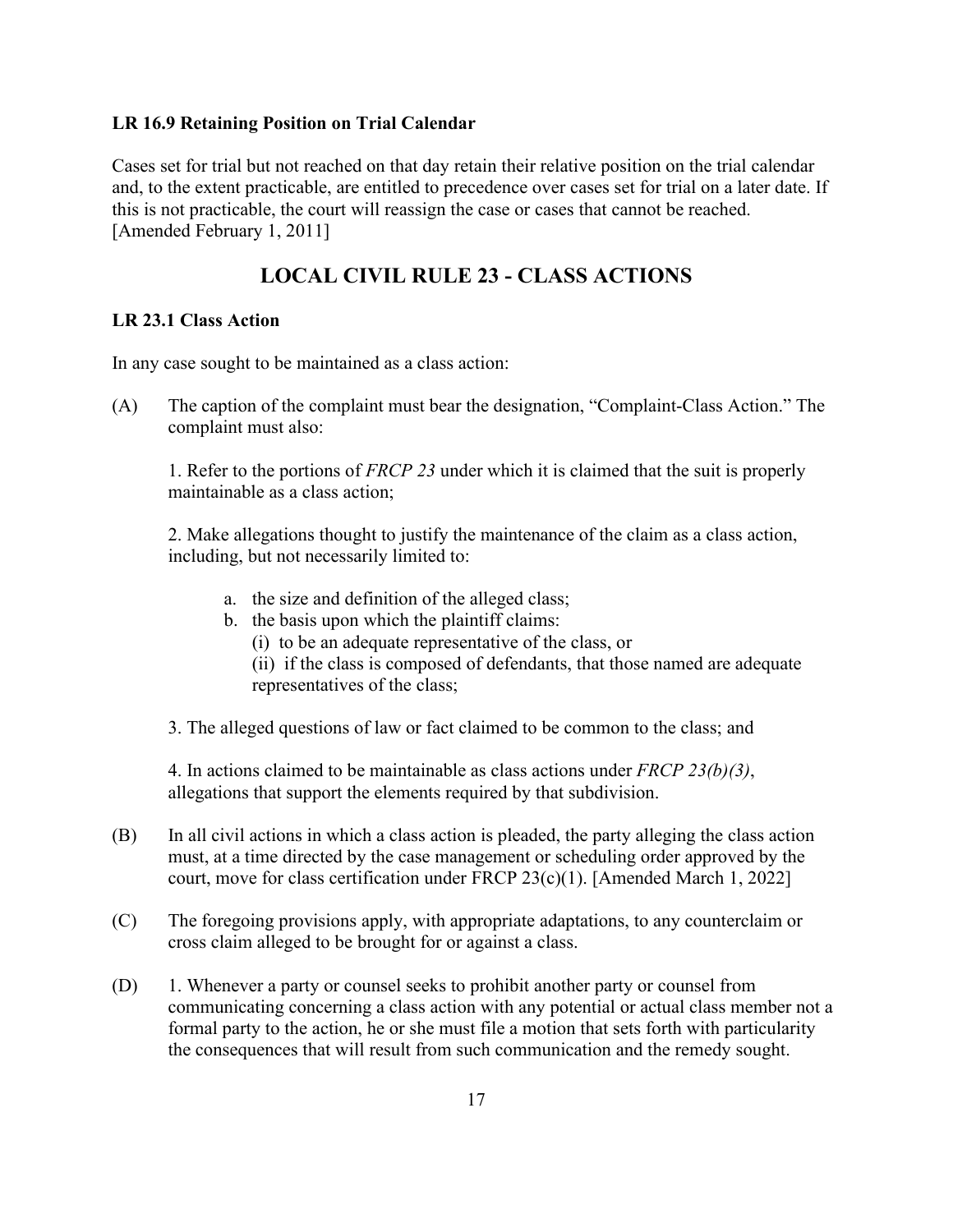2. To obtain an order prohibiting communication with class members, the movant must establish a clear record reflecting:

- a. specific consequences the motion seeks to prevent;
- b. the need for the order, weighing the consequences sought to be corrected and the effect of the order on the right of a party to proceed pursuant to Rule 23 without interference.

3. Any attorney who communicates with the class must preserve and retain a copy of all communications that he or she has with any members of the class or potential class until final conclusion of the action.

<span id="page-17-0"></span>[Amended February 1, 2011]

## **LOCAL CIVIL RULE 26 - GENERAL PROVISIONS GOVERNING DISCOVERY; DUTY OF DISCLOSURE**

#### **LR 26.1 Disclosure Under** *FRCP 26(a)* **LR 26.2 Meeting of Parties Under** *FRCP 26(f)*

#### <span id="page-17-1"></span>**LR 26.1 Disclosure Under** *FRCP 26(a)*

The court will set the timing of disclosures under *FRCP 26(a).* [Adopted March 23, 2001; Amended February 1, 2011]

#### <span id="page-17-2"></span>**LR 26.2 Meeting of Parties Under** *FRCP 26(f)*

- (A) Except as otherwise ordered in a particular case, the conference between the parties required by *FRCP 26(f)* must be held no later than seven working days before the scheduled preliminary conference.
- (B) Except as otherwise ordered or provided hereinafter, the parties are excused from submitting a written report outlining the proposed discovery plan and may report orally on their proposed discovery plan at the Rule 16(b) conference. An oral report on the proposed discovery plan is not authorized when, during the Rule 26(f) conference, a party objects that the initial disclosures required by Rule  $26(a)(1)$  are not appropriate in the circumstances. In such a case, no later than three working days before the scheduled Rule 16(b) conference, the parties must file a written report outlining the proposed discovery plan, including the nature of the objection(s) to the initial disclosures. [Adopted March 23, 2001; Amended February 1, 2011]

## **LOCAL CIVIL RULE 33 - INTERROGATORIES TO PARTIES**

<span id="page-17-3"></span>**LR 33.1 Number of Interrogatories**

**LR 33.2 Responses to Interrogatories**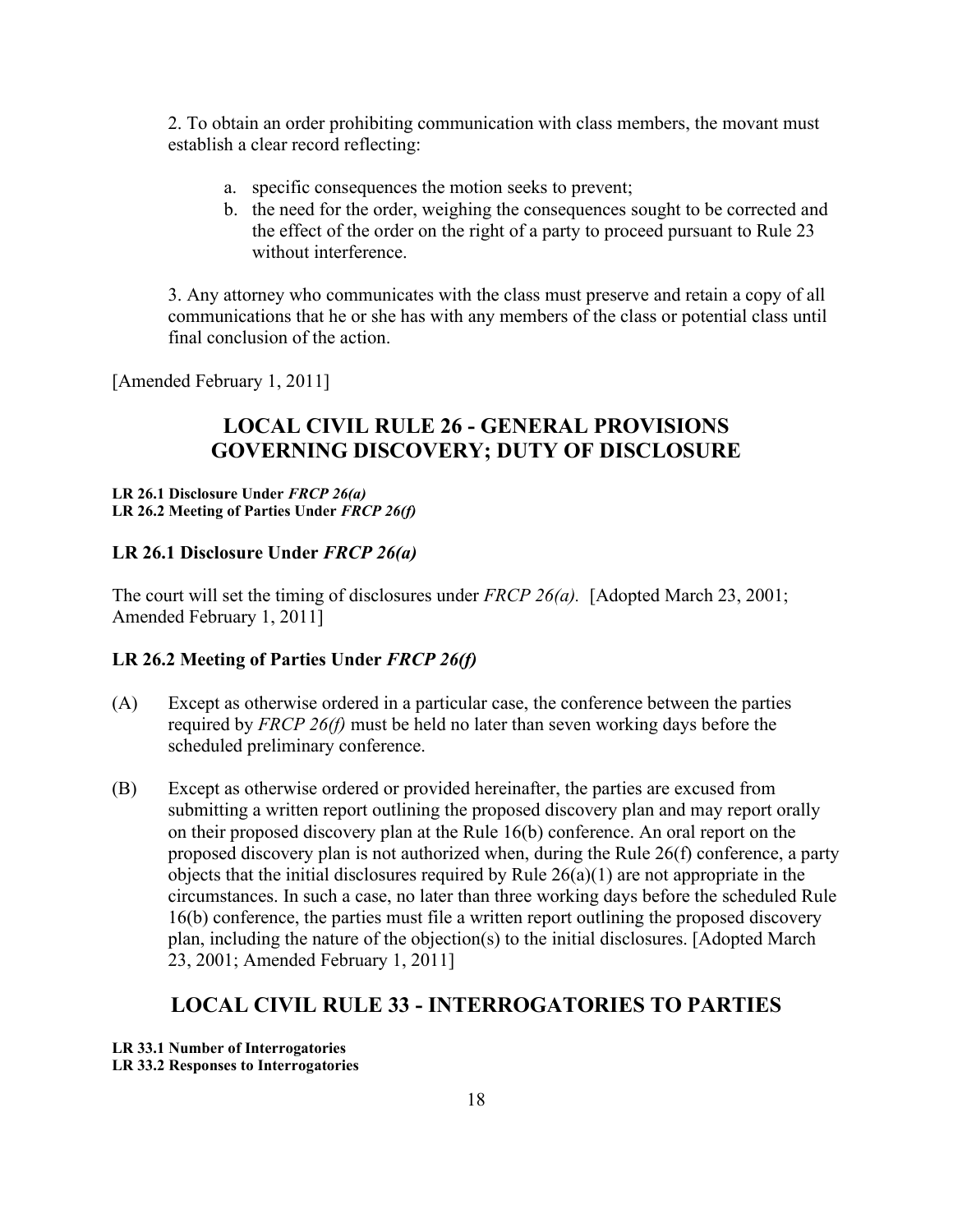#### <span id="page-18-0"></span>**LR 33.1 Number of Interrogatories**

Before serving more than 25 interrogatories, the discovering party must file a motion for leave setting forth the proposed additional interrogatories and the reasons for their use. [Adopted March 23, 2001; Amended February 1, 2011]

### <span id="page-18-1"></span>**LR 33.2 Responses to Interrogatories**

Answers and/or objections to interrogatories must state in full the interrogatory immediately preceding each answer or objection. [Amended February 1, 2011]

## **LOCAL CIVIL RULE 34 - REQUESTS FOR PRODUCTION**

## <span id="page-18-3"></span><span id="page-18-2"></span>**LR 34.1 Responses to Requests for Production**

Answers and/or objections to requests for production must state in full the request for production immediately preceding each answer or objection. [Adopted February 1, 2011]

## **LOCAL CIVIL RULE 36 - REQUESTS FOR ADMISSION**

#### <span id="page-18-5"></span><span id="page-18-4"></span>**LR 36.1 Responses to Requests for Admission**

Answers and/or objections to requests for admission must state in full the request for admission immediately preceding each answer or objection. [Amended February 1, 2011]

## **LOCAL CIVIL RULE 38 - JURY TRIAL OF RIGHT**

## <span id="page-18-7"></span><span id="page-18-6"></span>**LR 38.1 Designation of Jury Demand**

All documents asserting a jury demand must contain in the caption words indicating that a demand for jury trial is made. [Amended February 1, 2011]

## **LOCAL CIVIL RULE 41 - DISMISSAL OF ACTIONS**

<span id="page-18-8"></span>**LR 41.1 Dismissals LR 41.2 Conditional Dismissals LR 41.3 Dismissal for Failure to Prosecute LR 41.3.1 Dismissal for Failure to Provide Notification of Change of Address**

#### <span id="page-18-9"></span>**LR 41.1 Dismissals**

Except as provided in *FRCP 41(a)(1)*, if an attorney proposes to dismiss a suit with the intention of refiling it, the attorney must clearly state that intention in the motion to dismiss. [Amended May 18, 2004, June 26, 2004; February 1, 2011]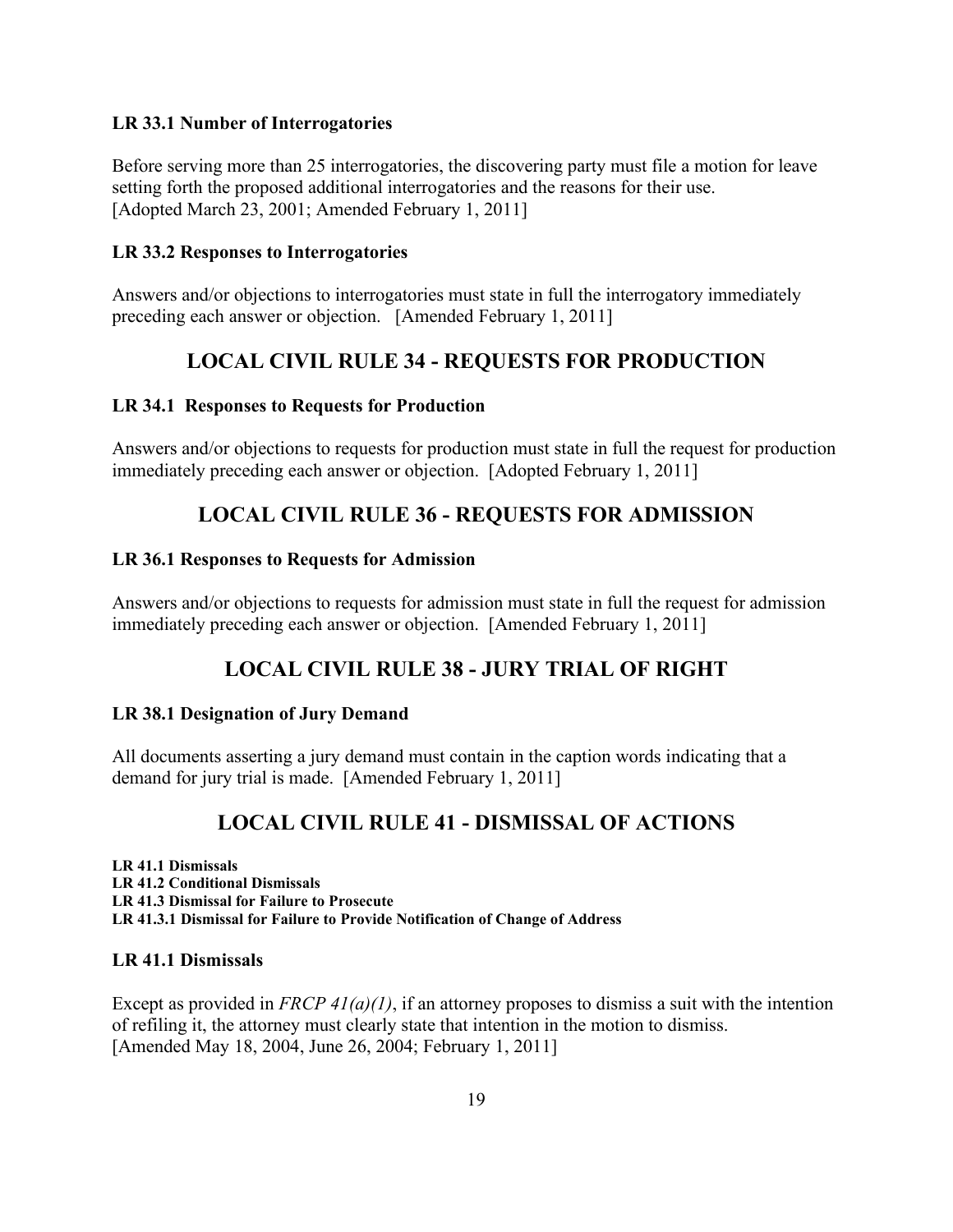### <span id="page-19-0"></span>**LR 41.2 Conditional Dismissals**

If the parties have agreed unconditionally to settle a case, the case must be conditionally dismissed without prejudice to the right, within the time set forth in the dismissal order, to file a motion for summary judgment enforcing the settlement or to reopen the matter if settlement is not consummated. [Amended February 1, 2011]

### <span id="page-19-1"></span>**LR 41.3 Dismissal for Failure to Prosecute**

Unless good cause is shown in response to the court's show cause order why issue has not been joined, the case may be dismissed for failure to prosecute pursuant to *FRCP 41(b)*. The court may enter any orders to facilitate prompt and just disposition, including dismissal of any defendant or defendants as to whom issue is not joined.

When a suit in rem against a vessel has been filed, if service of process is not effected within one year from the date suit is filed, the clerk must give notice to counsel that the suit is subject to dismissal, and thereafter the suit must be dismissed pursuant to *FRCP 41(b)* for failure to prosecute unless the plaintiff shows:

- (A) By affidavit, diligence and continuing efforts to effect service; and
- (B) By memorandum, the reasons why dismissal will cause hardship or injustice (such as the possibility of a successful defense of laches or statute of limitations).

[Amended February 1, 2011]

#### <span id="page-19-2"></span>**LR 41.3.1 Dismissal for Failure to Provide Notification of Change of Address**

The failure of an attorney or pro se litigant to notify the court of a current e-mail or postal address may be considered cause for dismissal for failure to prosecute when a notice is returned to the court because of an incorrect address and no correction is made to the address for a period of 35 days from the return. [Amended February 1, 2011]

## <span id="page-19-3"></span>**LOCAL CIVIL RULE 43 - TAKING OF TESTIMONY**

**LR 43.1 Oral Testimony on Hearing of Motion**

**LR 43.2 One Counsel to Examine Witness and Present Objections**

#### <span id="page-19-4"></span>**LR 43.1 Oral Testimony on Hearing of Motion**

No oral testimony may be offered at a motion hearing without prior authorization from the court. Counsel must not serve any subpoenas or subpoenas duces tecum in connection with any such hearing until authorization has been obtained and reasonable notice has been given to all parties. [Amended February 1, 2011]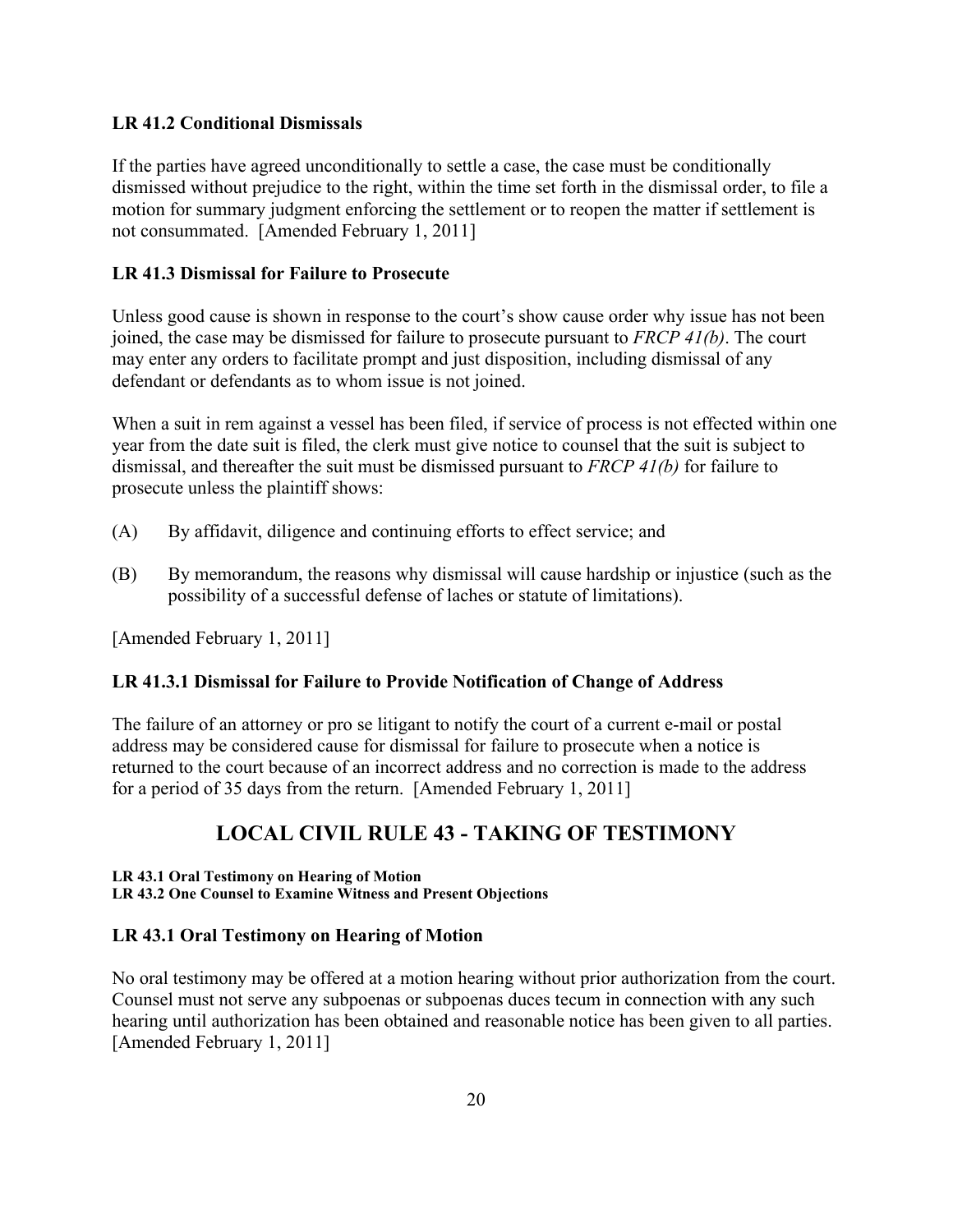#### <span id="page-20-0"></span>**LR 43.2 One Counsel to Examine Witness and Present Objections**

Only one attorney for each separate interest may conduct examination of any one witness, or present argument or urge objections concerning the testimony of that witness, except with leave of court. [Amended February 1, 2011]

## **LOCAL CIVIL RULE 45 – SUBPOENA**

<span id="page-20-1"></span>**LR 45.1 Witness Fees and Mileage LR 45.2 Notification of Witnesses LR 45.3 Subpoena Duces Tecum to Hospitals**

#### <span id="page-20-2"></span>**LR 45.1 Witness Fees and Mileage**

Any person issuing a subpoena for any witness must tender to the witness, at the time of service of the subpoena, an attendance fee for one day and a mileage fee to and from the place of trial or hearing, as set forth in *28 U.S.C. 1821*, and pay concurrently to the witness the daily attendance fee for each day the witness must attend the trial or hearing. Failure to attend a trial or hearing after payment of such fees may result in the issuance of an attachment for the witness. This rule does not apply to witnesses for the United States. [Amended February 1, 2011] **LR 45.2 Notification of Witnesses**

<span id="page-20-3"></span>Any person who issues a subpoena must notify the person subpoenaed immediately if attendance will not be required. Any person who fails to comply with this rule is subject to sanctions. [Amended February 1, 2011]

#### <span id="page-20-4"></span>**LR 45.3 Subpoena Duces Tecum to Hospitals**

- (A) When a subpoena duces tecum is served upon a custodian of medical records or other qualified witness from a hospital or other health care facility in an action in which the hospital or facility is not a party and the subpoena requires the production for trial of all or any part of the records of the hospital or facility relating to the care and treatment of a patient in the hospital or facility, compliance with the subpoena is sufficient if the custodian or other officer of the hospital or facility delivers by registered mail or by hand a true and correct copy of all records described in the subpoena to the clerk of court, together with the affidavit described in Subsection B. Production of the record must occur before the time fixed for the trial, but no earlier than two working days before the trial date unless otherwise directed by the court. This section is limited to procedures for complying with a subpoena duces tecum for purposes of trial and does not affect the rights of parties to production of documents pursuant to laws governing discovery or other laws pertaining to production of documents.
- (B) The records must be accompanied by the affidavit of the custodian or other qualified witness, stating in substance: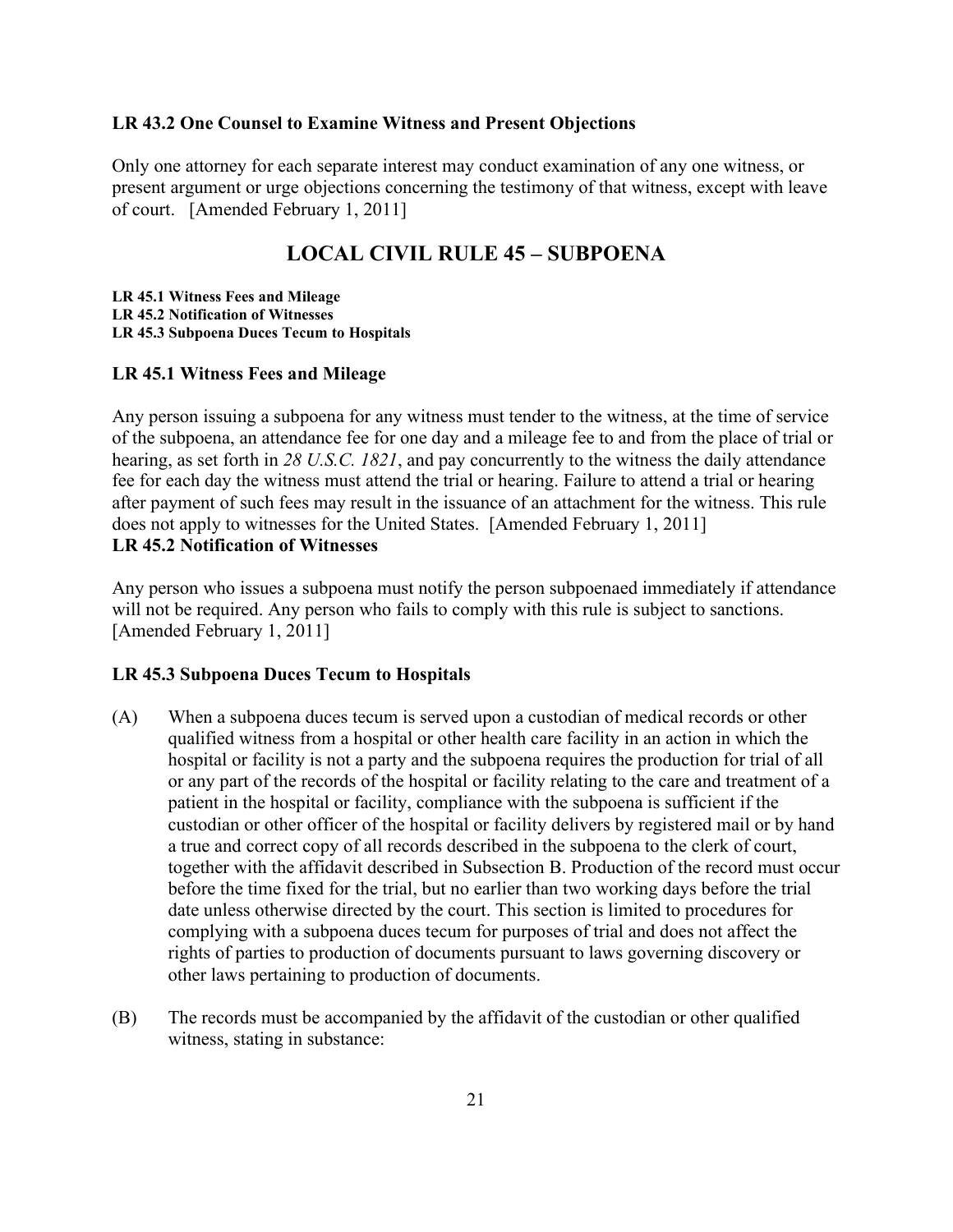- 1. That the affiant is the duly authorized custodian of the records and is authorized to certify the records.
- 2. That the copy is a true copy of all records described in the subpoena.
- 3. That the records were prepared by the personnel of the hospital or facility, staff physicians, or persons acting under the control of either in the ordinary course of the business of the hospital or facility.
- (C) If the hospital or facility has none of the records described, or only part thereof, the custodian must so state in the affidavit, and deliver the affidavit and any available records in the manner provided in Subsection A. [Amended February 1, 2011]

## **LOCAL CIVIL RULE 47 - JURORS**

## <span id="page-21-0"></span>**LR 47.1 Juries**

- **LR 47.2 Voir Dire Examination**
- **LR 47.3 Argument of Law to Jury Prohibited**
- **LR 47.4 Contacting Prospective Jurors**
- **LR 47.5 Interviewing Jurors**

## <span id="page-21-1"></span>**LR 47.1 Juries**

All juries for the district are drawn and convene as directed by the court. [Amended February 1, 2011]

## <span id="page-21-2"></span>**LR 47.2 Voir Dire Examination**

Voir dire examination of prospective jurors will be conducted by the judge, who may permit further examination by counsel or the parties. Before trial, counsel may submit written requests for specific questions to be asked, which may be supplemented by oral request at side bar when necessary. [Amended February 1, 2011]

## <span id="page-21-3"></span>**LR 47.3 Argument of Law to Jury Prohibited**

In argument to a jury, counsel must not read to the jury from any legal textbook or reported case, instruct the jury on any matter of law, or argue law to the jury, except to refer to the instructions on the law that the court has advised will be given to the jury. [Amended February 1, 2011]

## <span id="page-21-4"></span>**LR 47.4 Contacting Prospective Jurors**

Prospective jurors must not be contacted, either directly or indirectly, in an effort to secure information concerning the background of any member of the jury panel. [Amended February 1, 2011]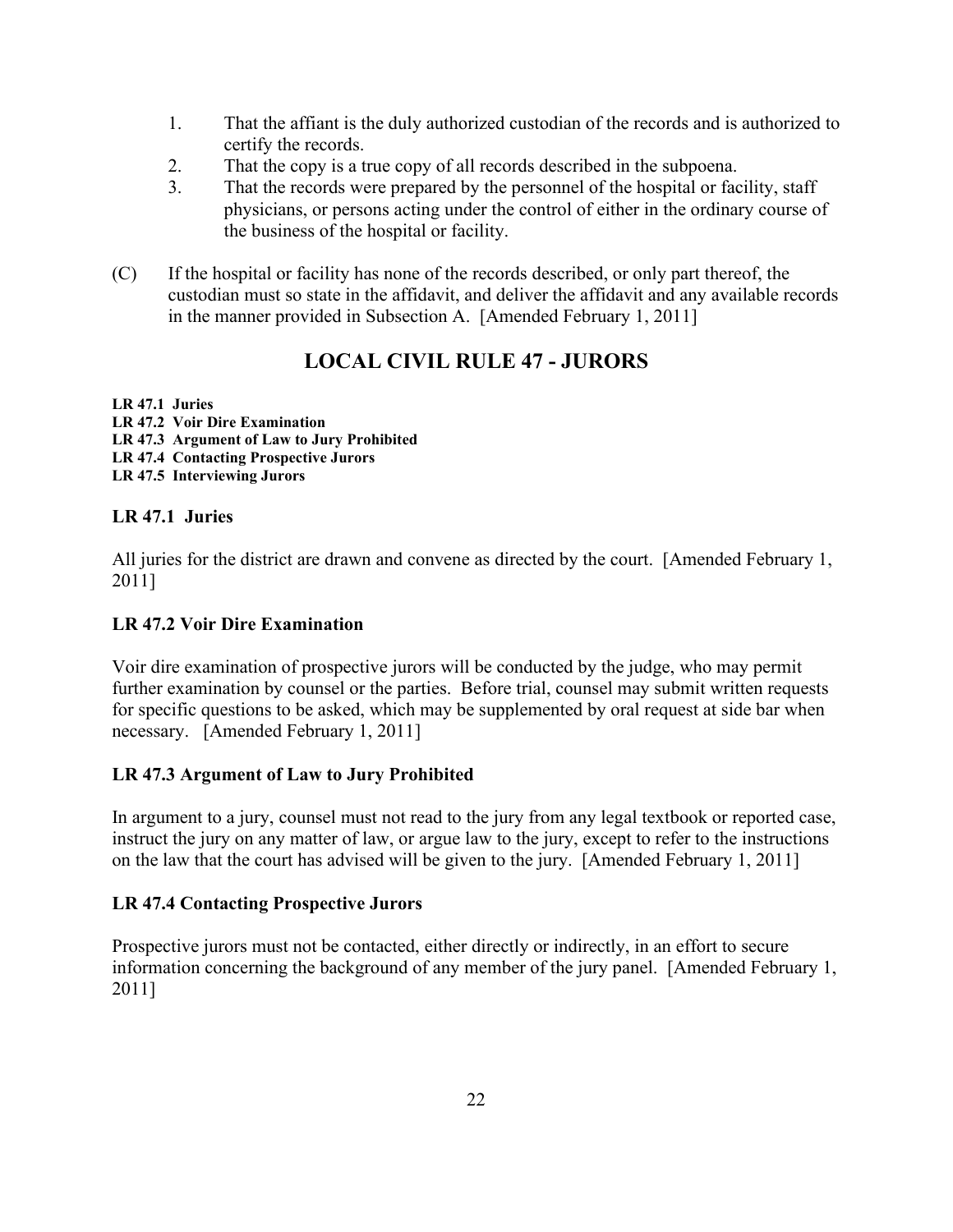### <span id="page-22-0"></span>**LR 47.5 Interviewing Jurors**

- (A) A juror has no obligation to speak to any person about any case and may refuse all interviews or requests for comments.
- (B) Attorneys and parties to an action, or anyone acting on their behalf, are prohibited from speaking with, examining or interviewing any juror regarding the proceedings, except with leave of court. If leave of court is granted, it shall be conducted only as specifically directed by the court.
- (C) No person may make repeated requests to interview or question a juror after the juror has expressed a desire not to be interviewed.

<span id="page-22-1"></span>[Adopted March 26, 2001; Amended February 1, 2011, December 1, 2014]

## **LOCAL CIVIL RULE 54 - JUDGMENTS; COSTS**

**LR 54.1 Costs LR 54.2 Award of Attorney's Fees LR 54.3 Certification of Costs LR 54.3.1 Cost Motions LR 54.4 Security for Costs LR 54.5 Payment and Application for Order of Satisfaction of Judgment LR 54.6 Filing Acknowledgment of Satisfaction Notice in Docket LR 54.7 Seaman and Pauper Cases**

## <span id="page-22-2"></span>**LR 54.1 Costs**

When any civil action scheduled for jury trial is settled or otherwise disposed of before trial and the clerk's office is not notified in time to inform the jurors that it will not be necessary for them to attend, juror costs, including marshal's fees, mileage and per diem, may be assessed. [Amended February 1, 2011]

## <span id="page-22-3"></span>**LR 54.2 Award of Attorney's Fees**

In all cases in which a party seeks attorneys' fees, the party must submit to the court a verified, contemporaneous report reflecting the date, time involved, and nature of the services performed. [Amended February 1, 2011]

## <span id="page-22-4"></span>**LR 54.3 Certification of Costs**

Within 35 days of receiving notice of entry of judgment, unless otherwise ordered by the court, the party in whose favor judgment is rendered and who is allowed costs, must serve on the attorney for the adverse party and file with the clerk a motion to tax costs on the forms prescribed by the court, together with a certification that the items are correct and that the costs have been necessarily incurred. [Amended February 1, 2011]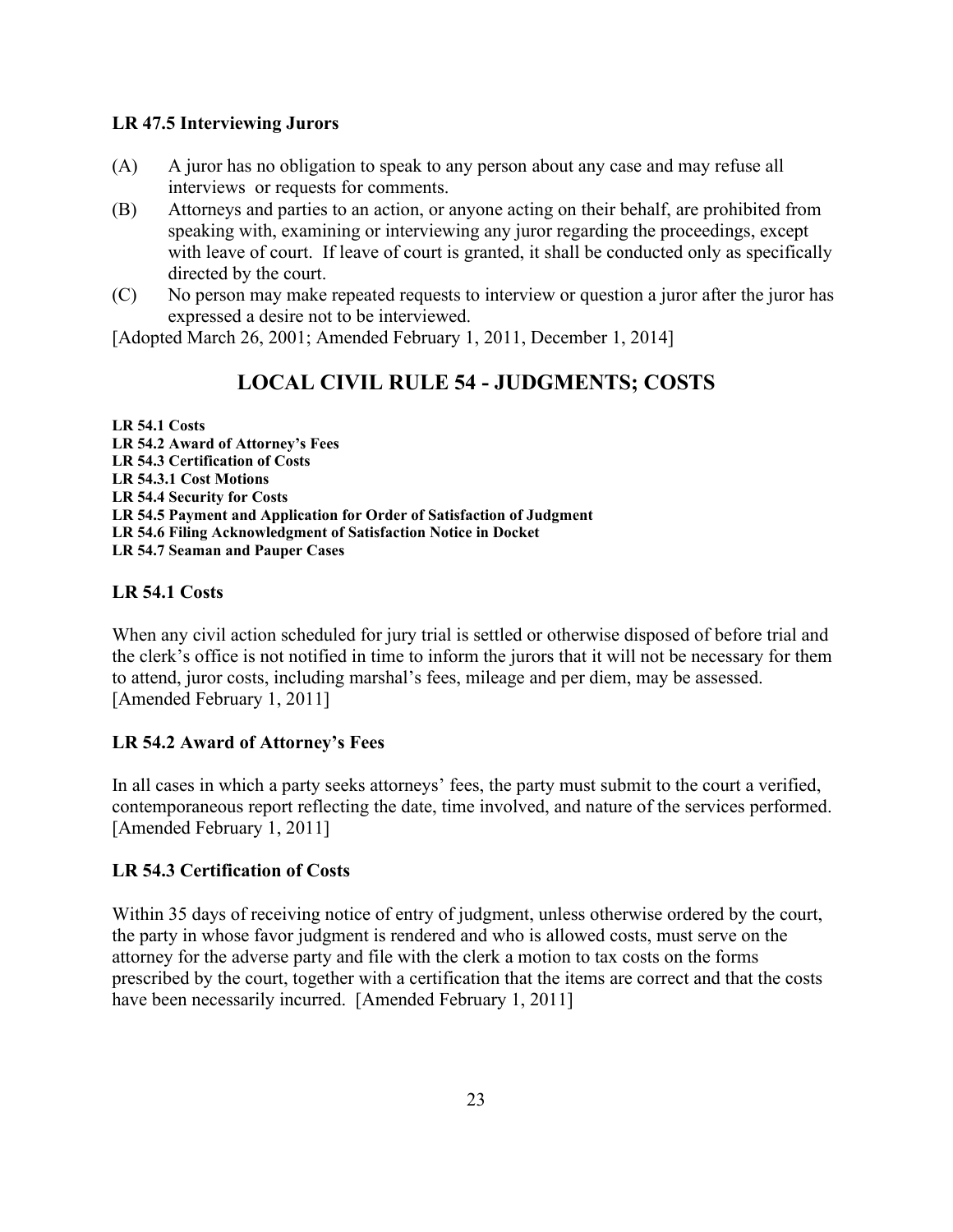### <span id="page-23-0"></span>**LR 54.3.1 Cost Motions**

The party applying for taxation of costs must serve notice of submission of the matter before the clerk. The clerk may, in his or her discretion, schedule a conference with counsel to consider the matter before decision. [Amended February 1, 2011]

## <span id="page-23-1"></span>**LR 54.4 Security for Costs**

In any civil matter, the court, on motion or its own initiative, may order any party to file a bond or additional security for costs in such an amount and subject to conditions designated by the court. [Amended February 1, 2011]

## <span id="page-23-2"></span>**LR 54.5 Payment and Application for Order of Satisfaction of Judgment**

Upon full payment of any judgment or decree in principal, interest, and costs, a party may file a motion, with proof of such complete satisfaction of judgment, and a proposed order of satisfaction. [Amended February 1, 2011]

### <span id="page-23-3"></span>**LR 54.6 Filing Acknowledgment of Satisfaction Notice in Docket**

Upon filing of acknowledgment of satisfaction made by the judgment creditor or his or her attorney, the clerk must note upon the docket sheet "Judgment Satisfied," together with the date of the judgment. [Amended February 1, 2011]

#### <span id="page-23-4"></span>**LR 54.7 Seaman and Pauper Cases**

In all actions in which the fees of the marshal and the clerk are not required by law to be paid in advance and in which a seaman or party proceeding in forma pauperis prevails, either by judgment or settlement, all fees of the marshal and clerk must be paid before dismissal or satisfaction of judgment may be filed, unless otherwise ordered by the court. Counsel handling the payment of any settlement must confirm that all fees are paid, whether or not any dismissal or satisfaction of judgment entry is applied for. [Amended February 1, 2011]

## **LOCAL CIVIL RULE 56 - SUMMARY JUDGMENT**

#### <span id="page-23-5"></span>**LR 56.1 Motions for Summary Judgment LR 56.2 Opposition to Summary Judgment**

#### <span id="page-23-6"></span>**LR 56.1 Motions for Summary Judgment**

Every motion for summary judgment must be accompanied by a separate and concise statement of the material facts which the moving party contends present no genuine issue. [Amended February 1, 2011]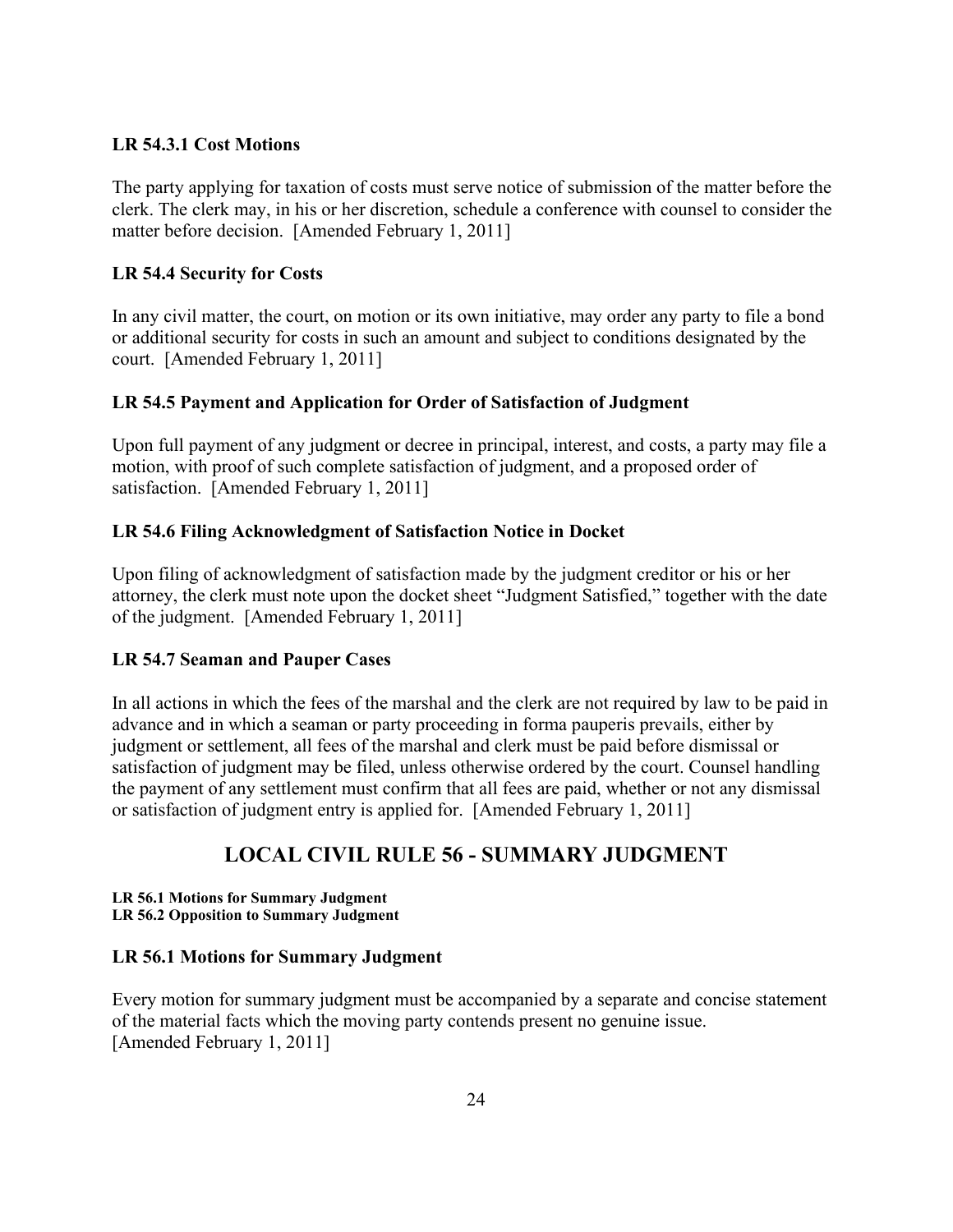## <span id="page-24-0"></span>**LR 56.2 Opposition to Summary Judgment**

Any opposition to a motion for summary judgment must include a separate and concise statement of the material facts which the opponent contends present a genuine issue. All material facts in the moving party's statement will be deemed admitted, for purposes of the motion, unless controverted in the opponent's statement. [Amended June 28, 2002; Amended February 1, 2011]

## **LOCAL CIVIL RULE 58 - ENTRY OF JUDGMENT**

<span id="page-24-1"></span>**LR 58.1 Judgments and Orders LR 58.2 Clerk May Require Draft of Judgment to Be Furnished LR 58.3 Seaman Settlements**

## <span id="page-24-2"></span>**LR 58.1 Judgments and Orders**

Judgments and orders must be on a separate document and bear the caption of the action. [Amended February 1, 2011]

## <span id="page-24-3"></span>**LR 58.2 Clerk May Require Draft of Judgment to Be Furnished**

The clerk may require the prevailing party to furnish to the clerk a draft of any judgment or order that does not require signature or approval as to form by the judge.

## <span id="page-24-4"></span>**LR 58.3 Seaman Settlements**

- (A) To obtain a judgment based upon a joint stipulation and compromise, a complaint and a joint motion for approval of the compromise must be filed.
- (B) The filing must include:
	- (1) Statements of the facts claimed by the respective parties;
	- (2) Copies of all relevant and available medical reports, together with certification that the attached medical reports are all relevant reports that are available;
	- (3) A copy of proposed disbursements. Attorney's fees need not be set forth unless requested by the judge;
	- (4) A copy of the proposed release.
- (C) The judge must conduct an interview with the plaintiff in open court and on the record. If the court approves the compromise, an order will be entered in *substantially* the following form: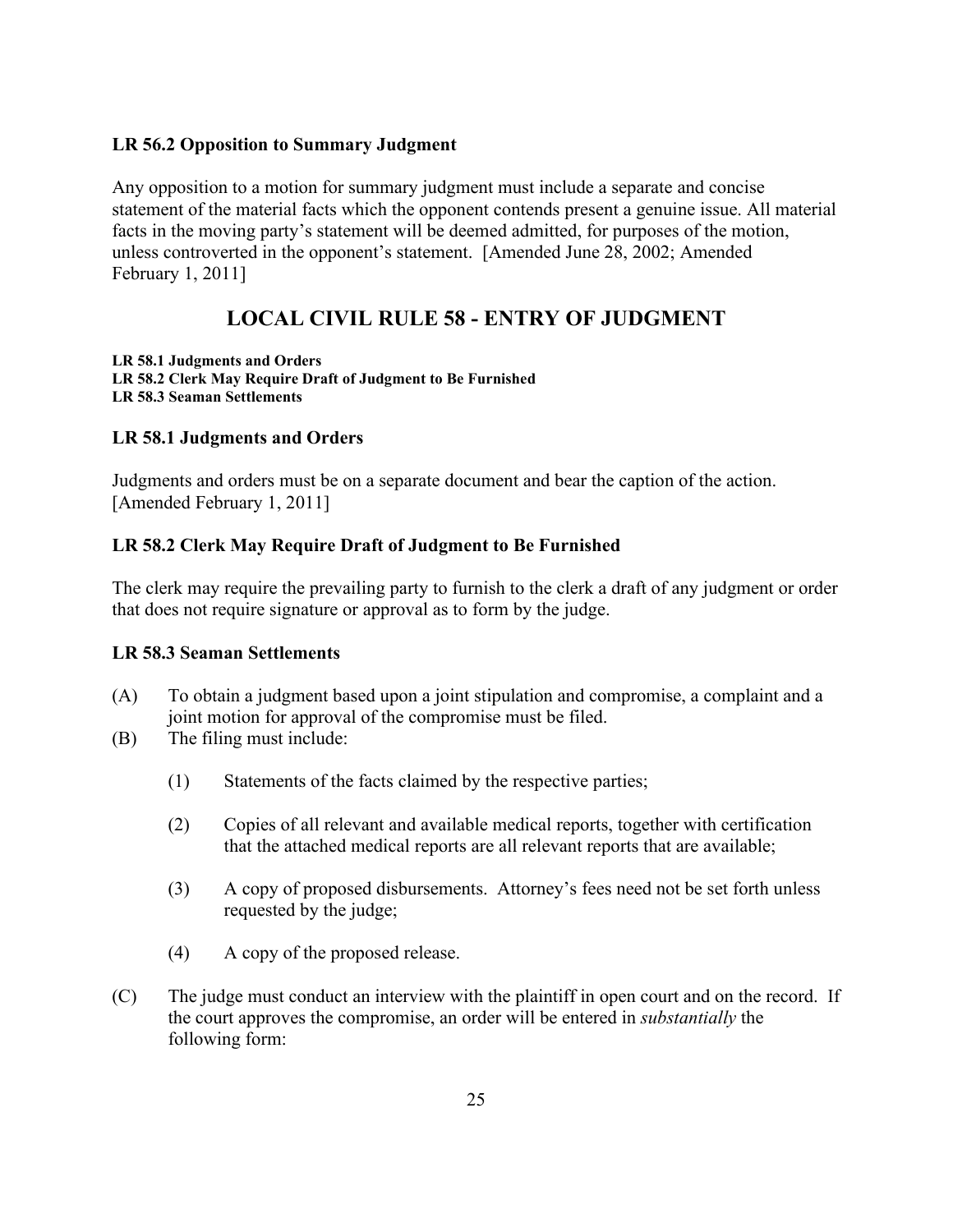#### "**ORDER**

"Considering the joint motion of the parties, the statement of facts attached, annexed medical report, the proposed release, the court having independently interviewed the plaintiff and being satisfied that the plaintiff understands his (her) legal rights and the consequences of the contemplated settlement that the court determines to be fair an without making any determination as to seaman status,

"IT IS ORDERED that the compromise between plaintiff and defendant with plaintiff in the amount of \$ submitted this date, is hereby approved on the terms set forth in the proposed release."

- (D) A similar procedure may be followed if a seaman's case is compromised during trial.
- (E) If a matter is compromised after a bona fide complaint has been filed, pursuant to an outof-court interview with the plaintiff, a copy of the transcript of such proceedings must be filed in the record.

<span id="page-25-0"></span>[Amended February 1, 2011]

## **LOCAL CIVIL RULE 62 - STAY OF PROCEEDINGS TO ENFORCE A JUDGMENT**

#### **LR 62.1 Petitions to Stay Execution of State Court Judgments LR 62.2 Supersedeas Bond**

## <span id="page-25-1"></span>**LR 62.1 Petitions to Stay Execution of State Court Judgments**

- (A) A plaintiff who seeks a stay of enforcement of a state court judgment or order must attach to the petition a (1) copy of the relevant state court opinion and judgment; (2) a statement whether the same plaintiff has previously sought and been denied relief arising out of the same matter from this court or from any other federal court; and (3) the reasons for denying relief given by any court that has considered the matter and denied it, or, if reasons for the ruling were not given in a written opinion, a copy of the relevant portions of any transcript.
- (B) If any issue is raised that was not previously raised or has not been fully exhausted in state court, the petition must state the reasons why such action was not taken.
- (C) This court must separately address each issue raised by the petition. [Amended February 1, 2011]

#### <span id="page-25-2"></span>**LR 62.2 Bond or Other Security**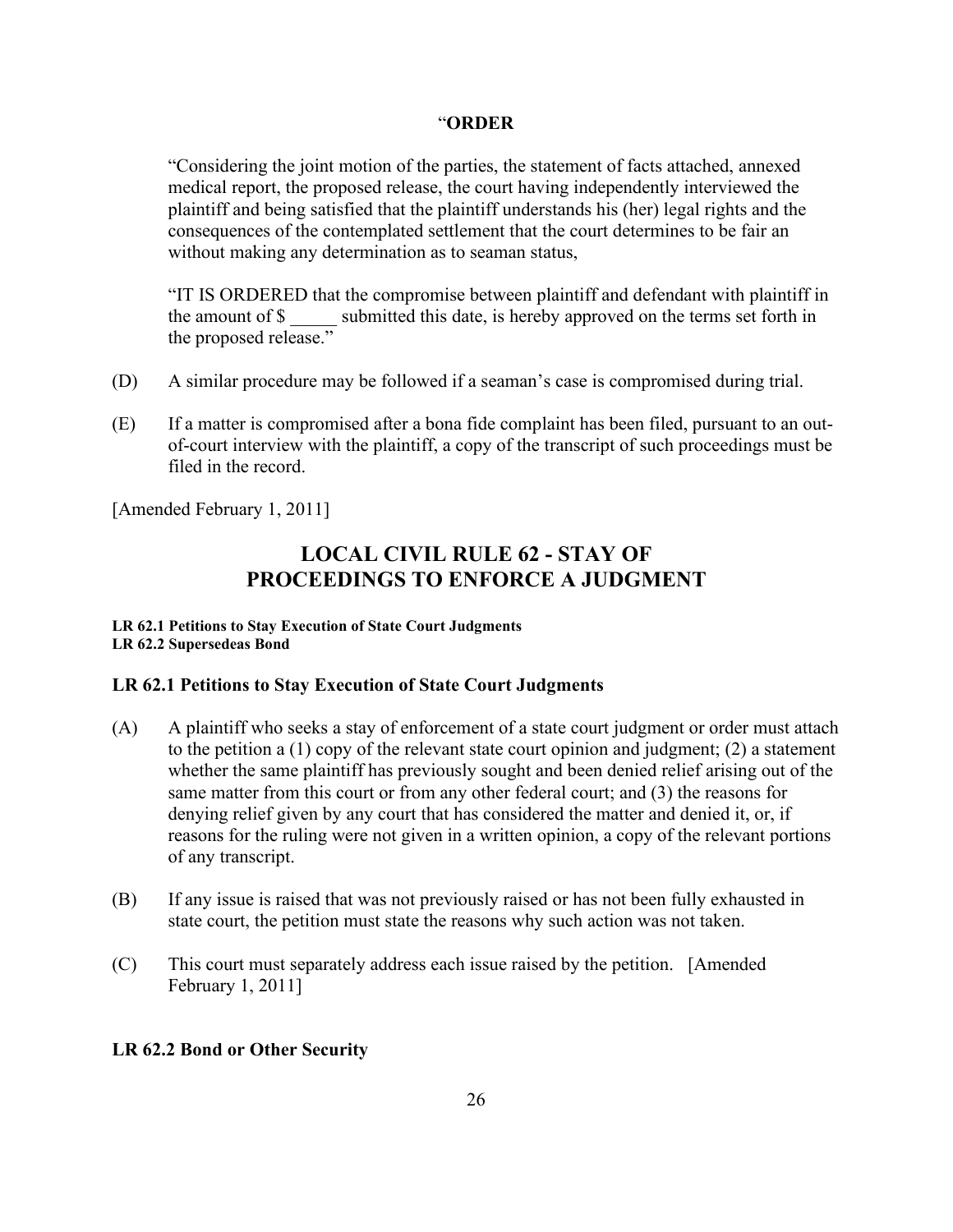A bond or other security staying execution of a money judgment must be in the amount of the judgment plus 20% of that amount to cover interest, costs, and any damages award, unless the court directs otherwise. [Amended June 28, 2002; February 1, 2011; December 3, 2018]

## **LOCAL CIVIL RULE 65 – SECURITY; PROCEEDINGS AGAINST SURETIES**

#### <span id="page-26-0"></span>**LR 65.1.1 Qualifications of Sureties LR 65.1.2 Court Officers Not to Be Sureties**

#### <span id="page-26-1"></span>**LR 65.1.1 Qualifications of Sureties**

Every bond furnished in connection with a civil proceeding in this court must have as surety either (1) a cash deposit equal to the amount of the bond, (2) an obligation of the United States Government, or (3) a corporation authorized by the Secretary of the Treasury of the United States to act as surety on official bonds, pursuant to *31 U.S.C. 9303*-*9309*, except that a bond for costs may have as surety an individual resident of the district who owns real or personal property within the district sufficient to cover the full amount of the suretyship.

By stipulation of the parties or order of the court, some other form of surety be posted.

#### <span id="page-26-2"></span>**LR 65.1.2 Court Officers Not to Be Sureties**

No clerk, marshal, member of the bar, or other officer of this court may qualify as surety on any bond or undertaking in any action or proceeding in this court.

## **LOCAL CIVIL RULE 67 - DEPOSIT IN COURT**

<span id="page-26-3"></span>**LR 67.1 Receipt and Deposit of Registry Funds LR 67.2 Form of Order LR 67.3 Disbursement of Registry Funds**

#### <span id="page-26-4"></span>**LR 67.1 Receipt and Deposit of Registry Funds**

Funds received in the registry of the court must be deposited by the clerk with this court's designated depository in an account bearing interest. [Amended February 1, 2011; September 1, 2014; December 1, 2014]

#### <span id="page-26-5"></span>**LR 67.2 Form of Order**

An order signed by the presiding judge in the case or proceeding is required for money to be sent to the Court or its officers for deposit in the Court's registry. The party making the deposit or transferring funds to the Court's registry shall serve the order permitting the deposit or transfer on the Clerk of Court. [Amended February 1, 2011; September 1, 2014; December 1, 2014]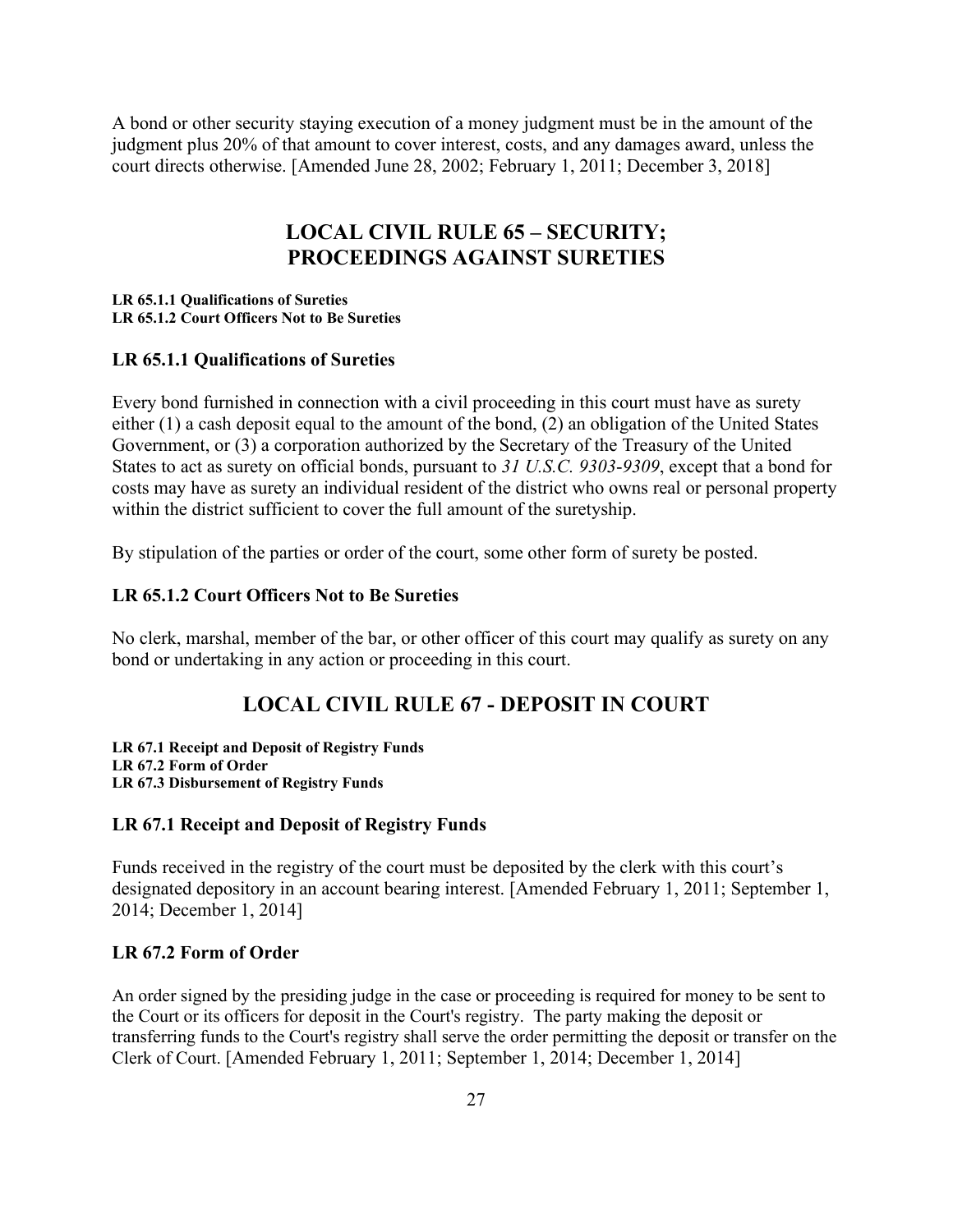#### <span id="page-27-0"></span>**LR 67.3 Disbursement of Registry Funds**

Funds may be disbursed from the registry of the court only upon order of a judge of this court. Counsel must file a motion for disbursement and must satisfy the court of the recipient's entitlement to the funds sought to be disbursed.

A motion for disbursement of registry funds must be accompanied by a certification of the moving party that the motion and proposed order have been submitted to the clerk for review. Before the signing of the order, the clerk will certify to the judge that the motion and proposed order comply with the requirements of the local rules and will state the principal amount held in the registry account.

A motion for disbursement of registry funds must set forth the principal sum initially deposited, the amount of principal funds to be disbursed, to whom the disbursement is to be made, complete mailing instructions and specific instructions regarding distribution of accrued interest.

Each motion must be accompanied by a proposed order which must contain substantially the following language: "The clerk is authorized and directed to draw a check (or checks) on the funds on deposit in the registry of this court in the principal amount of \$ plus all interest earned less the assessment fee for the administration of funds, (*or state other instruction regarding interest*), payable to (*Name and address of payee*), and mail or deliver the check (or checks) to (*payee or attorney*) at (*full address with zip code*)."

If more than one check is to be issued on a single order, the portion of principal due each payee must be stated separately. Counsel must also provide the Social Security number or Tax I.D. number for each payee and complete mailing or delivery instructions for each payee.

On all checks drawn by the clerk on registry funds, the name of the payee must be written as that name appears in the court's order providing for disbursement.

The clerk will issue disbursements as soon after receipt of the order for disbursement as the business of the clerk's office allows, except when it is necessary to allow time for a check or draft to clear or when otherwise directed by the court. The moving party must verify that the funds have been paid within a reasonable time. [Amended February 1, 2011]

## **LOCAL CIVIL RULE 72 - MAGISTRATE JUDGES; PRETRIAL ORDERS**

<span id="page-27-1"></span>**LR 72.1 Automatic Referral of Pre-trial Proceedings LR 72.2 Review of Magistrate Judges' Orders**

#### <span id="page-27-2"></span>**LR 72.1 Automatic Referral of Pre-trial Proceedings**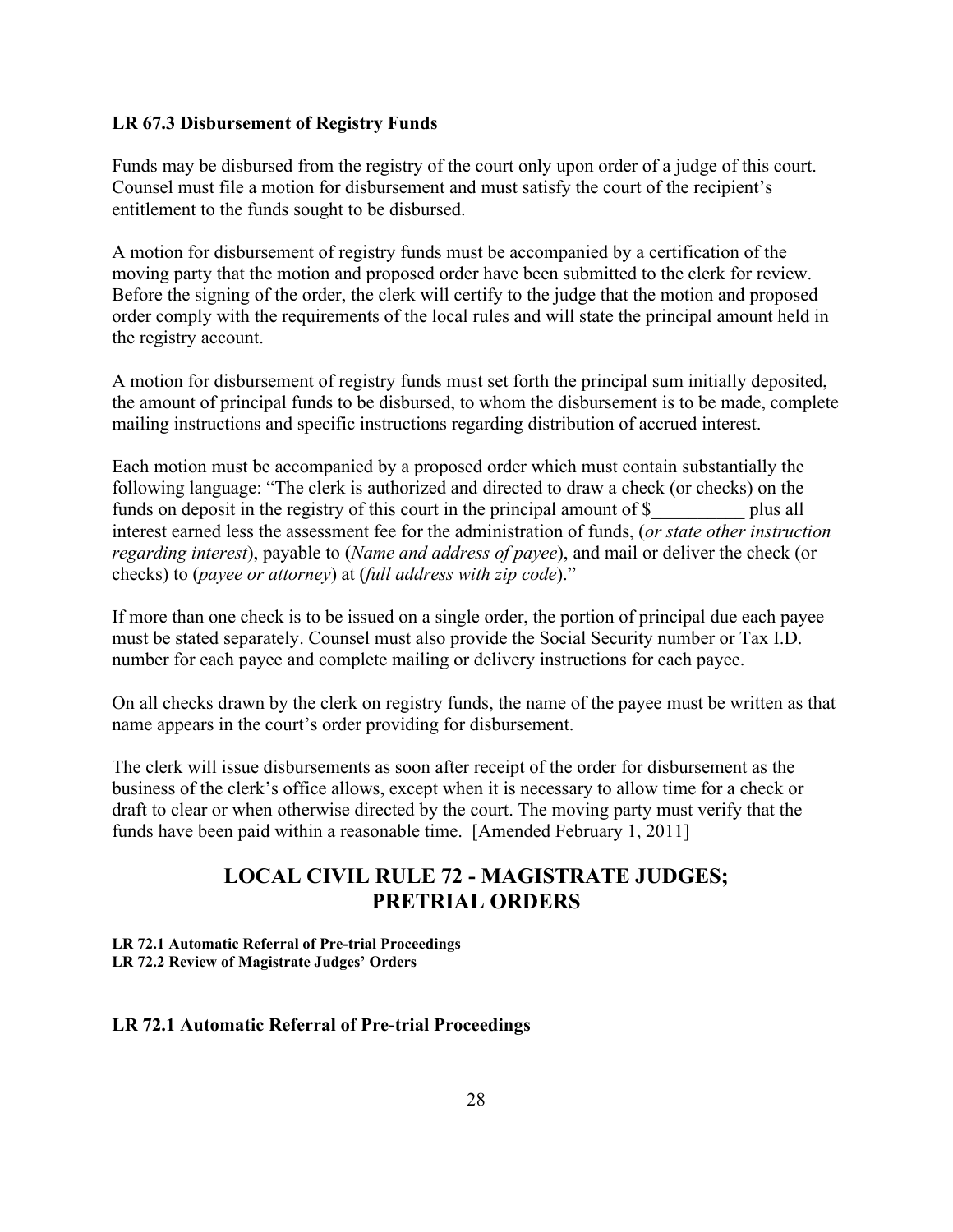(A) Unless otherwise ordered by the court, the following pre-trial motions are hereby automatically referred to the magistrate judge to whom the action is allotted: all civil discovery motions, contested motions for leave to intervene, to amend, to file a thirdparty complaint, for extension of time to plead, for a more definite statement and motions relative to attorney representation. These motions must be noticed for submission before the magistrate judge to whom the case is allotted. Uncontested motions for leave to intervene, to amend, to file a third-party complaint, for extension of time to plead, and for a more definite statement are not automatically referred under this subsection.

Any other motion specifically referred by a judge to a magistrate judge must be submitted at the same time and date as would have occurred before the judge, or at such other time as the magistrate judge may designate.

A motion for continuance of a motion or other matter pending before the magistrate judge must indicate that the matter is pending before the magistrate judge.

- (B) The following pre-trial and post-trial matters are also hereby automatically referred to the magistrate judge:
	- (1) Determination of pauper status pursuant to *28 U.S.C. 1915*;
	- (2) Examination of judgment debtors pursuant to Rule 69 of the *FRCP*.

[Amended February 1, 2011]

## <span id="page-28-0"></span>**LR 72.2 Review of Magistrate Judges' Orders**

A motion to review a magistrate judge's order or an objection to the proposed findings and recommendation of a magistrate judge must be made by filing a motion or objection along with a supporting memorandum. The motion must be noticed for submission to the district judge in the manner provided in these rules for motions. [Amended February 1, 2011]

## **LOCAL CIVIL RULE 73 - MAGISTRATE JUDGES; TRIAL BY CONSENT AND APPEAL OPTIONS**

<span id="page-28-1"></span>**LR 73.1 Jurisdiction LR 73.2 Automatic Referral of Cases LR 73.3 Referral of Other Cases LR 73.4 Additional Duties LR 73.5 Assignment of Matters to the Magistrate Judge**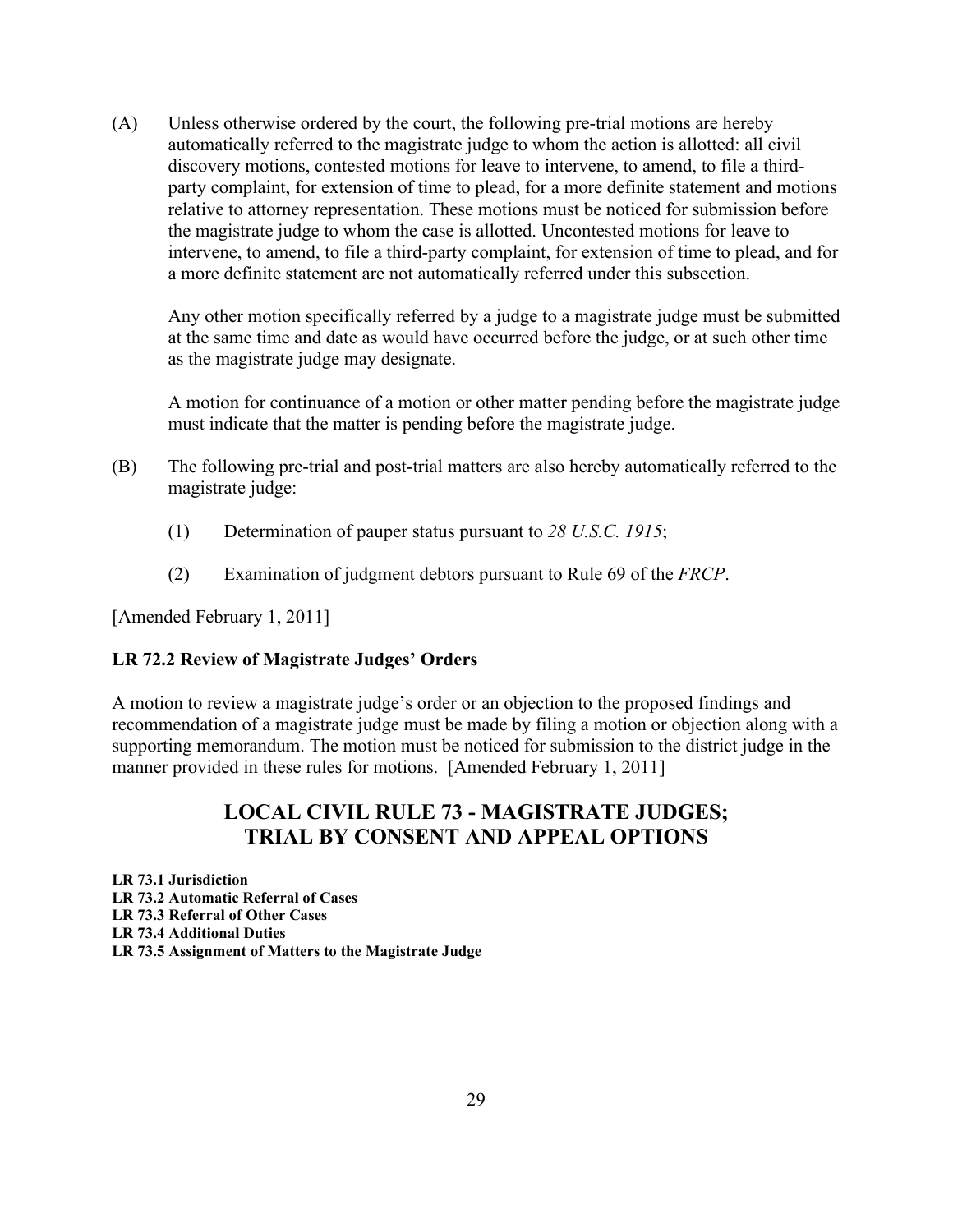## <span id="page-29-0"></span>**LR 73.1 Jurisdiction**

(A) All U.S. Magistrate Judges are designated and empowered to exercise the powers and perform the duties prescribed by *28 U.S.C. 636(a)*, *(b)* and *(c)*, when assigned to them by a judge of this court or by these rules.

## <span id="page-29-1"></span>**LR 73.2 Automatic Referral of Cases**

The clerk must automatically refer the following categories of civil cases to the magistrate judges pursuant to *28 U.S.C. 636(b)* and/or *636(c)*, as applicable, conditioned upon consent of the parties, if required by statute:

- (A) Applications for post-trial relief, except in capital cases and in motions to vacate sentences pursuant to *28 U.S.C. 2255*, made by individuals convicted of criminal offenses, prisoner petitions challenging the conditions of confinement, and prisoner cases brought pursuant to *42 U.S.C. 1983*;
- (B) Appeals brought pursuant to *42 U.S.C. 405(g)*, *i.e.*, judicial review of Social Security decisions;
- (C) Employment discrimination cases brought pursuant to *42 U.S.C. 2000(e)*;
- (D) Petitions to enforce an Internal Revenue Service summons;
- (E) Applications for an order authorizing entry upon and search of premises in order to effect levy and seize pursuant to *26 U.S.C. 6331*;
- (F) Applications by an appropriate representative of the United States for the issuance of administrative inspection orders or warrants.

[Amended February 1, 2011]

## <span id="page-29-2"></span>**LR 73.3 Referral of Other Cases**

A judge of the district court may refer to a magistrate judge by random allotment any other cases or matters permitted by law. If the magistrate judge to whom the case is allotted is not available, the case will be temporarily reallotted. [Amended June 26, 1998]

## <span id="page-29-3"></span>**LR 73.4 Additional Duties**

The magistrate judges must perform such additional duties as may be assigned by the court or by any of its judges on cases randomly allotted to that magistrate judge, including:

(A) Administer oaths and affirmations and take acknowledgments, affidavits and depositions;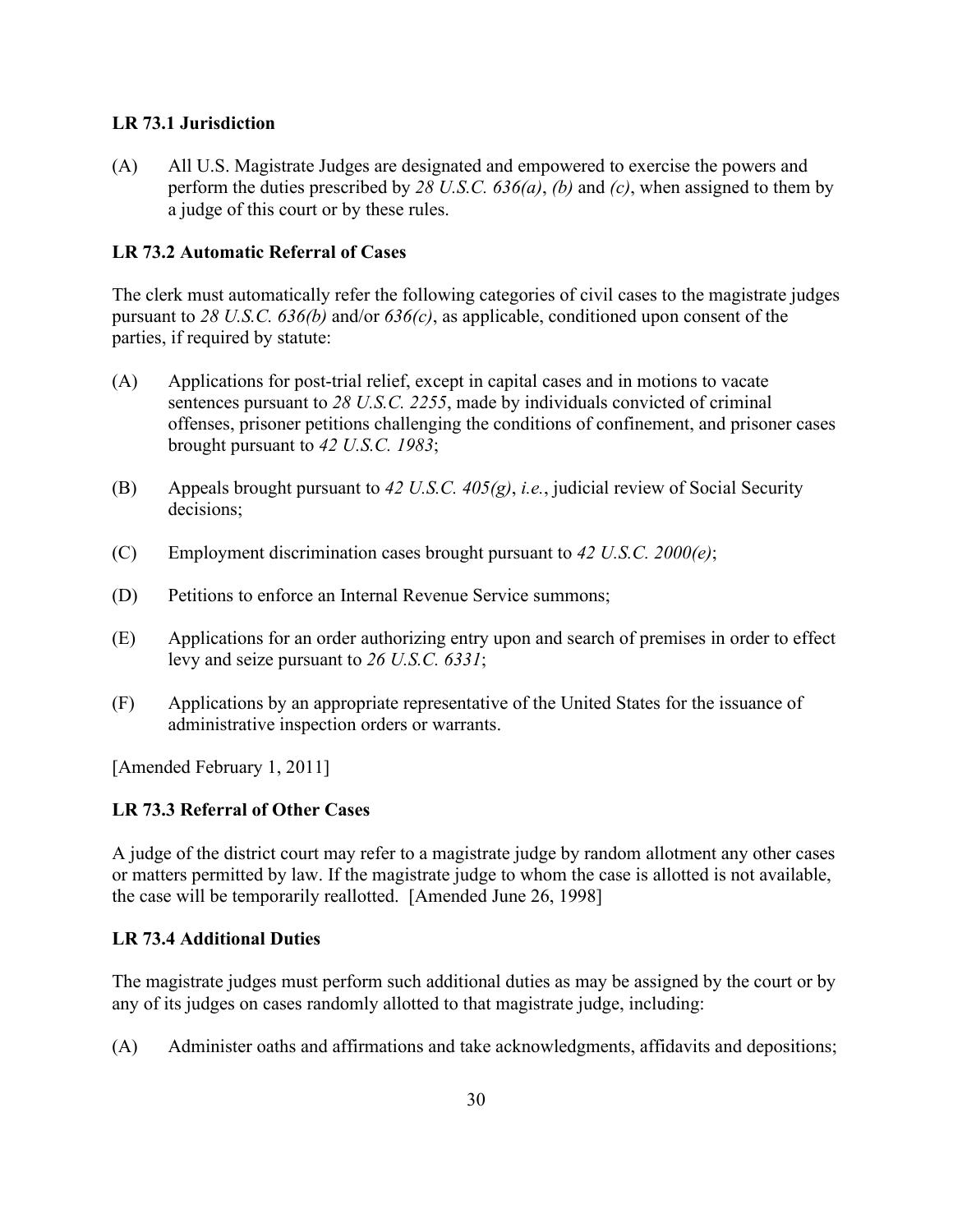- (B) Issue attachments or orders to enforce obedience to an Internal Revenue summons to produce books and give testimony under *26 U.S.C. 7604(b)*;
- (C) Enforce awards of foreign consuls in differences between captains and crews of vessels of the consul's nation under *22 U.S.C. 258a* conduct proceedings for disposition of deceased seamen's effects under *46 U.S.C. 10708-10710)*; conduct hearings of offenses arising under *46 U.S.C. 11501*; and submit reports and recommendations to the district court;
- (D) Conduct pre-trial and scheduling conferences and enter scheduling orders pursuant to *FRCP 16(b)* ;
- (E) Conduct voir dire and select petit juries for the court;
- (F) Perform any additional duty that is not inconsistent with the Constitution and laws of the United States;

[Amended June 26, 1998; February 1, 2011]

## <span id="page-30-0"></span>**LR 73.5 Assignment of Matters to the Magistrate Judge**

Unless the court orders otherwise in a particular case, cases will be allotted to the magistrate judges in the same manner as cases are allotted to the judges. [Amended February 1, 2011]

## **LOCAL CIVIL RULE 77 - DISTRICT COURTS AND CLERKS**

<span id="page-30-1"></span>**LR 77.1 Conference In Chambers - Notice LR 77.2 Sessions of Court**

#### <span id="page-30-2"></span>**LR 77.1 Conference In Chambers - Notice**

Except as to applications normally considered and acted upon ex parte, no ex parte communication with a judge in chambers is allowed, except upon notice of the date and hour of the proposed conference to opposing counsel, or if counsel is unknown, to the opposing party. [Amended February 1, 2011]

#### <span id="page-30-3"></span>**LR 77.2 Sessions of Court**

The court is in continuous session on all business days through the year for transacting judicial business. [Amended June 28, 2002; February 1, 2011]

## **LOCAL CIVIL RULE 78 - MOTION DAY**

<span id="page-30-4"></span>**LR 78.1 Motion Days LR 78.2 Calendar**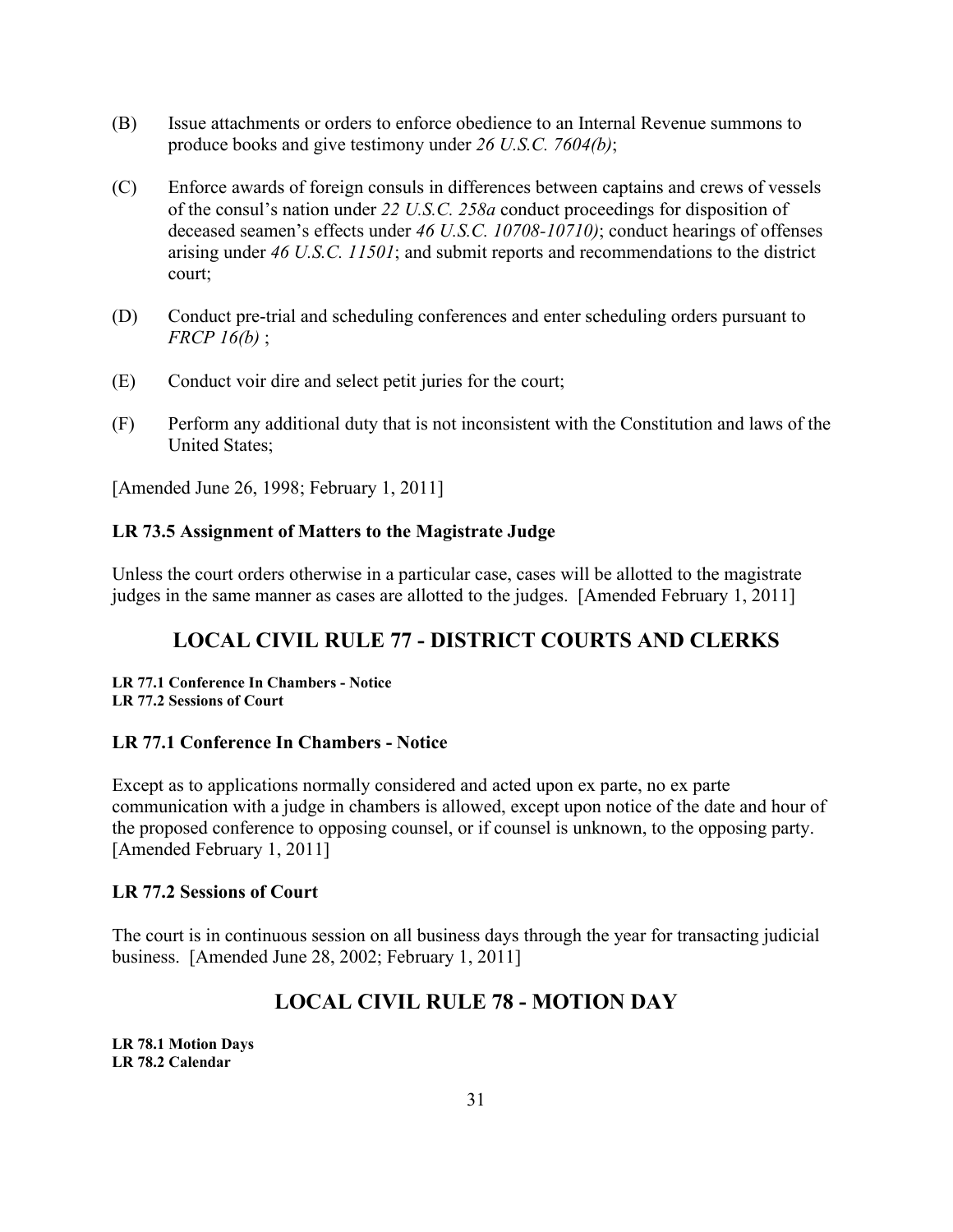### <span id="page-31-0"></span>**LR 78.1 Motion Days**

Wednesday of each week, or such other day as the court may designate from time to time by order, is motion day. On this day, motions will be scheduled for submission and oral arguments conducted, if requested and permitted. Motions may also be designated for submission and/or hearing at some other time by order of the individual judge to whom the action is allotted. On motion day, the court also considers reviews from magistrate judges' rulings, contradictory motions requiring action by the court after hearing and other matters required by law or court order to be heard and determined summarily.

Any party seeking oral argument must file either contemporaneously with the filing of the motion or opposition memorandum to a motion, or within three days after receipt of the opposition memorandum to a motion, a separate written request for oral argument. Oral argument will be permitted in such cases without further order of the court, unless the court advises the parties, as soon as practicable, that the request for oral argument is denied. [Amended October 1, 2003; February 1, 2011]

## <span id="page-31-1"></span>**LR 78.2 Calendar**

The clerk must prepare a calendar for each section of the court listing the matters submitted for decision on each motion day in the order in which they have been filed. The court may elect to determine motions in some other order and may defer determination of motions in which either party has not timely filed a memorandum to the end of the docket, or in the discretion of the court may deny oral argument. [Amended February 1, 2011]

## **LOCAL CIVIL RULE 79 – BOOKS, RECORDS AND ENTRIES KEPT BY THE CLERK**

<span id="page-31-2"></span>**LR 79.1 Withdrawal of Files LR 79.2 Custody of Exhibits LR 79.3 Disposition of Exhibits LR 79.4 Offer and Marking of Exhibits LR 79.5 Obtaining Record From Appellate Court for Hearing on Motions**

## <span id="page-31-3"></span>**LR 79.1Withdrawal of Files**

Files in the office of the clerk may be removed from it only:

- $(A)$  for the use of the court;
- (B) pursuant to a subpoena from any federal or state court directing their production; or
- (C) with leave of court or permission of the clerk first obtained.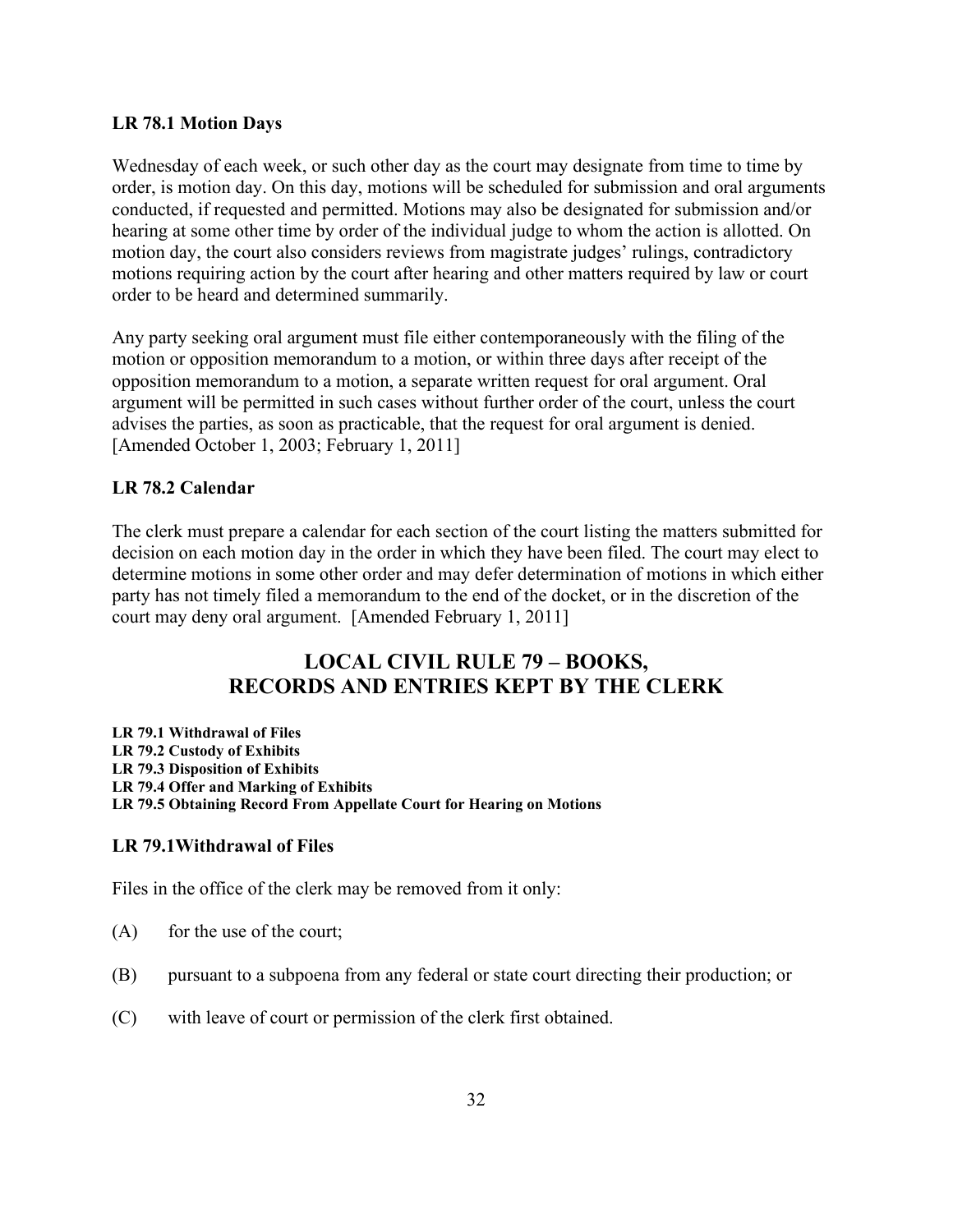## <span id="page-32-0"></span>**LR 79.2 Custody of Exhibits**

After being received in evidence, all exhibits are in the custody of the clerk, unless otherwise ordered by the court. [Amended February 1, 2011]

## <span id="page-32-1"></span>**LR 79.3 Disposition of Exhibits**

All exhibits in the custody of the clerk must be removed within 35 days of the final disposition of the case. The party offering exhibits is responsible for their removal and must give a detailed receipt for the clerk's records. If the parties or their attorneys fail or refuse to remove exhibits within 35 days, the exhibits may be destroyed or otherwise disposed of by the clerk. [Amended February 1, 2011]

## <span id="page-32-2"></span>**LR 79.4 Offer and Marking of Exhibits**

An exhibit must be marked by counsel for identification before it may be referred to or offered into evidence. [Amended February 1, 2011]

## <span id="page-32-3"></span>**LR 79.5 Obtaining Record From Appellate Court for Hearing on Motions in district court**

In cases in which an appeal has been taken and the record filed with the clerk of the court of appeals, counsel for the moving party must obtain the record and return it to the clerk of the district court when a motion is filed in the district court. [Amended February 1, 2011]

## **LOCAL CIVIL RULE 83 - RULES BY DISTRICT COURTS; JUDGES' DIRECTIVES**

## **LOCAL CIVIL RULE 83.1 - NATURALIZATION LR 83.1 Naturalization**

**LOCAL CIVIL RULE 83.2 - ATTORNEYS LR 83.2.1 Roll of Attorneys LR 83.2.2 Procedure for Admission LR 83.2.3 Rules of Conduct LR 83.2.4 Attorney Representation LR 83.2.5 Visiting Attorneys LR 83.2.6 Waiver by Court Order of Requirements for Local Counsel LR 83.2.7 Familiarity With and Compliance With Rules LR 83.2.8 Familiarity With the Record LR 83.2.9 Counsel's Failure to Appeal LR 83.2.10 Practicing Before Admission or During Suspension LR 83.2.11 Continuing Representation, Withdrawals, Substitution of Counsel LR 83.2.12 Additional Counsel LR 83.2.13 Appearances by Law Students**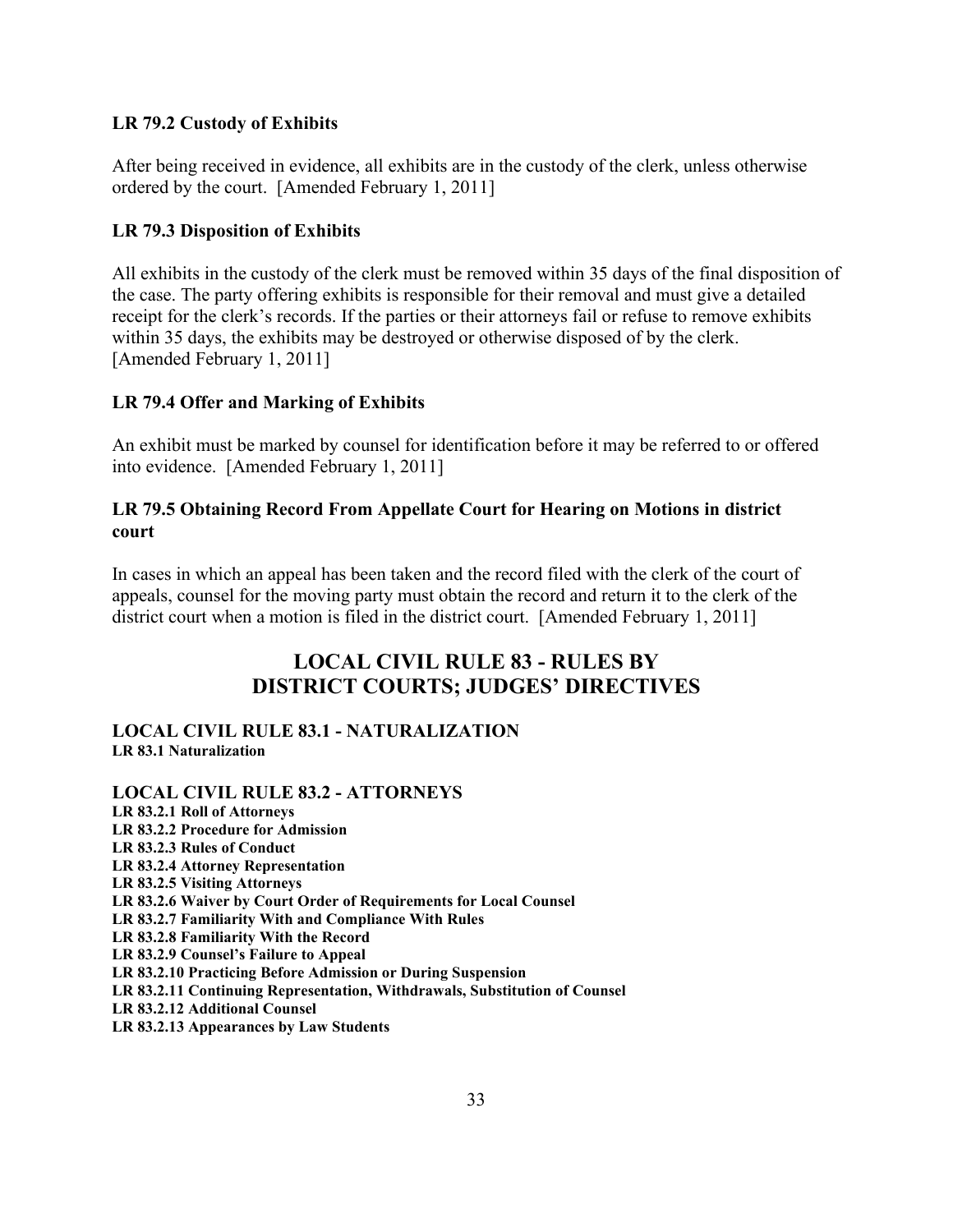**LOCAL CIVIL RULE 83.3 - BUILDING SECURITY LR 83.3.1 Reasons for Building Security LR 83.3.2 Security Personnel LR 83.3.3 Carrying of Parcels, Bags, and Other Objects LR 83.3.4 Search of Persons LR 83.3.5 Unseemly Conduct LR 83.3.6 Entering and Leaving LR 83.3.7 Spectators LR 83.3.8 Cameras and Electronic Equipment LR 83.3.9 Photographs, Radio or Television Broadcasting LR 83.3.10 Weapons LR 83.3.11 Enforcement**

**LOCAL CIVIL RULE 83.4 - BANKRUPTCY LR 83.4.1 Reference to Bankruptcy Judge LR 83.4.2 Appeal to the District Court LR 83.4.3 Motion Seeking Relief From a District Judge LR 83.4.4 Record Transmitted to the District Court**

## **LOCAL CIVIL RULE 83 - RULES BY DISTRICT COURTS; JUDGES' DIRECTIVES**

### <span id="page-33-1"></span><span id="page-33-0"></span>**LOCAL CIVIL RULE 83.1 - NATURALIZATION**

#### <span id="page-33-2"></span>**LR 83.1 Naturalization**

A judge of the district court administers the oath of allegiance to applicants for naturalization. [Amended May 18, 2004, June 26, 2004]

#### <span id="page-33-3"></span>**LOCAL CIVIL RULE 83.2 - ATTORNEYS**

**LR 83.2.1 Roll of Attorneys LR 83.2.2 Procedure for Admission LR 83.2.3 Rules of Conduct LR 83.2.4 Attorney Representation LR 83.2.5 Visiting Attorneys LR 83.2.6 Waiver by Court Order of Requirements for Local Counsel LR 83.2.7 Familiarity With and Compliance With Rules LR 83.2.8 Familiarity With the Record LR 83.2.9 Counsel's Failure to Appeal LR 83.2.10 Practicing Before Admission or During Suspension LR 83.2.11 Continuing Representation, Withdrawals, Substitution of Counsel LR 83.2.12 Additional Counsel LR 83.2.13 Appearances by Law Students**

#### <span id="page-33-4"></span>**LR 83.2.1 Roll of Attorneys**

Any member in good standing of the Louisiana bar who is of good moral character is eligible for admission to the bar of the Eastern District of Louisiana. The bar of the court consists of those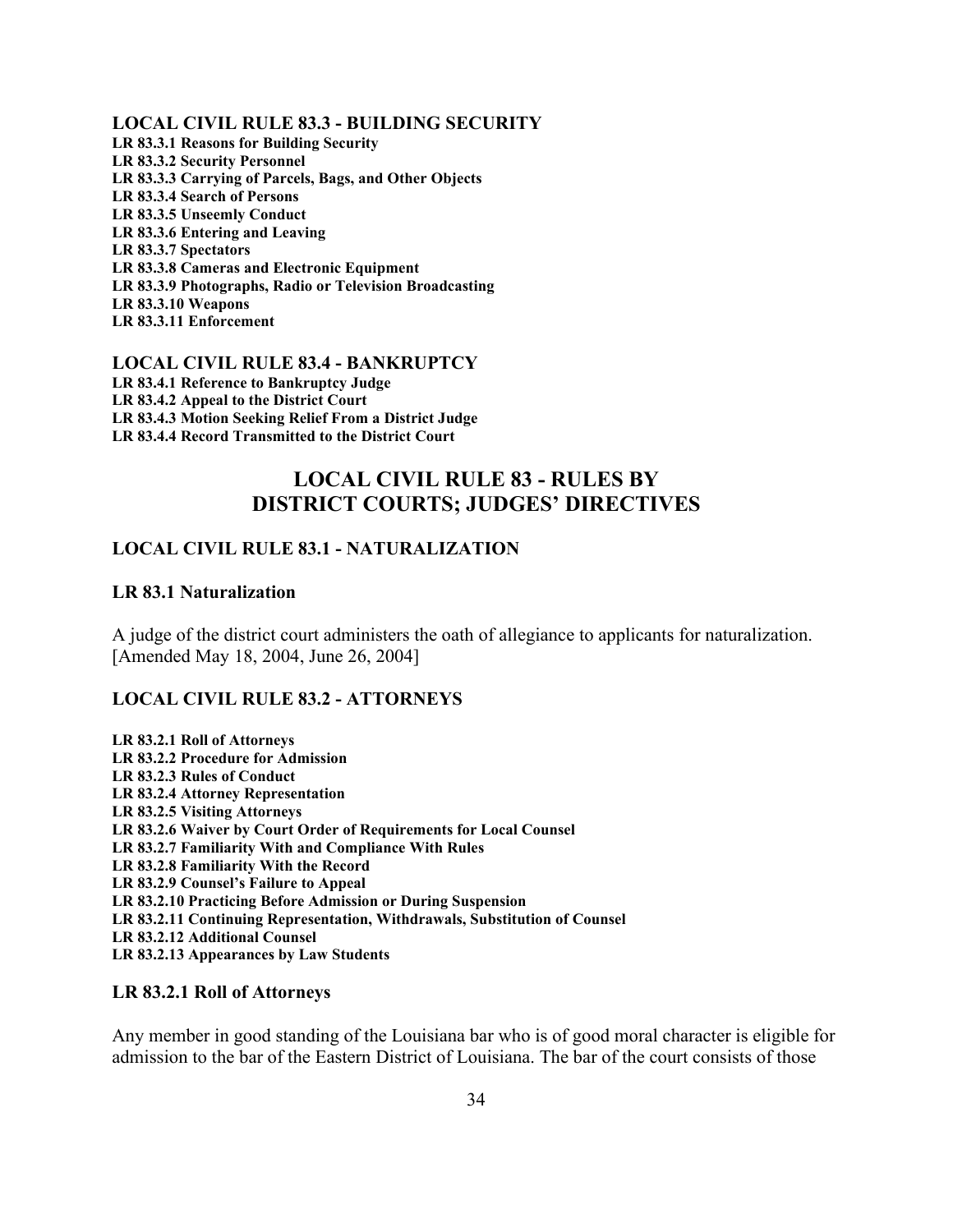lawyers admitted to practice before the court who have taken the prescribed oath and signed the roll of attorneys for the district. [Amended July 17, 2000]

#### <span id="page-34-0"></span>**LR 83.2.2 Procedure for Admission**

- (A) Each applicant for admission to the bar of this court must file a written petition signed by him or her and endorsed by two members of the bar of this court listing the applicant's residence and office address, his or her general and legal education, the courts in which he or she is admitted to practice, and stating that the applicant is qualified to practice before this court, is of good moral character, and is not subject to any pending disbarment or professional discipline procedure in any other court. If the applicant has been convicted of a felony or has previously been subject to any disciplinary proceedings, full information about each, including the charges and the result, must be set forth.
- (B) An applicant may be admitted in open court or in a judge's chambers, upon taking an oath to conduct himself or herself as an attorney or counselor of this court uprightly and according to law and to support the Constitution of the United States. The attorney must, under the direction of the clerk, sign the roll of attorneys and pay the fee required by law and any other fee required by the court. A motion for admission must be filed within six months of filing of the petition.
- (C) Upon written request and for good cause shown, if a personal appearance would present undue hardship for the applicant or the applicant resides outside the boundaries of this district, the court may grant the applicant's request for admission without a personal appearance. In such instance, the applicant must take a written oath, on a form prescribed by the clerk, to conduct himself or herself as an attorney or counselor of this court uprightly and according to law and to support the Constitution of the United States, and submit this written oath with any fee required by law and any other fee required by the court. At the attorney's first physical appearance before the court, he or she must sign the roll of attorneys in the clerk's office.
- (D) Every attorney admitted to practice before this court must pay to the clerk of court an annual fee in an amount periodically set by the court en banc and posted for public notice by the clerk of court. The fee will be made part of a fund used to defray the expense of administration and enforcement under the court's Disciplinary Rules and for such other uses and purposes that the court determines appropriate. These fees must be paid triennially not later than March 1 of the calendar year in which such payment is due.
	- (1) At the time of admission, the attorney must make the initial triennial payment. Such fee will not be prorated within any calendar year, but an attorney first admitted in the second or third year of any triennial period will be required to make proportionate payment only for those years of such period in which the attorney's membership in the bar is effective.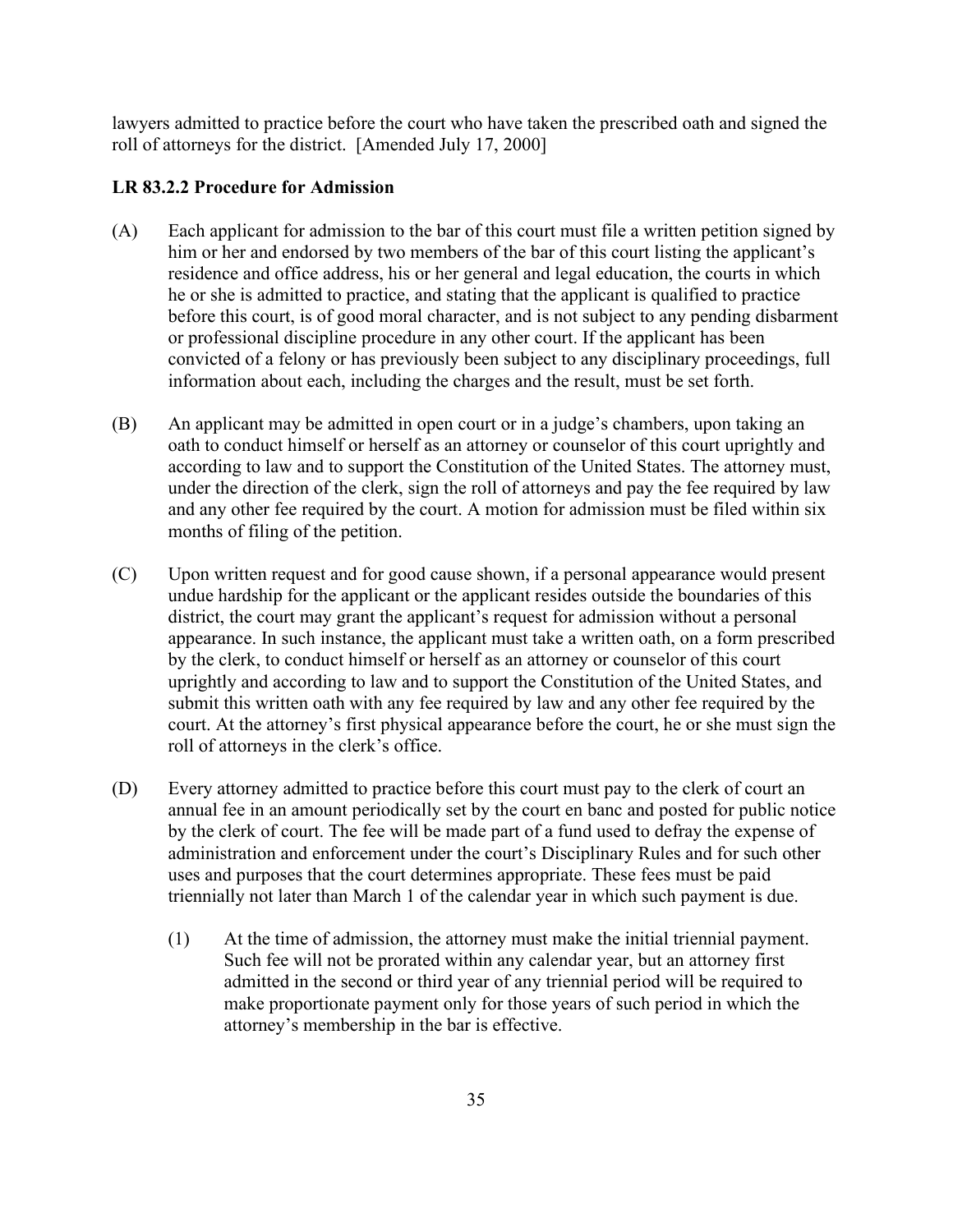Attorneys admitted pro hac vice must pay a triennial or proportionate fee, unless a similar fee has been paid to another court of the United States and satisfactory evidence thereof has been submitted to the clerk.

(2) Any attorney who fails to pay the fee required under subsection (1) will be summarily suspended, provided a notice of delinquency has been sent to the attorney to the last address appearing in the Roll of Attorneys of the bar of this court at least 35 days before such suspension.

Any attorney suspended under this provision may be reinstated upon payment of the fee.

- (E) To facilitate the keeping of an accurate Roll of Attorneys, every attorney subject to these Rules must triennially on or before the first day of March, file with the clerk of this court a registration statement on a form supplied by the clerk setting forth the attorney's current residence and office addresses; his or her Bar Roll number; and the bars of all states, territories, districts, commonwealths, or possessions or other courts of the United States to which the attorney is admitted and the dates of such admissions. In addition, every attorney subject to these Rules must file a supplemental statement of any change in this information previously submitted within 35 days of such change. All persons must file this required registration statement at the time of admission to practice before this court. Upon request, the clerk will provide a certificate of compliance.
	- (1) Within 35 days of receipt of a statement or supplemental statement and of payment of the aforesaid fee in accordance with the provisions of (A) and (D) above, the clerk must acknowledge receipt thereof in appropriate form so as to enable the attorney, on request, to demonstrate compliance with the requirements of  $(A)$  and  $(D)$  above.
	- (2) Any attorney who fails to file the attorney registration statement or supplemental statement as required above will be summarily suspended. A notice of delinquency must be sent to the attorney at the current address appearing in the Roll of Attorneys of the bar of this court at least 35 days before such suspension. The suspension will remain in effect until the attorney has complied with these Rules.
- (F) An attorney who has retired or is not engaged in the practice of law before this court may advise the clerk in writing that he or she desires to assume inactive status and discontinue the practice of law before this court. Upon the filing of such a notice, the attorney will no longer be eligible to practice law in this court and will not be obligated for further payment of the fee prescribed herein or for filing the attorney registration statement every three years as required by this Rule for active practitioners.

Upon the filing of a notice to assume inactive status, the attorney will be removed from the roll of active attorneys until and unless he or she requests and is granted reinstatement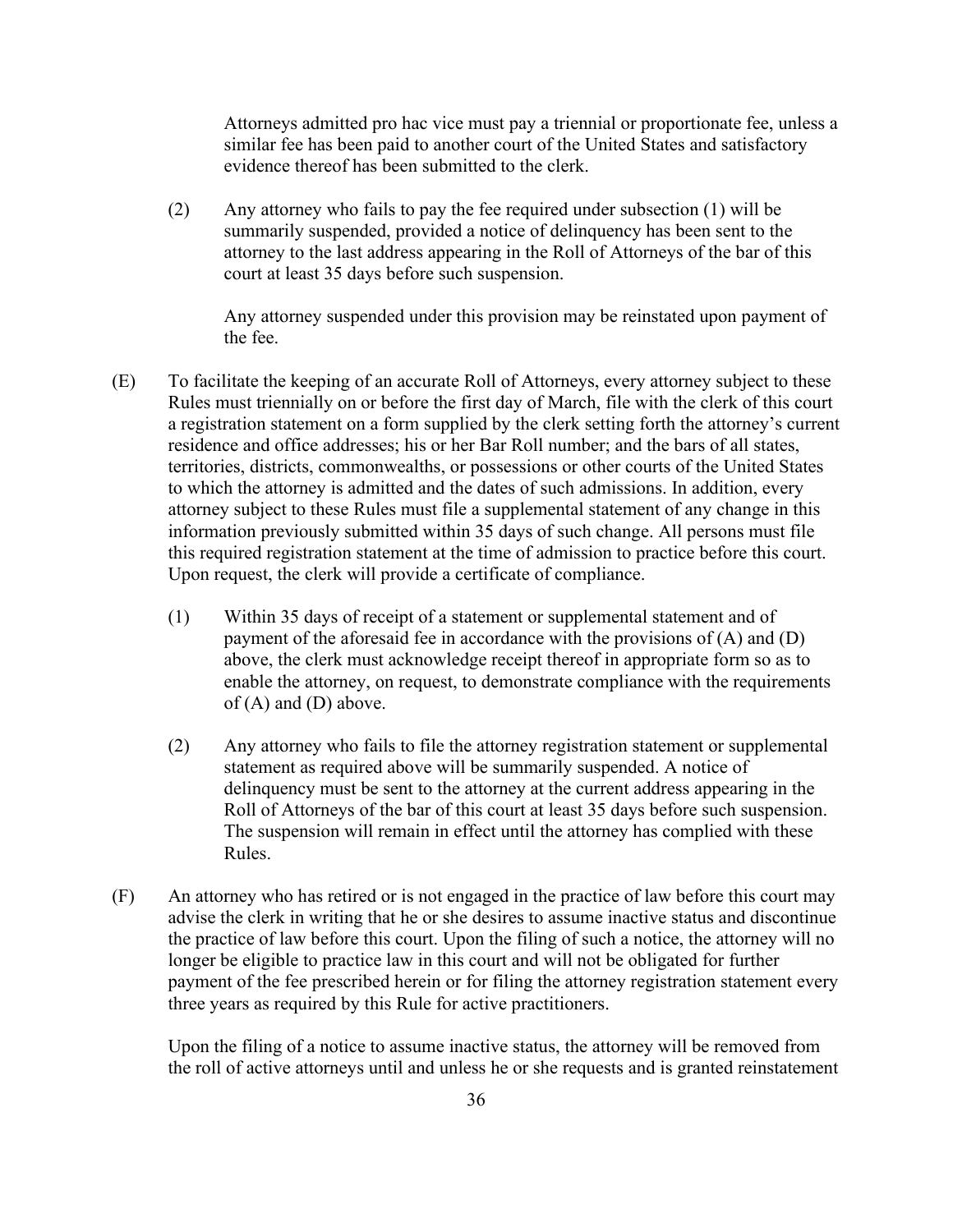to the active rolls. Reinstatement to active status may be granted (unless the attorney is then subject to an outstanding order of suspension or disbarment or has been on inactive status for five years or more) upon the payment of any fees due as prescribed by this Rule and the submission of a current registration statement. Reinstatement to active status of an attorney who has been on voluntary inactive status for five years or more will be governed by the provisions of the Disciplinary Rules of this court.

(G) The fees and costs paid pursuant to these Rules will be maintained by the clerk as trustee thereof in separate interest bearing, federally insured accounts with such depositories as the court may from time to time approve or invested in obligations of the United States. Funds so held will be disbursed only pursuant to the orders of the court and at no time will they be deposited into the Treasury of the United States.

[Amended July 17, 2000; October 1, 2003; February 1, 2011]

### <span id="page-36-0"></span>**LR 83.2.3 Rules of Conduct**

This court hereby adopts the Rules of Professional Conduct of the Louisiana State Bar Association, except as otherwise provided by a specific rule or general order of a court. [Amended June 28, 2002]

#### <span id="page-36-1"></span>**LR 83.2.4 Attorney Representation**

Any party who does not appear in proper person must be represented by a member of the bar of this court, except as set forth below.

#### <span id="page-36-2"></span>**LR 83.2.5 Visiting Attorneys**

Any member in good standing of the bar of any court of the United States or of the highest court of any state and who is ineligible to become a member of the bar of this court, may, upon written motion of counsel of record who is a member of the bar of this court, by ex parte order, be permitted to appear and participate as co-counsel in a particular case. The motion must have attached to it a certificate by the presiding judge or clerk of the highest court of the state, or court of the United States, where he or she has been so admitted to practice, showing that the applicant attorney has been so admitted in such court, and that he or she is in good standing therein.

The applicant attorney must state under oath whether any disciplinary proceedings or criminal charges have been instituted against him or her, and if so, must disclose full information about the proceeding or charges and the results thereof.

An attorney thus permitted to appear may participate in a particular action or proceeding in all respects. The clerk must register all attorneys admitted to the bar of this court, including those admitted pro hac vice, as Filing Users of the court's Electronic Filing System. Registration as a Filing User constitutes consent to electronic service of all documents as provided in these rules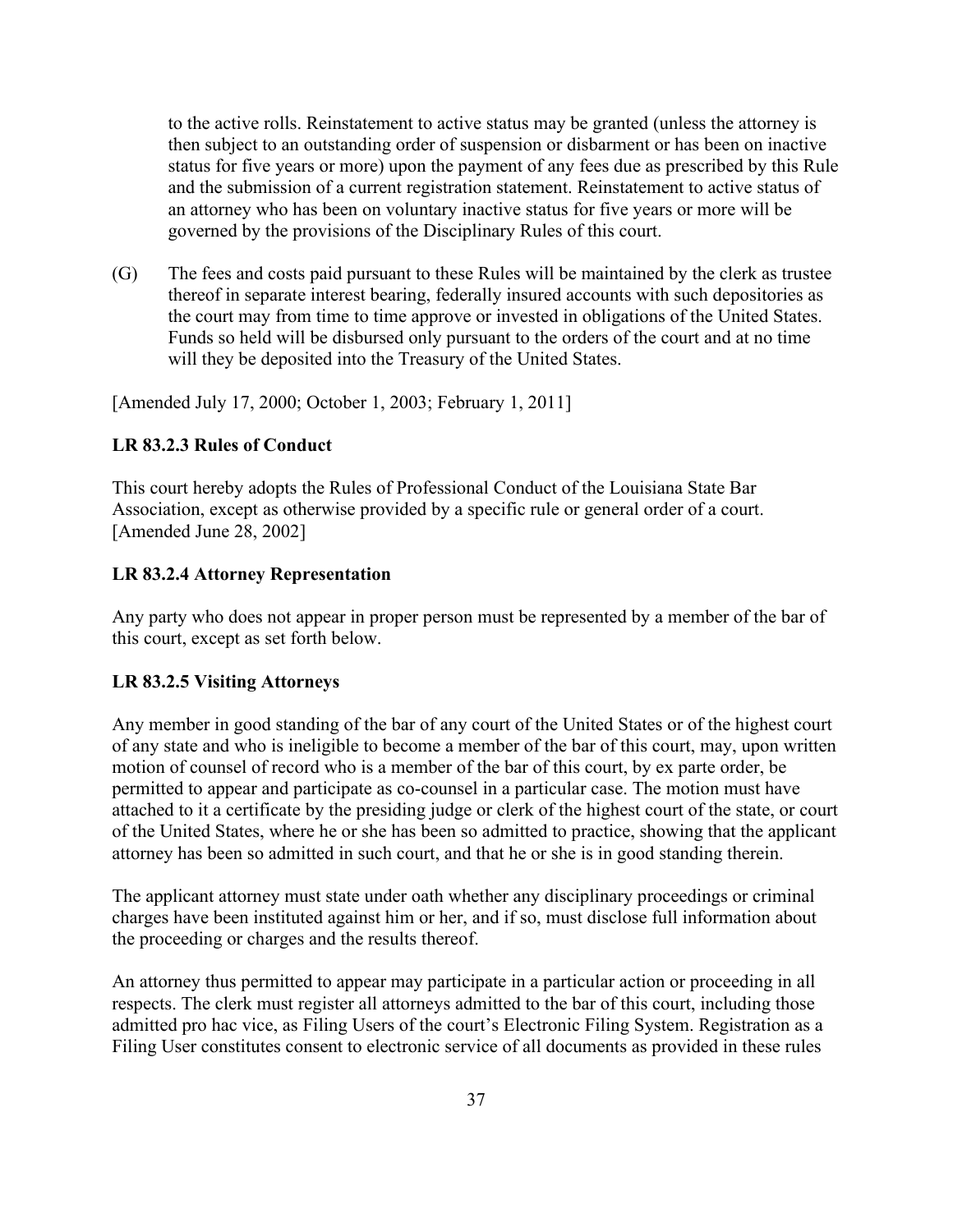in accordance with the Federal Rules of Civil Procedure. The clerk must provide Filing Users with a user log-in and password once registration and required training are completed.

When an attorney applies to be admitted or is admitted to this court for purposes of a particular proceeding (pro hac vice), the attorney is deemed thereby to have conferred disciplinary jurisdiction upon this court for any alleged misconduct of that attorney arising in the course of or in preparation for the proceeding. In addition to visiting counsel, local counsel is responsible to the court at all stages of the proceedings. Designation of the visiting attorney as "Trial Attorney" pursuant to LR11.2 does not relieve local counsel of the responsibilities imposed by this rule. [Amended February 1, 2011]

## <span id="page-37-0"></span>**LR 83.2.6 Waiver by Court Order of Requirements for Local Counsel**

Counsel who is ineligible to become a member of the bar of this court may be authorized by court order to appear and act for any party without joinder of local co-counsel when it is shown that:

- (A) The party would suffer hardship by joinder of local counsel;
- (B) The obligations and duties of counsel in the particular litigation will be fulfilled without joinder of local co-counsel.

## <span id="page-37-1"></span>**LR 83.2.7 Familiarity With and Compliance With Rules**

Everyone who appears in court in proper person and every attorney permitted to practice in this court must be familiar with these rules. Willful failure to comply with the rules, or a false certificate of compliance, is cause for disciplinary action. [Amended February 1, 2011]

## <span id="page-37-2"></span>**LR 83.2.8 Familiarity With the Record**

All counsel of record must be familiar with the substance of all documents and court orders filed in the case and any consolidated cases. [Amended February 1, 2011]

## <span id="page-37-3"></span>**LR 83.2.9 Counsel's Failure to Appear**

The court may impose the following costs or sanctions:

- (A) For failure to appear, or appearing late, at any proceeding before any of the judges or magistrate judges when the lawyer has been given timely notice of the proceeding, has failed in advance to seek a continuance, and has no adequate excuse:
	- (1) Upon a first violation, or if the last violation was more than two years ago, he or she may be ordered to pay a fee in a reasonable amount to each opposing counsel who has appeared.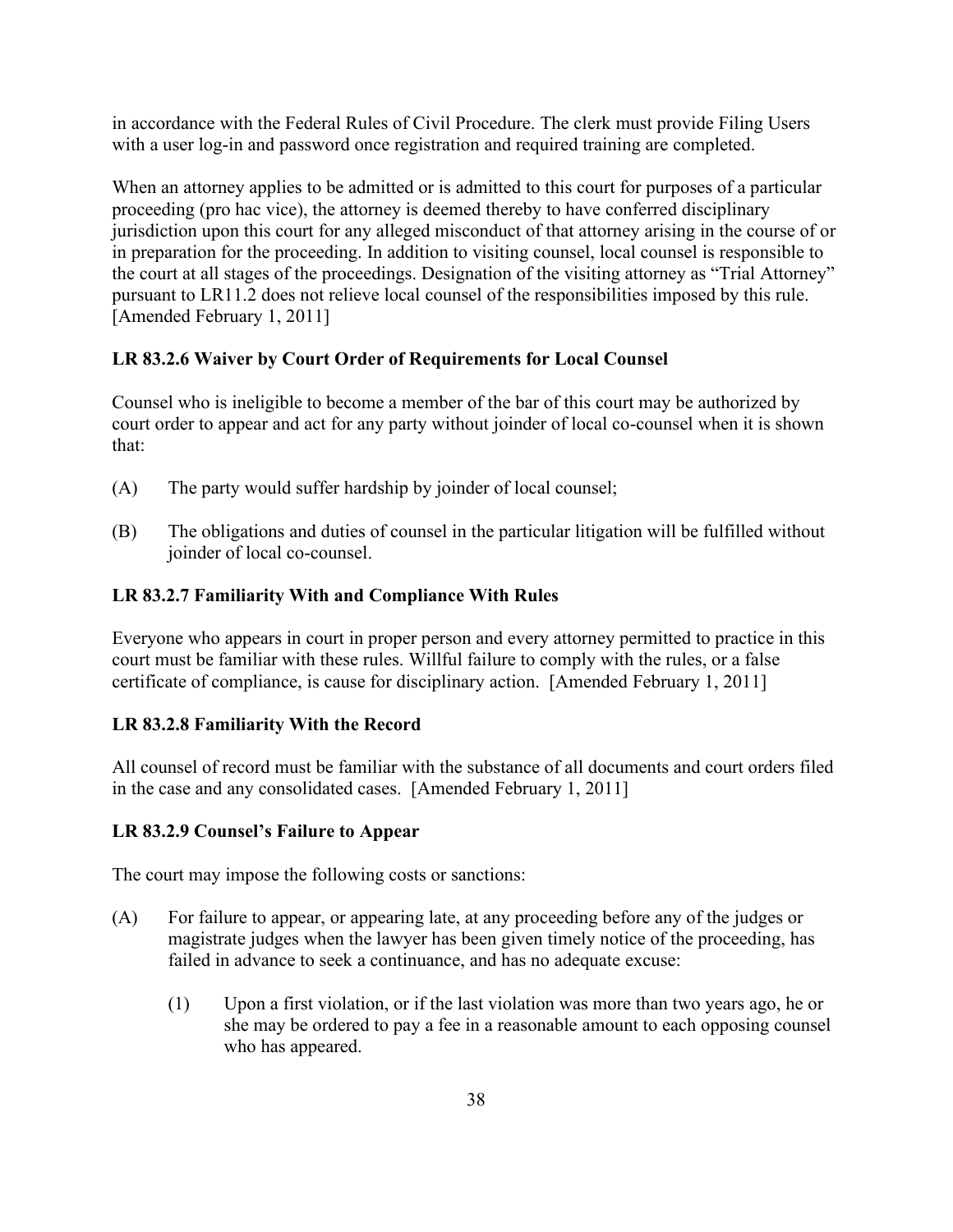- (2) Upon a second violation, or within two years of the first, the lawyer may be ordered to pay a fee in a reasonable amount to each opposing counsel who has appeared, and may be required to show cause before a judge of this court why he or she should not be suspended from practice or subjected to some other form of discipline.
- (3) This fee may not be waived, returned, taken into account on settlement, billed or charged to a client in any way.
- (B) For failure, without adequate excuse, to appear for a trial or a hearing for which witnesses have been summoned, or for unreasonable delay in appearing, the lawyer may be required to show cause why he or she should not be subject to disciplinary action.

[Amended February 1, 2011]

### <span id="page-38-0"></span>**LR 83.2.10 Practicing Before Admission or During Suspension**

Any person who exercises any of the privileges of a member of the bar or who pretends to be entitled to do so before his or her admission to the bar of this court, or during his or her disbarment or suspension, subjects himself or herself to disciplinary action.

### <span id="page-38-1"></span>**LR 83.2.11 Continuing Representation, Withdrawals, Substitution of Counsel**

The original counsel of record must represent the party for whom he or she appears unless the court permits him or her to withdraw from the case. Counsel of record may obtain permission only upon joint motion (of current counsel of record and new counsel of record) to substitute counsel or upon a written motion served on opposing counsel and the client. If other counsel is not thereby substituted, the motion to withdraw must contain the present address of the client and the client's telephone number if the client can be reached by telephone. The motion must be accompanied by a certificate of service, including a statement that the client has been notified of all deadlines and pending court appearances, served on both the client by certified mail and opposing counsel, or an affidavit stating why service has not been made. [Amended February 1, 2011]

#### <span id="page-38-2"></span>**LR 83.2.12 Additional Counsel**

Where counsel has appeared for any party, other counsel may appear for the same party only: (A) Upon motion of counsel of record for that party, or motion consented to by him or her; or

- (B) Upon motion, after counsel for the party has been permitted to withdraw or has died, or is incapacitated, or cannot be found; or
- (C) Upon motion of a party after notice to counsel of record.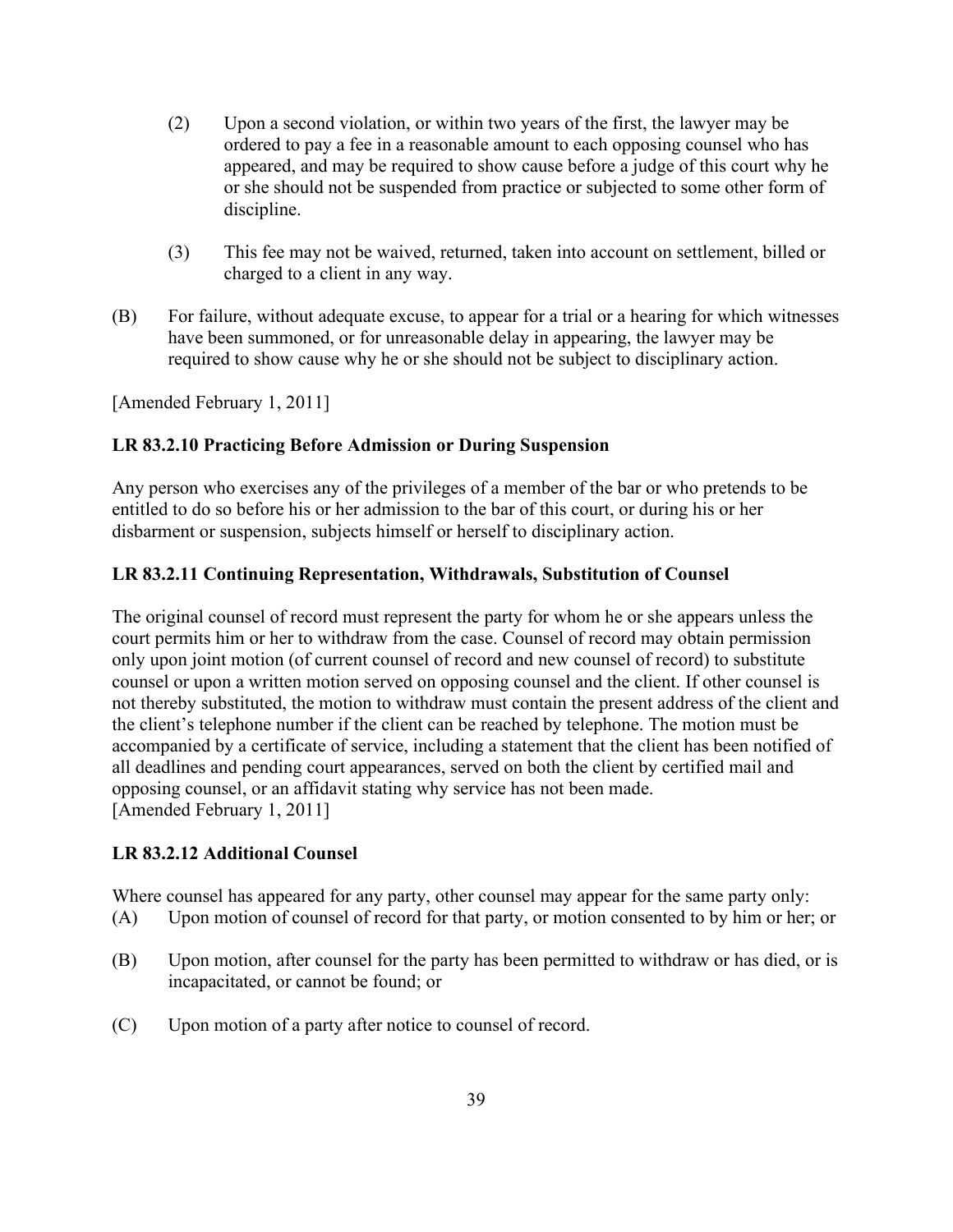### <span id="page-39-0"></span>**LR 83.2.13 Appearances by Law Students**

Limited appearances by law students, if the person on whose behalf he or she is appearing has consented to that appearance in writing and the supervising lawyer has also approved the appearance in writing, are allowed in any civil matter in which a fee is not provided for or could not reasonably be anticipated.

The written consent and approval referred to above must be filed in the record of the case and must be brought to the attention of the judge.

The supervising lawyer or the prosecuting attorney must personally be present throughout the proceedings and is responsible for the manner in which they are conducted.

#### A. *Prerequisites to Law Student Appearances*

To make an appearance pursuant to this rule, the law student must:

- (1) Be duly enrolled in a law school in this state approved by the American Bar Association;
- (2) Have completed four (4) full-time semesters of legal studies or the equivalent if the school is on some basis other than a semester basis;
- (3) Be certified by the dean of his or her law school as being of good moral character, competent legal ability, and adequately trained to perform as a legal intern;
- (4) Be introduced to the court by an attorney admitted to practice in this court;
- (5) Neither ask for nor receive remuneration of any kind for services;
- (6) Take the following oath:

"I, \_\_\_\_, do solemnly swear that I will support the Constitution of the United States and of the State of Louisiana and have read and am familiar with the Code of Professional Responsibility of the Louisiana State Bar Association, and I understand that I am bound by the precepts therein contained as fully as if I were admitted to the practice of law in Louisiana; and that I further accept the privileges granted to me as well as the responsibilities which will devolve upon me, so that I may be more useful through my clinical education in the service of justice."

(B) *Certification of Students*

The certification of a student by the law school dean:

(1) Must be filed with the clerk and, unless sooner withdrawn, remain in effect for twelve (12) months after it is filed, or until the announcement of the results of the first bar examination following the student's graduation, whichever comes earlier. For any student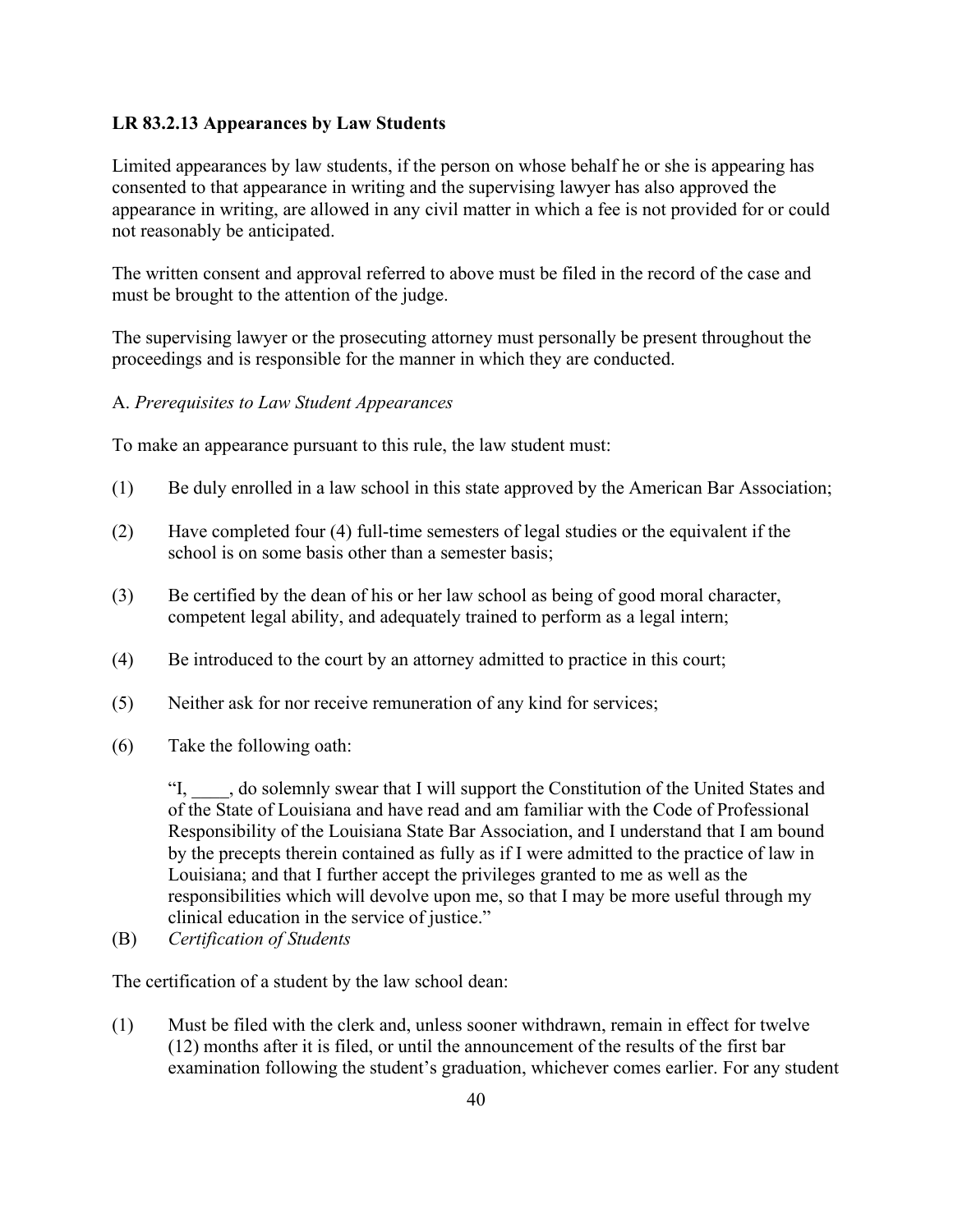who passes that examination or who is admitted to the bar without taking an examination, the certification continues in effect until the date he or she is admitted to the bar;

- (2) May be withdrawn by the dean at any time by mailing a notice to that effect to the clerk. The notice need not state the cause for withdrawal;
- (3) May be terminated by this court at any time without notice or hearing and without any showing of cause. Notice of the termination may be filed with the clerk.
- (C) *Supervision of Students*

The member of the bar under whose supervision an eligible law student works must:

- (1) Be admitted to practice before this court and approved by the dean of the law school in which the law student is enrolled for service as a supervising lawyer for this program;
- (2) Assume personal professional responsibility and liability for the student's guidance in any work undertaken and for supervising the quality of the student's work;
- (3) Assist the student in his or her preparation.

[Amended February 1, 2011]

## **LOCAL CIVIL RULE 83 - RULES BY DISTRICT COURTS; JUDGES' DIRECTIVES**

## <span id="page-40-0"></span>**LOCAL CIVIL RULE 83.3 - BUILDING SECURITY**

**LR 83.3.1 Reasons for Building Security LR 83.3.2 Security Personnel LR 83.3.3 Carrying of Parcels, Bags, and Other Objects LR 83.3.4 Search of Persons LR 83.3.5 Unseemly Conduct LR 83.3.6 Entering and Leaving LR 83.3.7 Spectators LR 83.3.8 Cameras and Electronic Equipment LR 83.3.9 Photographs, Radio or Television Broadcasting LR 83.3.10 Weapons LR 83.3.11 Enforcement**

### <span id="page-40-1"></span>**LR 83.3.1 Reasons for Building Security**

The purpose of the rules for building security is to minimize interference with and disruptions of the court's business, to preserve decorum in conducting the court's business and to provide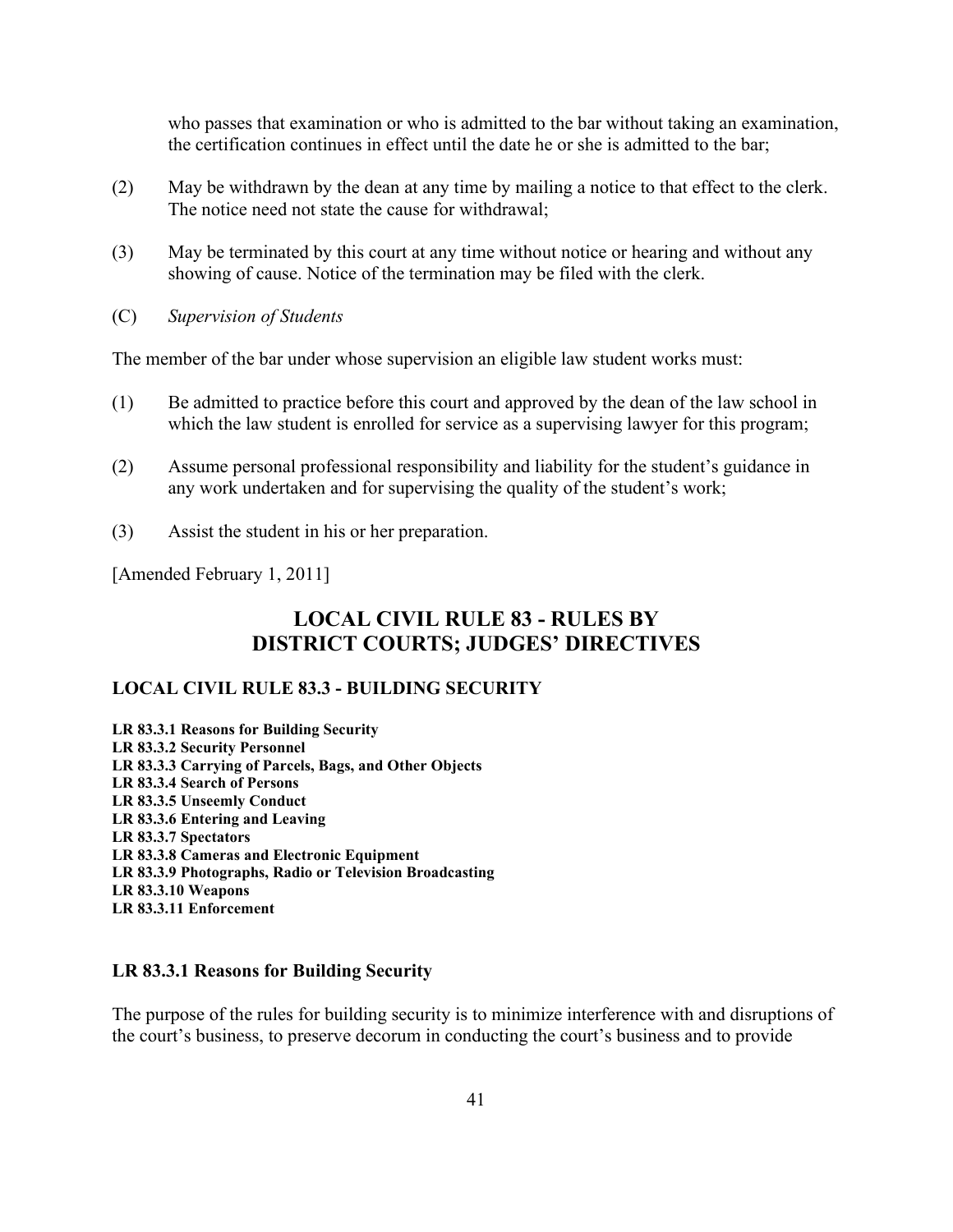effective security in buildings in which proceedings governed by these rules are held.[Amended February 1, 2011]

## <span id="page-41-0"></span>**LR 83.3.2 Security Personnel**

The term "Security Personnel" means the U.S. Marshal or deputy marshal or a deputized court security officer.

## <span id="page-41-1"></span>**LR 83.3.3 Carrying of Parcels, Bags, and Other Objects**

Security personnel must inspect all objects carried by persons entering the premises. All persons who seek to enter or remain on the premises must submit to such an inspection. [Amended February 1, 2011]

## <span id="page-41-2"></span>**LR 83.3.4 Search of Persons**

Security personnel may search the person of anyone entering the premises or any space in it. Anyone who refuses to permit such a search will be denied entry. [Amended February 1, 2011]

## <span id="page-41-3"></span>**LR 83.3.5 Unseemly Conduct**

No person may:

- (A) Loiter, sleep or conduct himself or herself in a disorderly manner on the premises;
- (B) Interfere with or disturb the conduct of the court's business;
- (C) Eat or drink in the halls of the premises or in the courtrooms;
- (D) Block any entrance to or exit from the premises or interfere in any person's entry into or exit from the premises. [Amended February 1, 2011]

#### <span id="page-41-4"></span>**LR 83.3.6 Entering and Leaving**

All persons must enter and leave courtrooms only through such doorways and at such times as designated by the security personnel. [Amended February 1, 2011]

#### <span id="page-41-5"></span>**LR 83.3.7 Spectators**

Spectators must enter or depart courtrooms only at such times as the presiding judge may direct. Spectators may enter or remain in any courtroom only if spectator seating is available. Spectators must sit in that portion of the courtroom designated by the U.S. Marshal. Spectators excluded because of lack of seating and spectators leaving the courtroom while court is in session or at any recess must not loiter or remain in the area adjacent to the courtroom. [Amended February 1, 2011]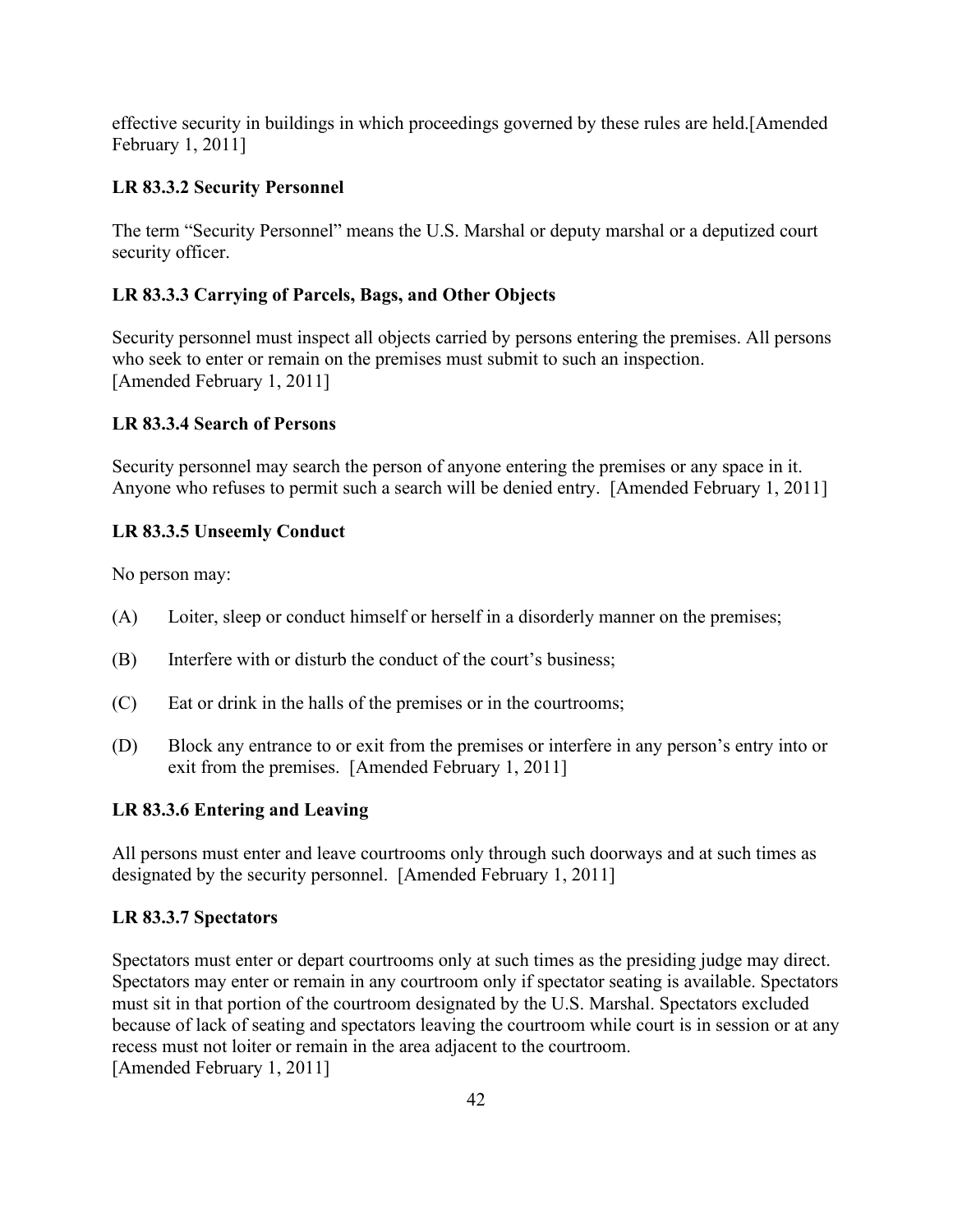## <span id="page-42-0"></span>**LR 83.3.8 Cameras and Electronic Equipment**

Except as set forth herein or as authorized by the court, no one other than court officials engaged in the conduct of court business may bring any camera, transmitter, receiver, audio or video recording device, personal digital assistant, cellular telephone (including Palm Pilot, Blackberry, iPhone, or comparable electronic device), computer (including laptop, notebook desktop, or comparable computing device) or other type of electrical or electronic device into the premises.

Any member of the Bar of this court may, subject to security screening, bring personal digital assistants, cellular telephones or computers ("Authorized Electronic Devices") into the courthouse for that attorneys' own use and for presenting, managing, and accessing documents and files for the presentation of evidence during trials and proceedings. Any Authorized Electronic Devices with the capability to make or record images or sounds must be off whenever the device is in any courtroom or its environs, and the use of any such device to record, transmit or photograph court proceedings is prohibited. All sound emitting capabilities (including ringtone or vibration sound) of any Authorized Electronic Device must be off in any courtroom. Authorized Electronic Devices may not be used in a manner that disrupts or interferes with any judicial proceeding or violates Fed. R. Evid. 615 regarding exclusion of witnesses. Notwithstanding this provision, no Authorized Electronic Device may be brought into any courtroom or judicial chambers if the judge to whom the courtroom or chambers is assigned prohibits the introduction of such devices. Other than as set forth herein, no person may introduce or attempt to introduce any type of electronic device (including but not limited to, camera, recording equipment or other type of device) into the premises without court permission. [Amended February 1, 2011]

## <span id="page-42-1"></span>**LR 83.3.9 Photographs, Radio or Television Broadcasting**

- (A) The audio-recording, video-recording, taking of photographs, radio or television broadcasting, or electronic transmission of events from the courtroom or its environs is prohibited during the progress of or in connection with judicial proceedings, including proceedings before a United States Magistrate Judge, whether or not court is actually in session. Judicial proceedings, in whole or in part, may not be recorded, broadcast or transmitted by any means, including still or moving photography or any type of sound recording.
- (B) As used in these rules the term "environs" means any place within the United States Courthouse and any place wherein any judge of the court may conduct judicial proceedings.

[Amended February 1, 2011]

## <span id="page-42-2"></span>**LR 83.3.10 Weapons**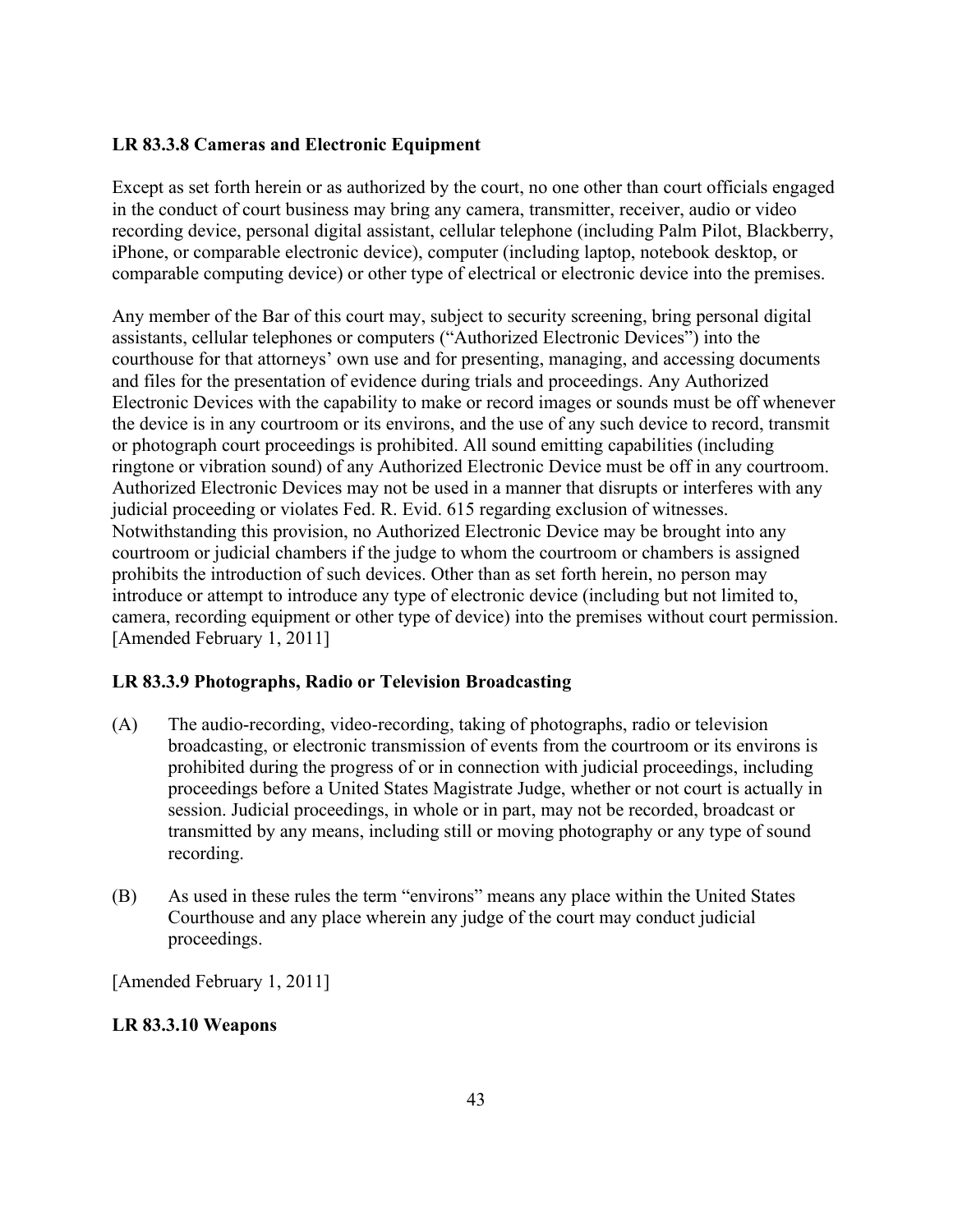No person may be admitted to or allowed to remain in the premises with any object that might be employed as a weapon unless he or she has been authorized in writing by a judge or magistrate judge to do so, or unless he or she is a federal law enforcement agent, a U.S. Marshal, a Federal Protective Service Police Officer, a publicly employed law enforcement officer or a person designated by the court to assist U.S. Marshals or Federal Protective Service Police. No person, except U.S. Marshals and others specifically authorized by the court, may have any such object in his or her possession while in any courtrooms, judges' chambers or magistrate judges' chambers. Federal law enforcement officers having prisoners in their custody in the courtroom of any magistrate judge or district judge may retain their sidearms. [Amended February 1, 2011]

#### <span id="page-43-0"></span>**LR 83.3.11 Enforcement**

Security personnel enforce the whole of this Rule 83.3. In addition to such other penalties as may be prescribed by law, violators of this rule may be held in contempt of court and subject to the imposition of sanctions.

## **LOCAL CIVIL RULE 83 - RULES BY DISTRICT COURTS; JUDGES' DIRECTIVES**

#### <span id="page-43-1"></span>**LOCAL CIVIL RULE 83.4 - BANKRUPTCY**

**LR 83.4.1 Reference to Bankruptcy Judge LR 83.4.2 Appeal to the District Court LR 83.4.3 Motion Seeking Relief From a District Judge LR 83.4.4 Record Transmitted to the District Court**

#### <span id="page-43-2"></span>**LR 83.4.1 Reference to Bankruptcy Judge**

All cases under Title 11 and all proceedings arising under Title 11 or arising in or related to a case under Title 11 are transferred by the district court to the bankruptcy judges of this district. As set forth in *28 U.S.C. 157(b)(5)*, personal injury tort and wrongful death claims must be tried in the district court. [Amended February 1, 2011]

#### <span id="page-43-3"></span>**LR 83.4.2 Appeal to the District Court**

Appeals from judgments, orders or decrees of a bankruptcy judge are governed by *Part VIII of the Bankruptcy Rules* (Section 8001, *et seq.*) and the applicable local rules of the district and bankruptcy courts. [Amended February 1, 2011]

#### <span id="page-43-4"></span>**LR 83.4.3 Motion Seeking Relief From a District Judge**

Motions filed seeking relief from a district judge, including motions under *28 U.S.C. 157(d)* (for withdrawal of reference), 28 U.S.C. 157(c)(1) (objections to proposed findings of fact and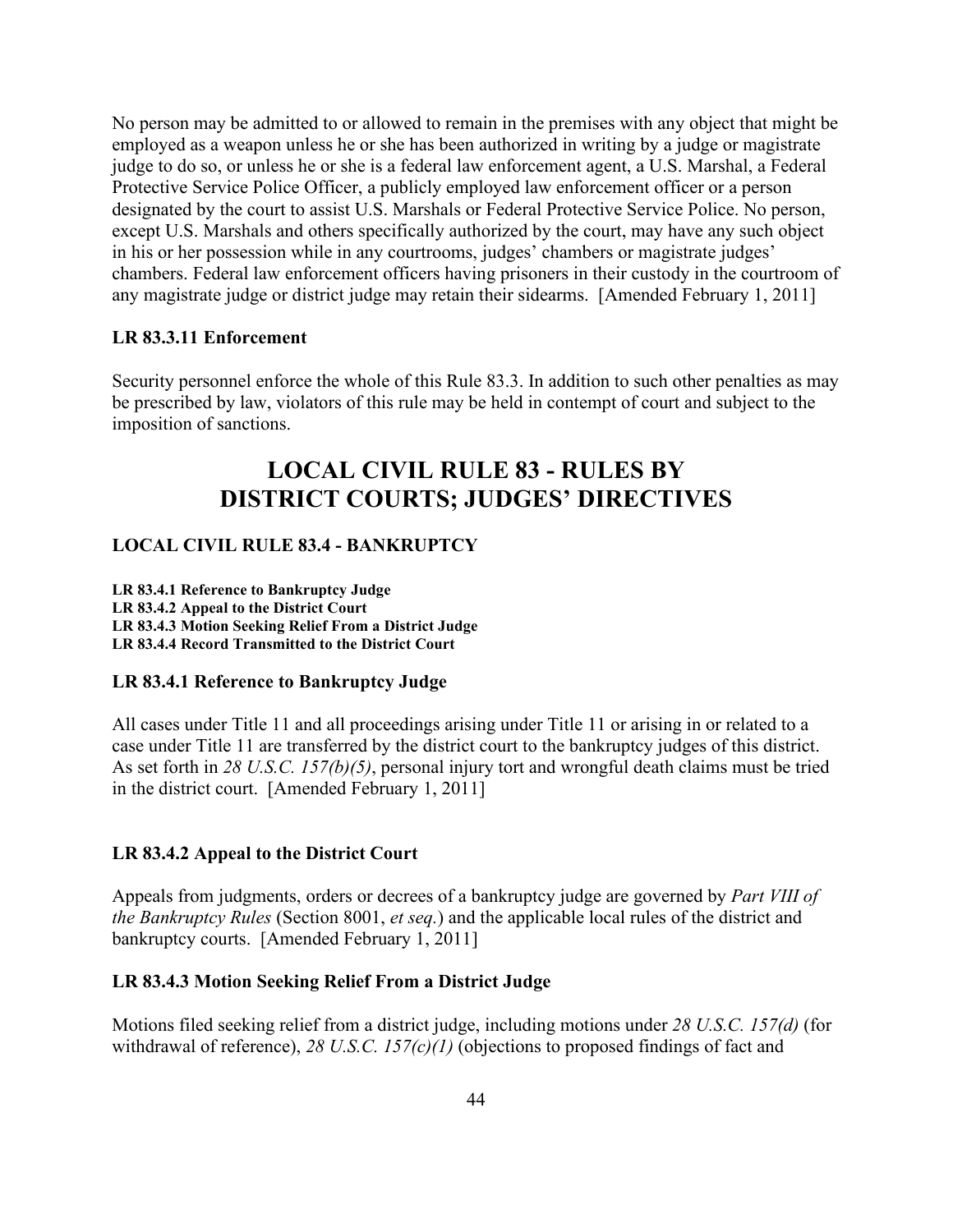conclusions of law) and *Bankruptcy Rule 8005* (for stay pending appeal), are governed by the rules set out below.

- (A) Original Motion
- (1) *Applicable Rules*. The Local Rules for the district court apply to all motions filed in bankruptcy cases or proceedings seeking relief from a district judge. In those instances where the Bankruptcy Rules require a report from the bankruptcy judge, *e.g.*, *Bankruptcy Rules 5011(b)* and *9027(e)*, the local Bankruptcy Rules apply until such report is issued.
- (2) *Place of Filing*. All motions described in section A must be filed with the clerk of the bankruptcy court.
- (3) *Contents of Motion*. In addition to the normal requirements of documents filed in the bankruptcy court, motions described in section A must include:
	- a. A clear and conspicuous statement opposite the title of the action that "RELIEF IS SOUGHT FROM A UNITED STATES DISTRICT JUDGE."
	- b. A designation of the portions of the record of the proceedings in the bankruptcy court that will reasonably be necessary or pertinent for consideration of the motion by the district court.
	- c. A list showing the names of each party with an interest in the motion and for each party shown, the names of their attorney along with such attorney's mailing address.
- (4) *Subsequent Filings*. Any filing in a matter under this section subsequent to the "Original Motion" set forth above must be filed with the clerk of the district court and must comply with all rules of such court.
- (5) *Duties of the Clerk of the Bankruptcy Court*. Upon filing of an original motion, as set forth above, the clerk of the bankruptcy court must promptly transmit to the clerk of the district court:
	- a. The original motion and all attachments to the motion, and
	- b. The portion of the bankruptcy court record designated in accordance with (3)(b) above.
- (B) *No Automatic Stay*. No automatic stay of bankruptcy court proceedings results from the filing of any motion under section A. A stay of proceedings results only from an order of the bankruptcy court or the district court.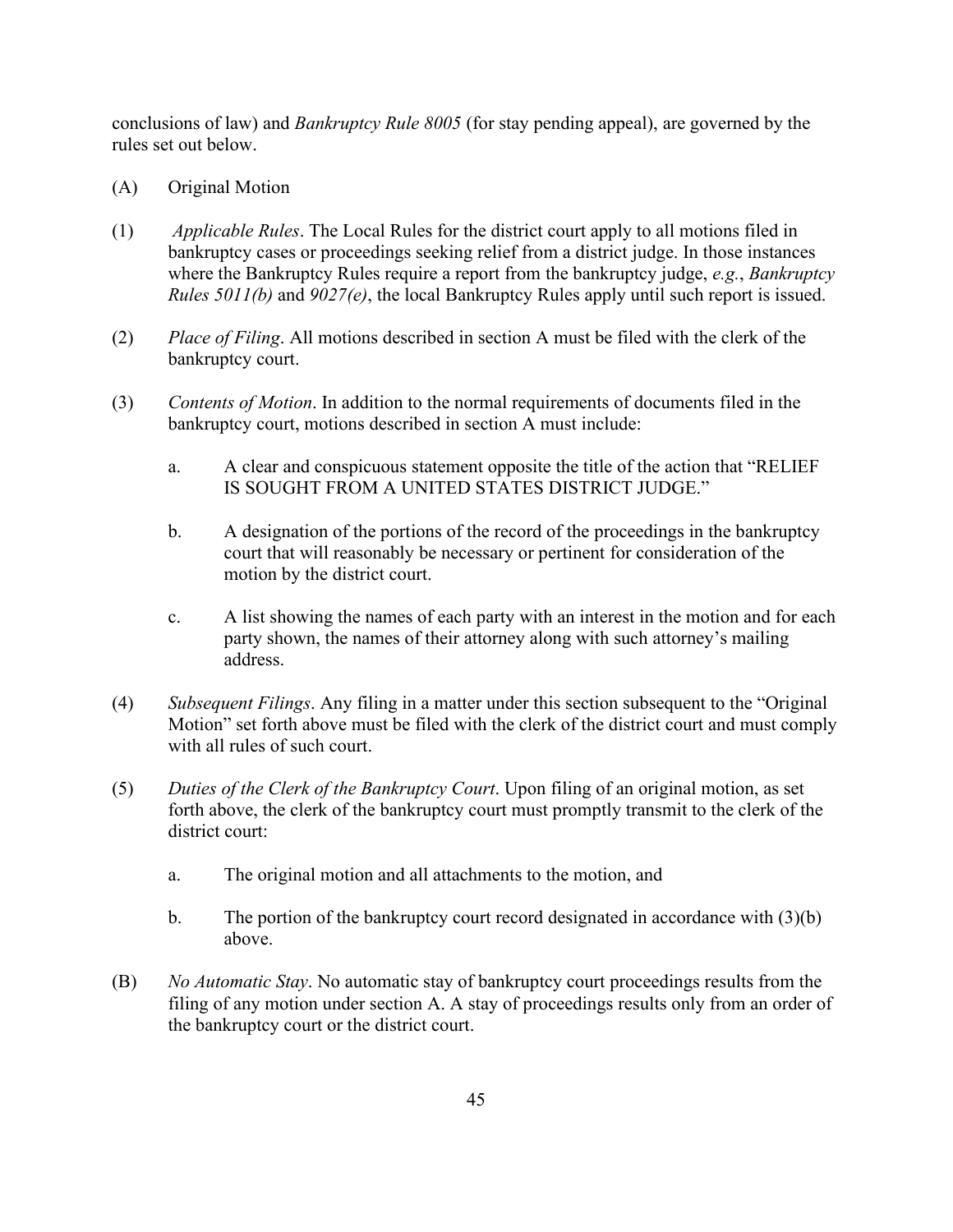(C) *Obligation of the Parties*. A party or its attorney must apprise the bankruptcy court and the United States District Court of orders entered in either forum which significantly affect matters pending in either forum. [Amended February 1, 2011]

## <span id="page-45-0"></span>**LR 83.4.4 Record Transmitted to the District Court**

The authority to retain any portion of the record on appeal or in connection with a motion seeking relief from a district judge is delegated to the clerk of the bankruptcy court. If any portion of a record is retained in the bankruptcy court, a certified copy of such record must be transmitted to the district court. If the district court requests the retained documents, the bankruptcy clerk must transmit them immediately.

In the event that papers are retained in the bankruptcy court and certified copies are transmitted to the district court, the bankruptcy court may order the party requesting the documents reimburse the clerk of the bankruptcy court for the cost of reproduction. [Amended February 1, 2011]

## **LOCAL ADMIRALTY RULE 4 - SUMMONS AND PROCESS**

#### <span id="page-45-1"></span>**LAR 4.1 Process**

#### **LAR 4.2 Summons to Show Cause Why Funds Should Not Be Paid to Court**

#### <span id="page-45-2"></span>**LAR 4.1 Process**

- (A) In addition to the requirements set forth in Admiralty Rule B , the clerks of court must not issue a summons and process of attachment and garnishment until (1) the verified complaint and affidavit filed pursuant to Admiralty Rule B are reviewed by the court; (2) the court determines if the conditions set forth in Rule B appear to exist, and enters an order so stating and authorizing process of attachment and garnishment. Supplemental process enforcing the court's order may be issued by the clerk upon application without further order of the court. If the plaintiff or his or her attorney certifies that exigent circumstances make review by the court impracticable, the clerk must issue a summons and process of attachment and garnishment and the plaintiff has the burden on a postattachment hearing under LAR4.1(C) to show that exigent circumstances existed.
- (B) In actions in rem pursuant to Admiralty Rule C , the verified complaint and supporting affidavit filed in connection therewith must be reviewed by the court and no warrant for the arrest of a vessel may issue, unless the court determines that the conditions for an action in rem appear to exist, and enters an order so stating and authorizing a warrant. Supplemental process enforcing the court's order may be issued by the clerk upon application without further order of the court. If the plaintiff or his or her attorney certifies that exigent circumstances make review by the court impracticable, the clerk must issue a summons and warrant for the arrest and the plaintiff has the burden on a post-arrest hearing under LAR 4.1(C) to show that exigent circumstances existed.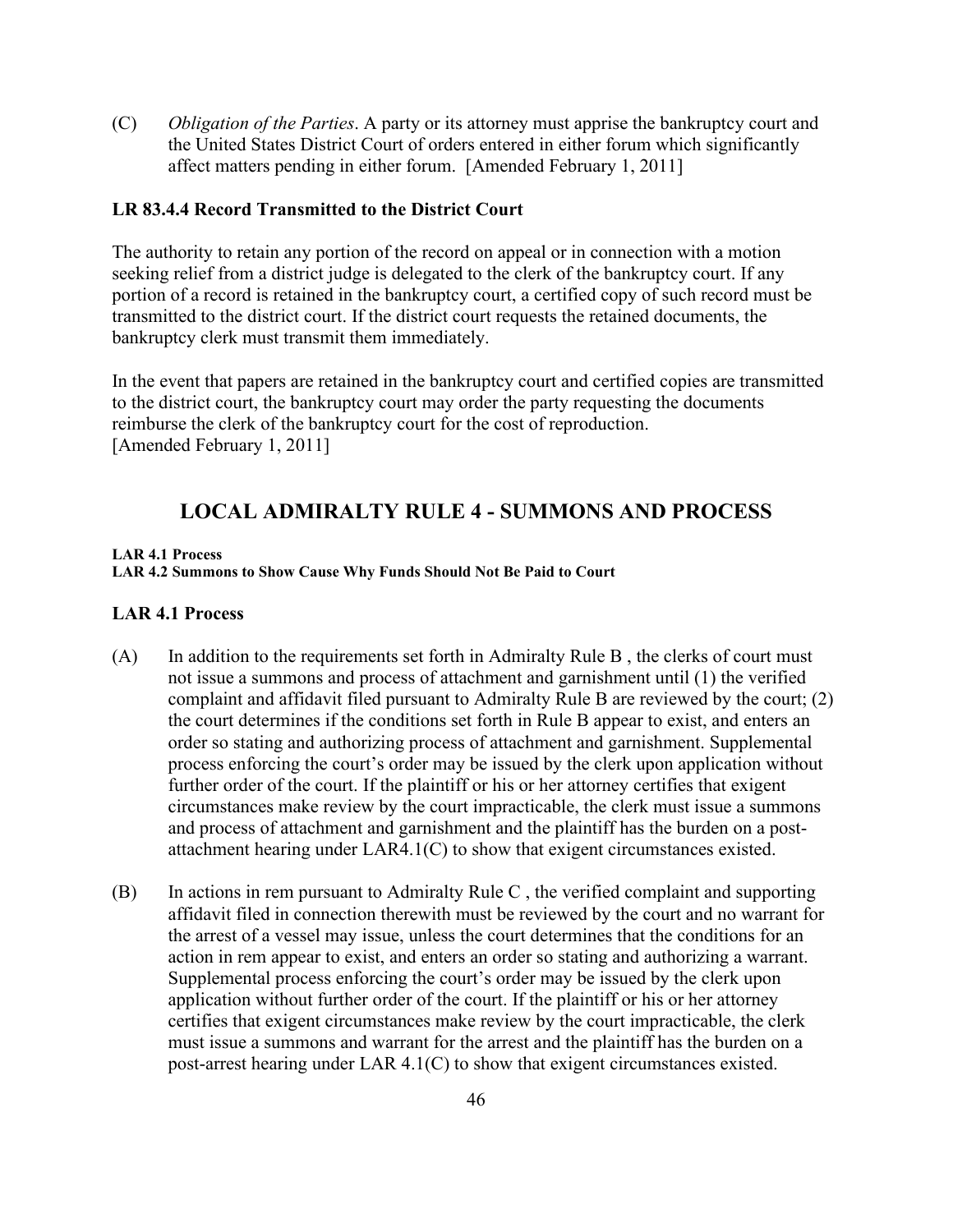- (C) When property is arrested or attached pursuant to Supplemental Rule B or C, any person claiming an interest in it is entitled to a prompt hearing at which the plaintiff must show why the arrest or attachment should not be vacated or other relief granted consistent with these rules. This rule does not apply to suits for seamen's wages when process is issued upon a certification of sufficient cause signed pursuant to *46 U.S.C. 603* and *604*.
- (D) If the judge to whom the particular case is allotted is not immediately available, matters referred to in this LAR 4.1 may be presented to any other judge without the necessity of reallotment of the case. [Amended February 1, 2011]

### <span id="page-46-0"></span>**LAR 4.2 Summons to Show Cause Why Funds Should Not Be Paid to Court**

A summons issued pursuant to Admiralty Rule C(3) dealing with freight or the proceeds of property sold, or intangible property must direct the person having control of the funds to show cause why the funds should not be paid into court to comply with the judgment in accordance with the procedure described in the Civil Rules to notice motions for submission.

<span id="page-46-1"></span>[Amended February 1, 2011]

## **LOCAL ADMIRALTY RULE 64 - SEIZURE OF PROPERTY**

**LAR 64.1 Publication and Time to Claim and Answer Where Publication Necessary and Under Supplemental Rule C(4) LAR 64.2 Release of Vessel or Property Under Admiralty LAR 64.3 Movement of Vessels Under Seizure LAR 64.4 Consent Guardian LAR 64.5 Notices LAR 64.6 Sales LAR 64.7 Night Vessel Seizures**

### <span id="page-46-2"></span>**LAR 64.1 Publication and Time to Claim and Answer Where Publication Necessary and Under Supplemental Rule C(4)**

In all cases where publication is necessary under Admiralty Rule C(4) , the time for filing a right of possession or any ownership interest in the property that is the subject of the action is hereby extended for a period of 21 days from the date of the publication.

The published notice must contain the title and the number of the suit, the date of the arrest and identity of the property arrested, the name of the marshal, and the name and address of the attorney for the plaintiff. It must also state that parties must file their right of possession or any ownership interest in the property that is the subject of the action pursuant to Rule C(6) with the clerk and serve the attorney for plaintiff within 21 days after the date of first publication, or within such other time as may be allowed by the court, and must serve their answers within 21 days after the filing of their right of possession or any ownership interest in the property that is the subject of the action; that, if they do not, default may be entered and condemnation ordered; and that application for intervention under *FRCP 24*, by persons asserting right of possession or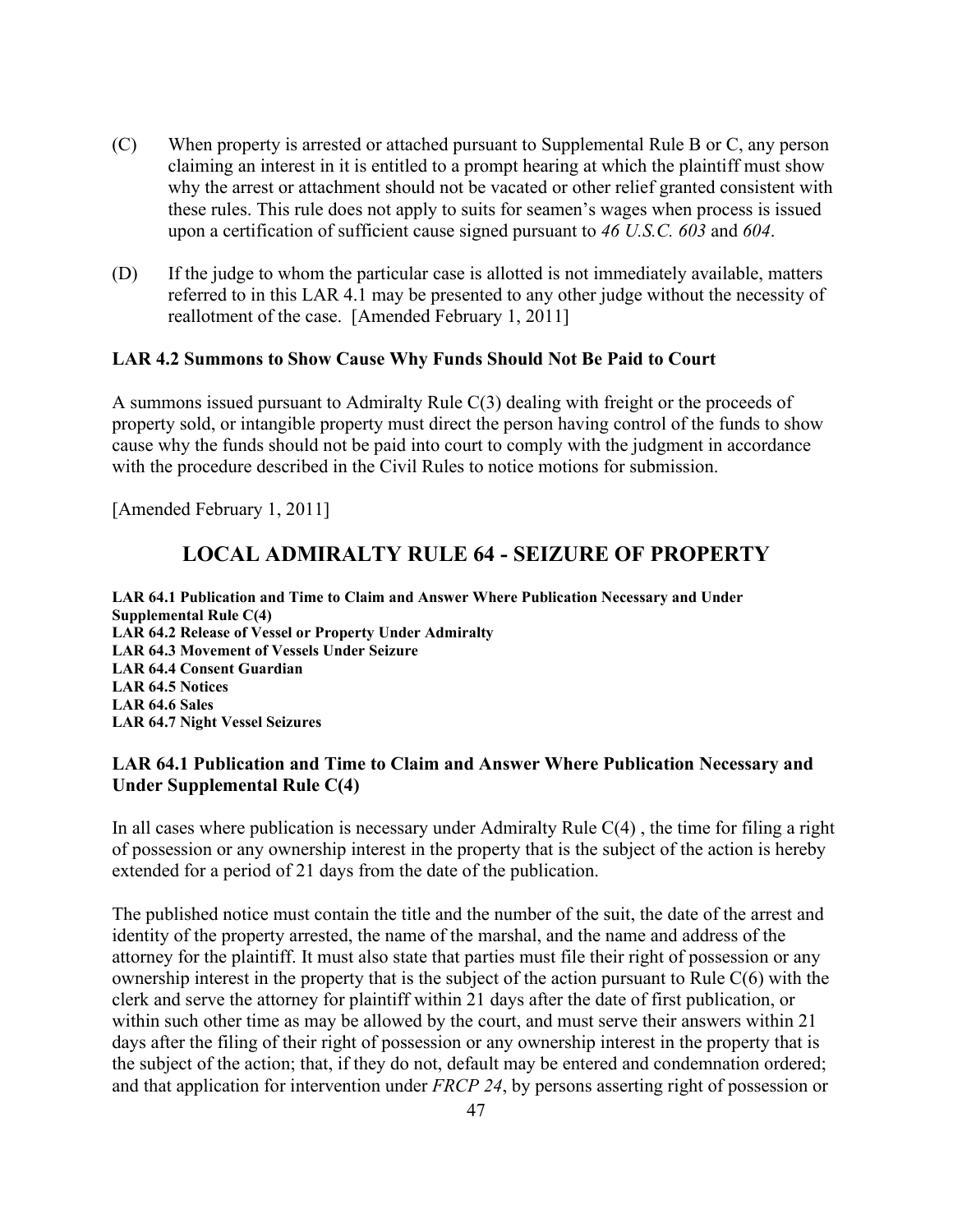any ownership interest in the property that is the subject of the action or other interests may be untimely if not filed within the time allowed for asserting right of possession or any ownership interest in the property that is the subject of the action . [Amended February 1, 2011]

### <span id="page-47-0"></span>**LAR 64.2 Release of Vessel or Property Under Admiralty**

The marshal is authorized to release a vessel or property if the party at whose instance the vessel or property is detained or his or her attorney, expressly authorizes the marshal in writing to release the vessel or property, and agrees in writing to hold the marshal and his deputies forever harmless from any and all liability as a result of the release of the vessel or other property pursuant to such authorization. At the same time the party or his or her attorney must certify that all costs and charges of the court and its officers have either been paid or that none are due.

#### <span id="page-47-1"></span>**LAR 64.3 Movement of Vessels Under Seizure**

Without a separate order in each individual case, the marshal is authorized to move the vessels under seizure by him within the district in such a manner and at such times as he, acting as a prudent administrator, finds to be necessary to their proper safeguarding and preservation while under seizure. Further, and without an order of court, he is authorized to permit the moving of vessels anywhere within the area of the district when the party at whose instance the vessel is detained and its owner, or the owner's attorney, expressly authorizes in writing such a movement and agrees in writing to hold the marshal and all his deputies harmless from any and all liability as a result of any such move.

#### <span id="page-47-2"></span>**LAR 64.4 Consent Guardian**

The marshal is authorized, without special order of court, to appoint the master of the vessel or another competent person as keeper or custodian of any vessel under seizure with their consent, provided that all parties to the action or their attorneys shall have expressly consented in writing to the appointment and shall have agreed in writing to hold the marshal and all of his deputies harmless from any and all liability as a result of the appointment.

#### <span id="page-47-3"></span>**LAR 64.5 Notices**

Unless otherwise ordered by the court, or otherwise provided by law, all notices required to be published by statute, rule, or order of court must be published in the *Times-Picayune New Orleans Advocate*. [Amended February 1, 2011; March 1, 2022]

#### <span id="page-47-4"></span>**LAR 64.6 Sales**

(A) *Notice*. Unless otherwise ordered by the court or otherwise provided by law, notices of sale of arrested or attached vessels or property must be published on three different days, the first of which must be published at least 14 days and the last at least three days before the day of the sale.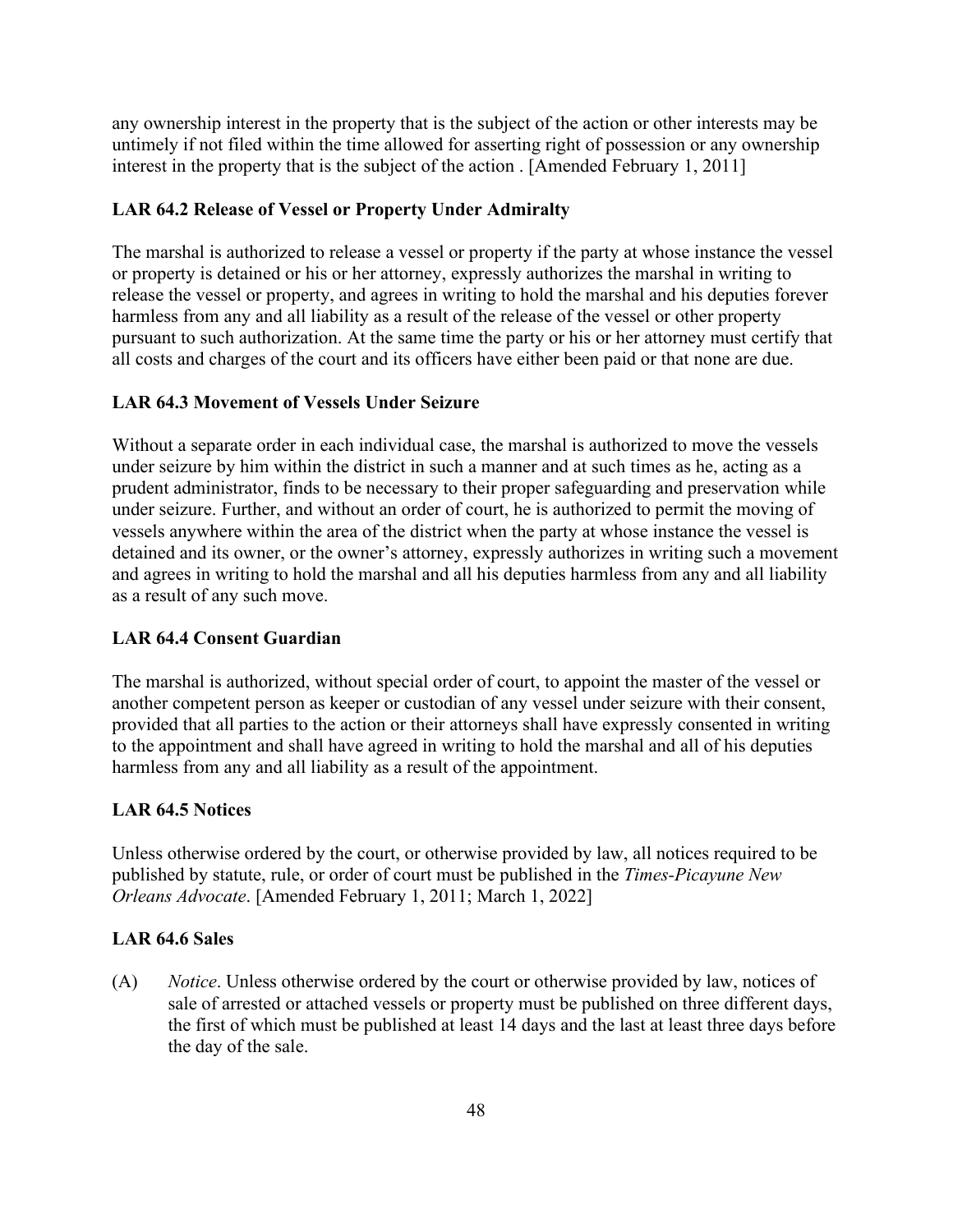(B) *Confirmation*. In all public auction sales of admiralty by the marshal of this court, the marshal must require the last and highest bidder to whom the property is adjudicated to deposit a minimum of \$500.00 or 10% of the bid, whichever is greater, in cash or certified check, or cashier's check on a local bank. In the event that the last and highest bid should be for an amount not in excess of \$500.00, its full amount must be paid at the time of adjudication. The balance, if any, of the purchase price must be paid in cash or by certified or cashier's check on a local bank on or before confirmation of the sale by the court and within 14 days of the adjudication or dismissal of any opposition which may have been filed.

At the conclusion of the auction, the marshal must immediately report to the court the fact of the sale, the price brought, and the name of the buyer, and the clerk must endorse upon such report the time and date of filing. If within three business days no written objection is filed, the sale is confirmed, provided that no sale is confirmed until the buyer has performed the terms of his purchase. In the event no opposition to the sale shall have been made, the cost of keeping the property pending confirmation must be paid out of the proceeds of the sale; except that if the confirmation is delayed by the purchaser's failure to pay any balance which is due on the price, the cost of keeping the property must be borne by the purchaser after the three day period has lapsed. In the event an opposition to the sale is filed, the opponent must deposit with the marshal, in advance, costs of keeping the property pending the court's determination of the opposition; in default of his or her making the advance, his or her opposition fails without affirmative action by the court. If the opposition fails, the cost of keeping the property during its pendency is borne by the opponent.

At the auction, the marshal must take, record, and report the cost, the name and address of the second highest bidder, and the amount of that second highest bid. In the event that the highest bidder fails to meet his or her financial obligation pertaining to his or her bid, the court may, with the approval of the party or parties at whose instance the sale has been ordered, and of the second highest bidder, confirm the sale to the second highest bidder. [Amended February 1, 2011]

#### <span id="page-48-0"></span>**LAR 64.7 Night Vessel Seizure**

For the safety of deputy United States Marshals, in the normal course of events, the United States Marshal's Service will not seize vessels that require a bar pilot for their movement in the Mississippi River after dark; provided, however, that the United States Marshal's Service receives from the appropriate pilots' association, after notification to the association that a warrant of attachment has been issued and is in the hands of the Marshal, written acknowledgment that the pilots' association will hold the vessel in the port or at anchorage and not permit movement of the vessel until the United States Marshal's service can seize the vessel the following morning.

In any case in which the seizing party can show exigent circumstances requiring an immediate seizure, before the time the United States Marshal's Service would seize the vessel under this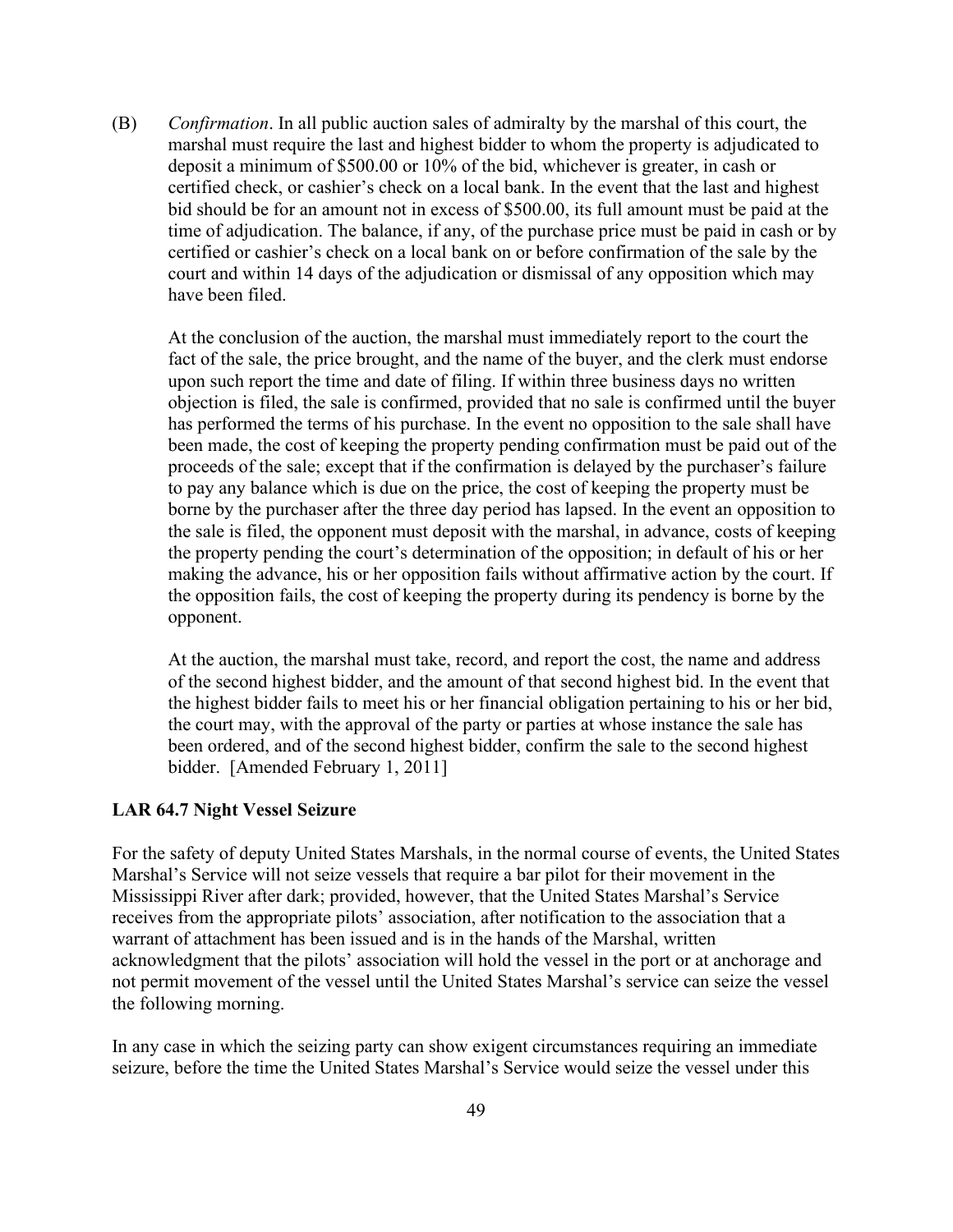Rule, any judge of this court may order the United States Marshal's Service to execute the warrant and seize a vessel at any time of the day or night. [Adopted February 1, 2011]

## **LOCAL ADMIRALTY RULE 65 - SECURITY**

## <span id="page-49-1"></span><span id="page-49-0"></span>**LAR 65.1 Sureties**

In all cases where the surety on a bond or stipulation for the release of a vessel or other property under seizure is not a corporate surety holding a certificate of authority from the Secretary of the Treasury, and the bond or stipulation is not approved as to amount and nature by the party at whose instance the vessel or other property is detained, or by his or her attorney, the vessel or property must not be released without an order of a judge approving the surety, or in the absence of a judge, the clerk, after reasonable notice and opportunity to be heard.

Such approval must not limit the right of a party to move, under Rule E(6) of the Supplemental Rules, *FRCP*, to reduce the amount of surety given or to require new or additional sureties. [Amended February 1, 2011]